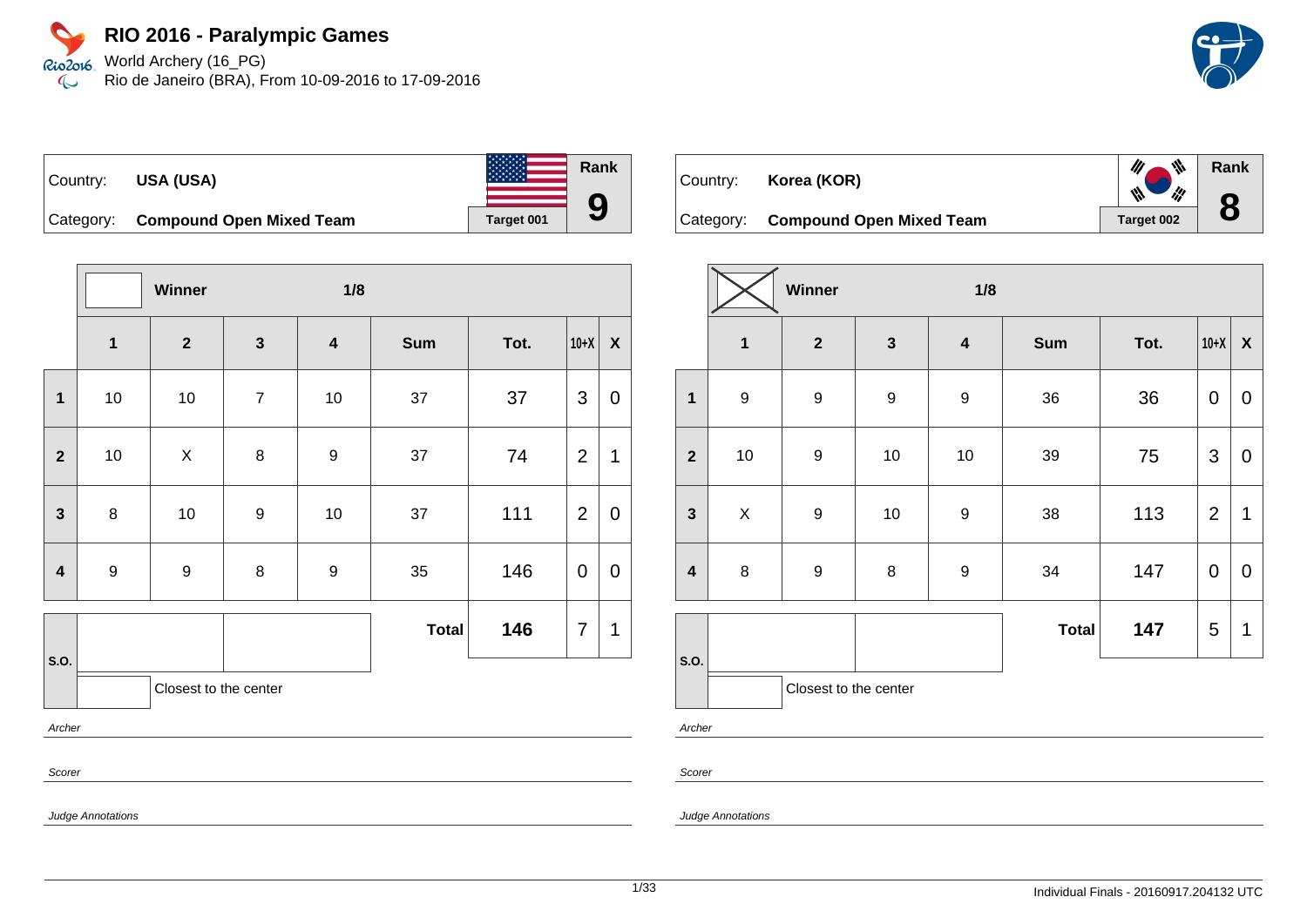World Archery (16\_PG) Rio2016 Rio de Janeiro (BRA), From 10-09-2016 to 17-09-2016  $\mathbb{C}$ 



Country: **Canada (CAN)**



Category: **Compound Open Mixed Team Target 001** 

|                         | Winner<br>1/8    |                       |                  |                         |              |      |                |                    |  |  |
|-------------------------|------------------|-----------------------|------------------|-------------------------|--------------|------|----------------|--------------------|--|--|
|                         | $\mathbf 1$      | $\mathbf{2}$          | $\mathbf{3}$     | $\overline{\mathbf{4}}$ | <b>Sum</b>   | Tot. | $10+X$         | $\pmb{\mathsf{X}}$ |  |  |
| $\mathbf{1}$            | $\,6$            | $10\,$                | 9                | $10$                    | $35\,$       | 35   | $\overline{2}$ | 0                  |  |  |
| $\mathbf{2}$            | $\bf 8$          | $\boldsymbol{9}$      | 8                | $\bf 8$                 | 33           | 68   | 0              | 0                  |  |  |
| $\mathbf{3}$            | 10               | $\boldsymbol{9}$      | 10               | $\boldsymbol{9}$        | 38           | 106  | $\overline{2}$ | 0                  |  |  |
| $\overline{\mathbf{4}}$ | $\boldsymbol{9}$ | $10$                  | $\boldsymbol{9}$ | X                       | 38           | 144  | $\overline{2}$ | 1                  |  |  |
|                         |                  |                       |                  |                         | <b>Total</b> | 144  | 6              | 1                  |  |  |
| S.O.                    |                  | Closest to the center |                  |                         |              |      |                |                    |  |  |
|                         | Archer           |                       |                  |                         |              |      |                |                    |  |  |
|                         | Scorer           |                       |                  |                         |              |      |                |                    |  |  |

**Rank** ● Country: **Spain (ESP) 10** Category: **Compound Open Mixed Team** Target 002

|                         |                  | Winner                |                  | 1/8                     |              |      |                |                    |  |
|-------------------------|------------------|-----------------------|------------------|-------------------------|--------------|------|----------------|--------------------|--|
|                         | $\mathbf{1}$     | $\mathbf{2}$          | $\mathbf{3}$     | $\overline{\mathbf{4}}$ | <b>Sum</b>   | Tot. | $10+X$         | $\pmb{\mathsf{X}}$ |  |
| $\mathbf{1}$            | $\overline{7}$   | $\pmb{\times}$        | 8                | $\bf 8$                 | 33           | 33   | 1              | 1                  |  |
| $\overline{\mathbf{2}}$ | $\mathsf X$      | 8                     | $\boldsymbol{9}$ | $10$                    | 37           | 70   | $\overline{2}$ | $\mathbf 1$        |  |
| $\mathbf{3}$            | $\boldsymbol{9}$ | $\bf 8$               | $\boldsymbol{9}$ | $\overline{7}$          | 33           | 103  | $\mathbf 0$    | $\mathbf 0$        |  |
| $\overline{\mathbf{4}}$ | 8                | 8                     | $\boldsymbol{9}$ | $\boldsymbol{9}$        | 34           | 137  | $\pmb{0}$      | $\mathbf 0$        |  |
|                         |                  |                       |                  |                         | <b>Total</b> | 137  | $\mathfrak{S}$ | $\overline{2}$     |  |
| S.O.                    |                  | Closest to the center |                  |                         |              |      |                |                    |  |
| Archer                  |                  |                       |                  |                         |              |      |                |                    |  |

Archer

Scorer

Judge Annotations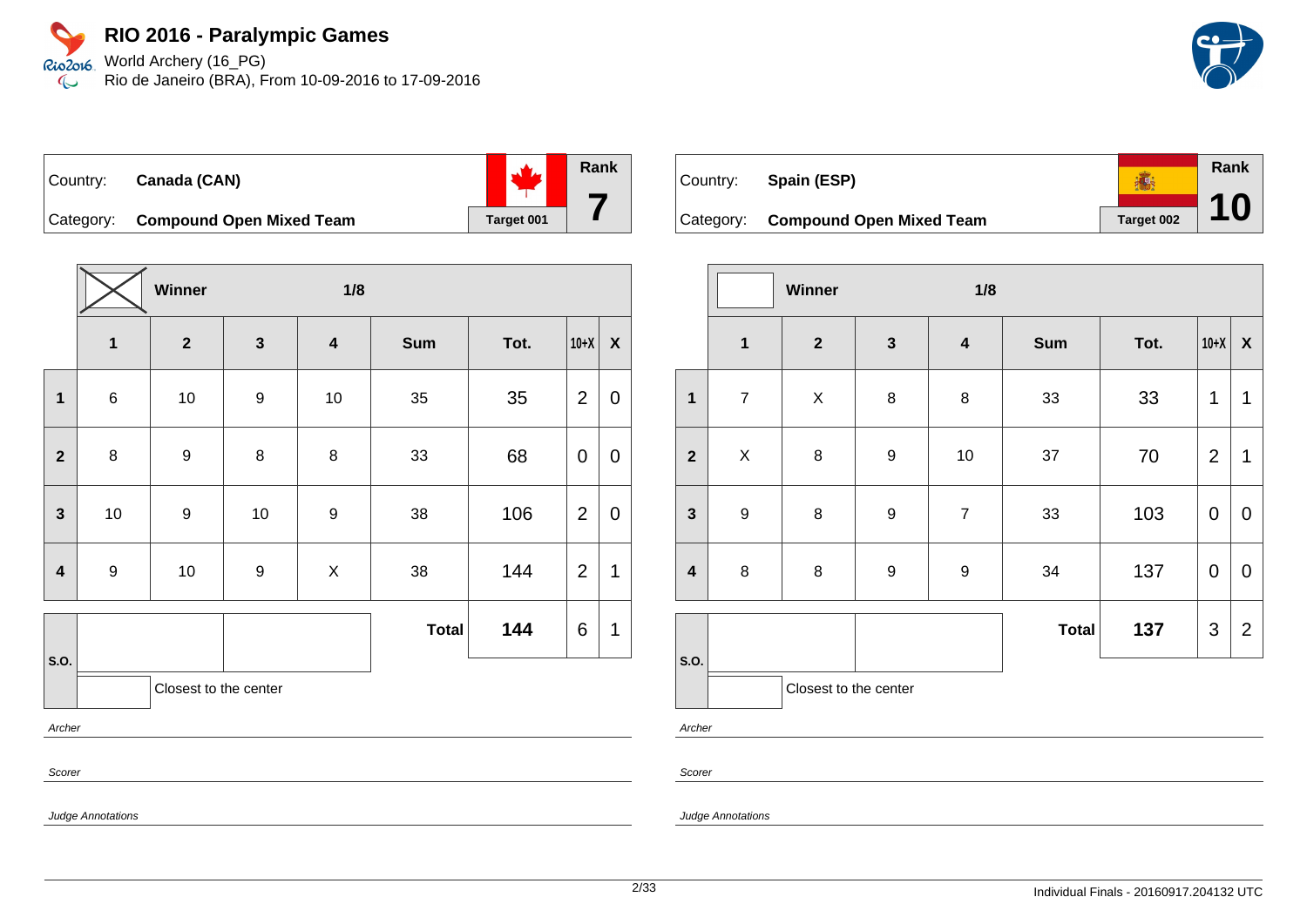Rio2o16 World Archery (16\_PG) Rio de Janeiro (BRA), From 10-09-2016 to 17-09-2016  $\infty$ 

| Country:  | IR Iran (IRI)                   |            | Rank |
|-----------|---------------------------------|------------|------|
| Category: | <b>Compound Open Mixed Team</b> | Target 001 |      |

|                         |                         | Winner                  |                  | 1/4                     |              |      |                |                |
|-------------------------|-------------------------|-------------------------|------------------|-------------------------|--------------|------|----------------|----------------|
|                         | $\overline{\mathbf{1}}$ | $\overline{\mathbf{2}}$ | $\mathbf{3}$     | $\overline{\mathbf{4}}$ | <b>Sum</b>   | Tot. | $10+X$         | $\pmb{\chi}$   |
| $\mathbf{1}$            | $\boldsymbol{9}$        | $\boldsymbol{9}$        | $\boldsymbol{9}$ | 10                      | 37           | 37   | 1              | $\overline{0}$ |
| $\overline{2}$          | $\boldsymbol{9}$        | $\mathsf X$             | $\boldsymbol{9}$ | 9                       | 37           | 74   | $\overline{1}$ | 1              |
| $\mathbf{3}$            | $\boldsymbol{9}$        | $\boldsymbol{9}$        | $\boldsymbol{9}$ | $\boldsymbol{9}$        | 36           | 110  | $\mathbf 0$    | $\mathbf 0$    |
| $\overline{\mathbf{4}}$ | $10$                    | $10$                    | $\boldsymbol{9}$ | $\boldsymbol{9}$        | 38           | 148  | $\overline{2}$ | $\pmb{0}$      |
|                         |                         |                         |                  |                         | <b>Total</b> | 148  | 4              | 1              |
| <b>S.O.</b>             |                         | Closest to the center   |                  |                         |              |      |                |                |
| Archer                  |                         |                         |                  |                         |              |      |                |                |
| Scorer                  |                         |                         |                  |                         |              |      |                |                |

Judge Annotations



|                         |                  | Winner                |                  | 1/4                     |              |      |                |                  |
|-------------------------|------------------|-----------------------|------------------|-------------------------|--------------|------|----------------|------------------|
|                         | $\mathbf{1}$     | $\mathbf{2}$          | $\mathbf{3}$     | $\overline{\mathbf{4}}$ | <b>Sum</b>   | Tot. | $10+X$         | $\boldsymbol{X}$ |
| $\mathbf{1}$            | 10               | X                     | $\boldsymbol{9}$ | $\boldsymbol{9}$        | 38           | 38   | $\overline{2}$ | 1                |
| $\mathbf{2}$            | $\pmb{\times}$   | $10$                  | $\boldsymbol{9}$ | 10                      | 39           | 77   | 3              | 1                |
| $\mathbf{3}$            | $\boldsymbol{9}$ | 10                    | $10$             | 10                      | 39           | 116  | 3              | $\mathbf 0$      |
| $\overline{\mathbf{4}}$ | X                | $\boldsymbol{9}$      | 8                | $\pmb{\times}$          | 37           | 153  | $\overline{2}$ | $\overline{2}$   |
|                         |                  |                       |                  |                         | <b>Total</b> | 153  | 10             | 4                |
| S.O.                    |                  | Closest to the center |                  |                         |              |      |                |                  |

Archer

Scorer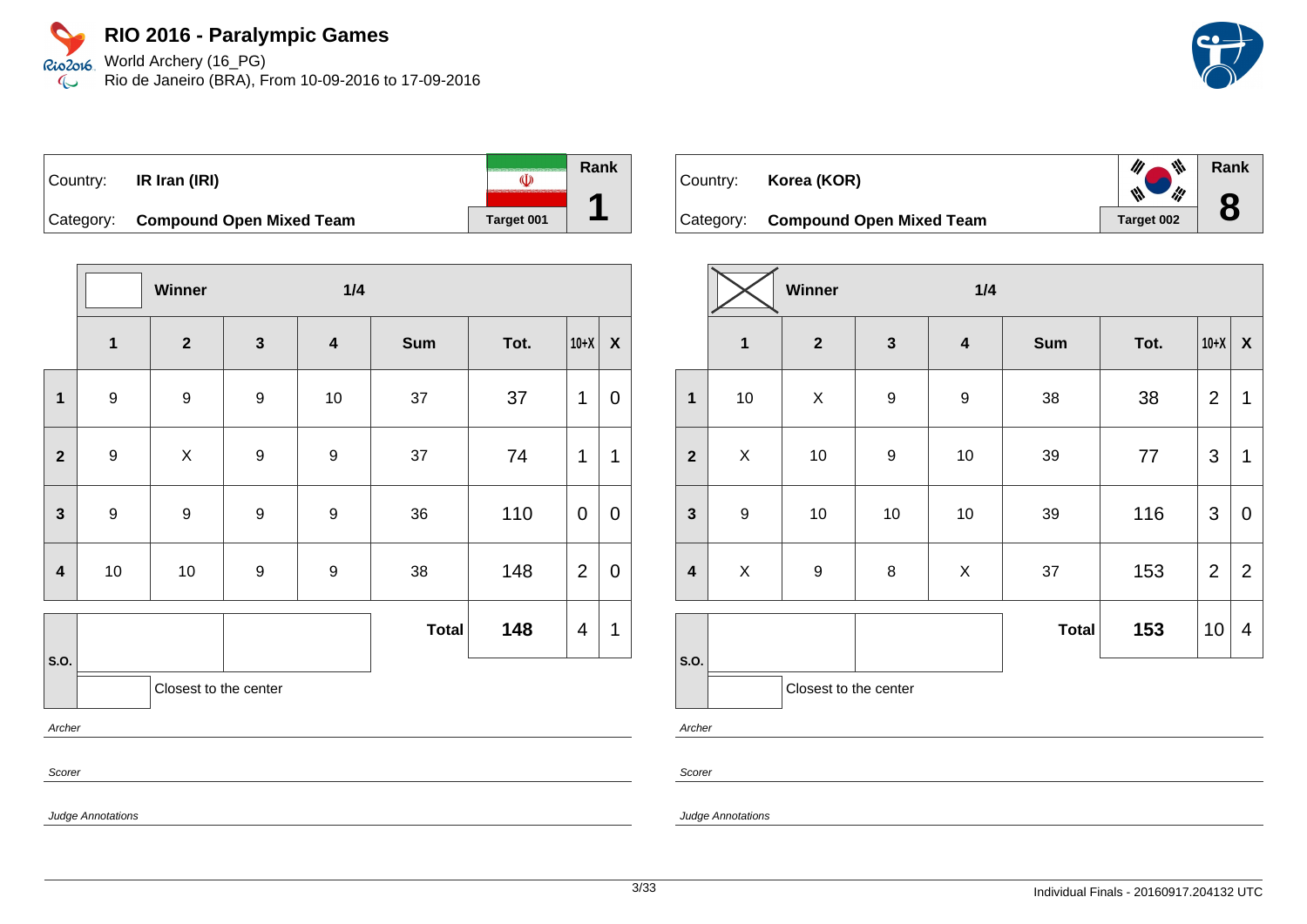#### **RIO 2016 - Paralympic Games** World Archery (16\_PG) Rio2016

Rio de Janeiro (BRA), From 10-09-2016 to 17-09-2016  $\infty$ 



|           | Country: Great Britain (GBR) | <b>NV</b> Rank  |
|-----------|------------------------------|-----------------|
|           |                              | $\frac{1}{2}$ 5 |
| Cotogonic | Compound Open Mived Toam     |                 |

Category: **Compound Open Mixed Team Target 001** 

|                         |                  | Winner                |              |                         |              |      |                |                  |  |  |
|-------------------------|------------------|-----------------------|--------------|-------------------------|--------------|------|----------------|------------------|--|--|
|                         | $\mathbf{1}$     | $\mathbf{2}$          | $\mathbf{3}$ | $\overline{\mathbf{4}}$ | <b>Sum</b>   | Tot. | $10+X$         | $\boldsymbol{X}$ |  |  |
| $\mathbf 1$             | $\boldsymbol{9}$ | 10                    | 10           | 10                      | 39           | 39   | 3              | $\mathbf 0$      |  |  |
| $\mathbf{2}$            | $\boldsymbol{9}$ | $\boldsymbol{9}$      | 10           | 8                       | 36           | 75   | 1              | 0                |  |  |
| 3                       | 9                | Χ                     | X            | $\boldsymbol{9}$        | 38           | 113  | $\overline{2}$ | $\overline{2}$   |  |  |
| $\overline{\mathbf{4}}$ | $\boldsymbol{9}$ | $10$                  | 8            | $10$                    | 37           | 150  | $\overline{2}$ | $\mathbf 0$      |  |  |
|                         |                  |                       |              |                         | <b>Total</b> | 150  | 8              | $\overline{2}$   |  |  |
| S.O.                    |                  | Closest to the center |              |                         |              |      |                |                  |  |  |
|                         | Archer           |                       |              |                         |              |      |                |                  |  |  |
| Scorer                  |                  |                       |              |                         |              |      |                |                  |  |  |

| Country:  | Italy (ITA)                     |            | Rank |
|-----------|---------------------------------|------------|------|
|           |                                 |            |      |
| Category: | <b>Compound Open Mixed Team</b> | Target 002 |      |

|                         |                | Winner                |                  | 1/4              |              |      |                |   |
|-------------------------|----------------|-----------------------|------------------|------------------|--------------|------|----------------|---|
|                         | $\mathbf{1}$   | $\mathbf{2}$          | $\mathbf{3}$     | $\boldsymbol{4}$ | <b>Sum</b>   | Tot. | $10+X$         | X |
| $\mathbf{1}$            | $\pmb{\times}$ | $\boldsymbol{9}$      | 8                | 9                | 36           | 36   | 1              | 1 |
| $\overline{2}$          | X              | $\boldsymbol{9}$      | 10               | 10               | 39           | 75   | $\mathfrak{S}$ | 1 |
| $\mathbf{3}$            | 10             | X                     | $\boldsymbol{9}$ | 9                | 38           | 113  | $\overline{2}$ | 1 |
| $\overline{\mathbf{4}}$ | 10             | $\boldsymbol{9}$      | $\overline{7}$   | 10               | 36           | 149  | $\overline{2}$ | 0 |
|                         |                |                       |                  |                  | <b>Total</b> | 149  | 8              | 3 |
| S.O.                    |                | Closest to the center |                  |                  |              |      |                |   |

Archer

Scorer

Judge Annotations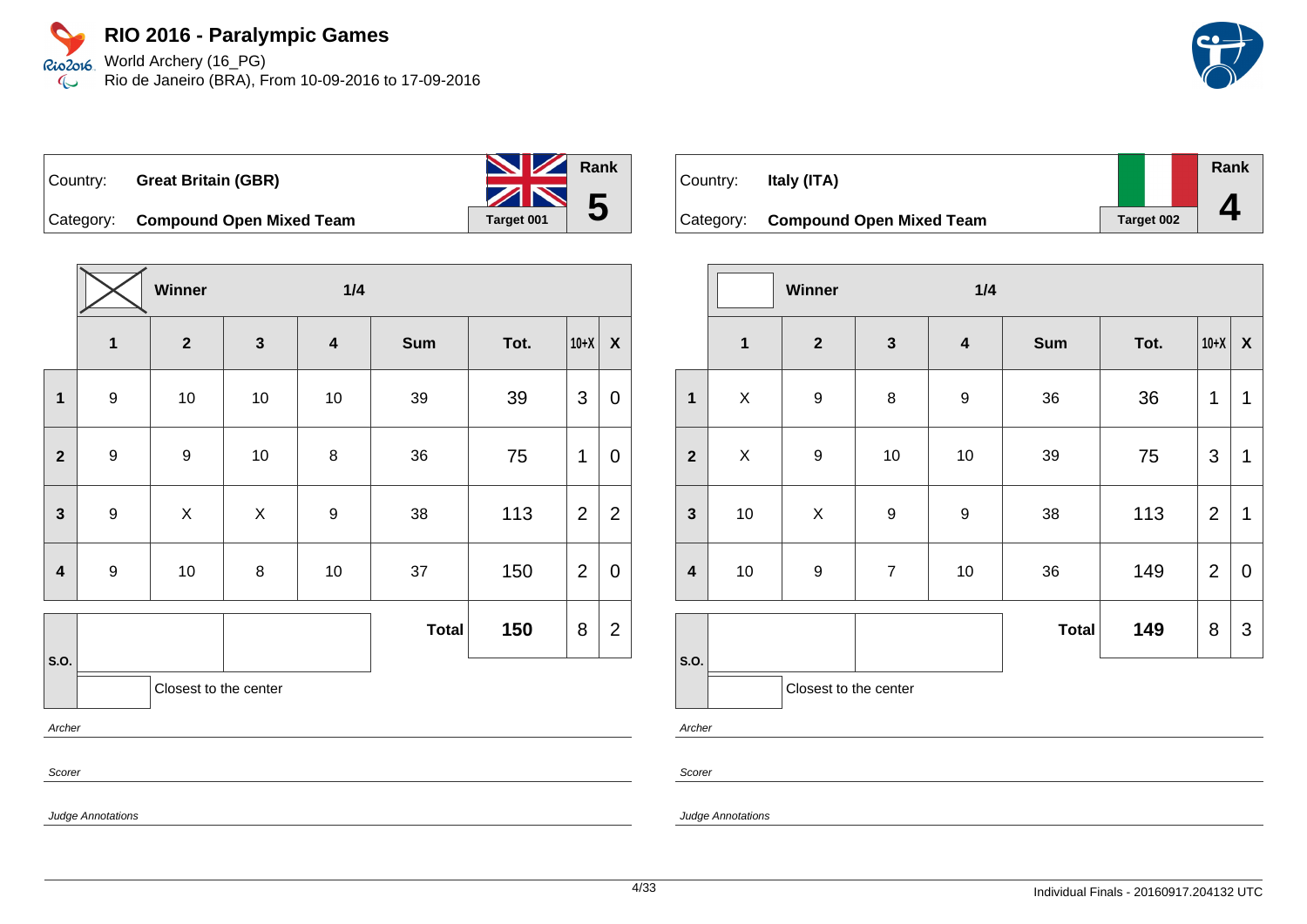World Archery (16\_PG) Rio2016 Rio de Janeiro (BRA), From 10-09-2016 to 17-09-2016  $\mathbb{C}$ 



**Rank**

 $\bigodot$ 

**6**

Country: **Turkey (TUR)**



Category: **Compound Open Mixed Team Target 001** 

|                         |                         | Winner<br>1/4         |                  |                         |              |      |                |                |  |
|-------------------------|-------------------------|-----------------------|------------------|-------------------------|--------------|------|----------------|----------------|--|
|                         | $\overline{\mathbf{1}}$ | $\mathbf{2}$          | $\mathbf{3}$     | $\overline{\mathbf{4}}$ | <b>Sum</b>   | Tot. | $10+X$         | $\pmb{\chi}$   |  |
| $\mathbf 1$             | 8                       | $\boldsymbol{9}$      | $\,8\,$          | 10                      | 35           | 35   | 1              | 0              |  |
| $\overline{2}$          | $10$                    | $\boldsymbol{9}$      | $\bf 8$          | $\boldsymbol{9}$        | $36\,$       | 71   | 1              | $\mathbf 0$    |  |
| 3                       | $\boldsymbol{9}$        | $\bf 8$               | X                | $10$                    | 37           | 108  | $\overline{2}$ | 1              |  |
| $\overline{\mathbf{4}}$ | $10$                    | $10$                  | $\boldsymbol{9}$ | $\pmb{\times}$          | $39\,$       | 147  | 3              | 1              |  |
|                         |                         |                       |                  |                         | <b>Total</b> | 147  | 7              | $\overline{2}$ |  |
| S.O.                    |                         | Closest to the center |                  |                         |              |      |                |                |  |
|                         | Archer                  |                       |                  |                         |              |      |                |                |  |
| Scorer                  |                         |                       |                  |                         |              |      |                |                |  |



Category: **Compound Open Mixed Team** Target 002

|                         |                         | <b>Winner</b>         |                  | 1/4                     |              |      |                |                           |
|-------------------------|-------------------------|-----------------------|------------------|-------------------------|--------------|------|----------------|---------------------------|
|                         | $\overline{\mathbf{1}}$ | $\mathbf{2}$          | $\mathbf{3}$     | $\overline{\mathbf{4}}$ | <b>Sum</b>   | Tot. | $10+X$         | $\boldsymbol{\mathsf{X}}$ |
| $\overline{1}$          | $\mathsf X$             | $\boldsymbol{9}$      | 8                | $\boldsymbol{9}$        | 36           | 36   | 1              | 1                         |
| $\overline{2}$          | 9                       | 10                    | $\bf 8$          | 10                      | 37           | 73   | $\overline{2}$ | $\mathbf 0$               |
| $\mathbf{3}$            | X                       | $\boldsymbol{9}$      | $\boldsymbol{9}$ | $\boldsymbol{9}$        | 37           | 110  | 1              | 1                         |
| $\overline{\mathbf{4}}$ | $\bf 8$                 | $\bf 8$               | $10$             | $\boldsymbol{9}$        | 35           | 145  | 1              | $\mathbf 0$               |
|                         |                         |                       |                  |                         | <b>Total</b> | 145  | 5              | $\overline{2}$            |
| S.O.                    |                         | Closest to the center |                  |                         |              |      |                |                           |

Archer

Scorer

Judge Annotations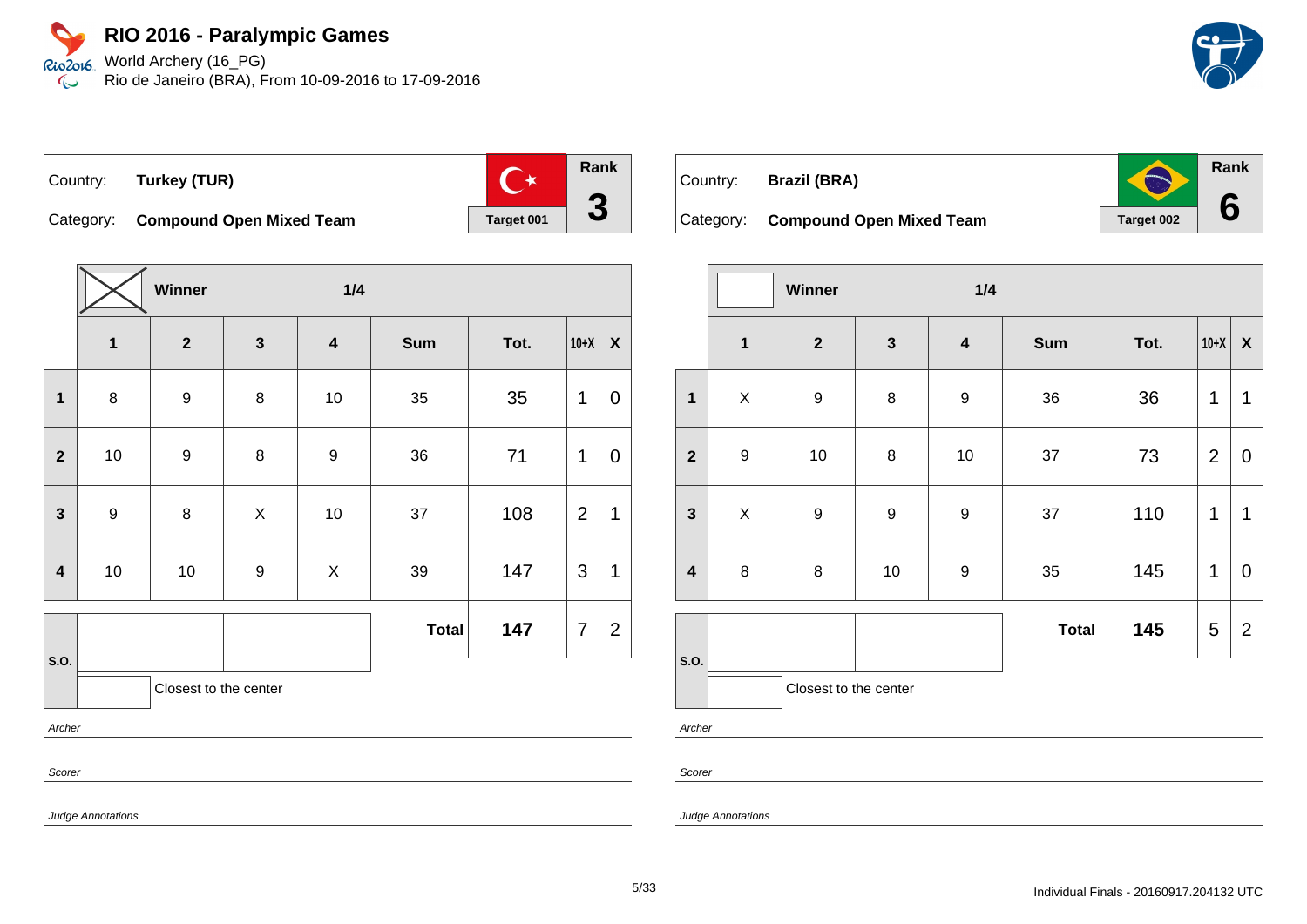Rio2o16, World Archery (16\_PG) Rio de Janeiro (BRA), From 10-09-2016 to 17-09-2016  $\infty$ 



| Country: Canada (CAN)              |            |
|------------------------------------|------------|
| Category: Compound Open Mixed Team | Target 001 |

|                         |                  | Winner                |                  | 1/4                     |              |      |                |                    |
|-------------------------|------------------|-----------------------|------------------|-------------------------|--------------|------|----------------|--------------------|
|                         | $\mathbf{1}$     | $\mathbf{2}$          | $\mathbf{3}$     | $\overline{\mathbf{4}}$ | <b>Sum</b>   | Tot. | $10+X$         | $\pmb{\mathsf{X}}$ |
| $\mathbf 1$             | $\,6$            | $\mathsf X$           | $\boldsymbol{9}$ | $\boldsymbol{9}$        | 34           | 34   | 1              | 1                  |
| $\mathbf{2}$            | $\boldsymbol{9}$ | 8                     | 9                | $\mathsf X$             | 36           | 70   | 1              | 1                  |
| $\mathbf{3}$            | $\boldsymbol{9}$ | $\boldsymbol{9}$      | $\boldsymbol{9}$ | $\mathsf X$             | 37           | 107  | 1              | 1                  |
| $\overline{\mathbf{4}}$ | $\bf 8$          | $10$                  | 10               | 8                       | 36           | 143  | $\overline{2}$ | $\mathbf 0$        |
| S.O.                    |                  |                       |                  |                         | <b>Total</b> | 143  | 5              | $\sqrt{3}$         |
|                         |                  | Closest to the center |                  |                         |              |      |                |                    |
| Archer                  |                  |                       |                  |                         |              |      |                |                    |
| Scorer                  |                  |                       |                  |                         |              |      |                |                    |

| Country: | <b>PR China (CHN)</b>              |                   | Rank |
|----------|------------------------------------|-------------------|------|
|          |                                    |                   |      |
|          | Category: Compound Open Mixed Team | <b>Target 002</b> |      |

|                         | Winner<br>1/4    |                       |              |                         |              |      |                         |                  |
|-------------------------|------------------|-----------------------|--------------|-------------------------|--------------|------|-------------------------|------------------|
|                         | $\mathbf 1$      | $\mathbf{2}$          | $\mathbf{3}$ | $\overline{\mathbf{4}}$ | <b>Sum</b>   | Tot. | $10+X$                  | $\boldsymbol{X}$ |
| $\mathbf{1}$            | $\overline{7}$   | 10                    | 10           | 10                      | 37           | 37   | 3                       | $\mathbf 0$      |
| $\overline{2}$          | $\boldsymbol{9}$ | 10                    | 10           | 10                      | 39           | 76   | $\mathfrak{S}$          | $\mathbf 0$      |
| $\mathbf{3}$            | $10\,$           | X                     | 10           | $\boldsymbol{9}$        | 39           | 115  | $\mathfrak{S}$          | $\mathbf 1$      |
| $\overline{\mathbf{4}}$ | 10               | 10                    | 10           | X                       | 40           | 155  | $\overline{\mathbf{4}}$ | 1                |
|                         |                  |                       |              |                         | <b>Total</b> | 155  | 13                      | 2                |
| S.O.                    |                  | Closest to the center |              |                         |              |      |                         |                  |

Archer

Scorer

Judge Annotations

Judge Annotations

**Rank**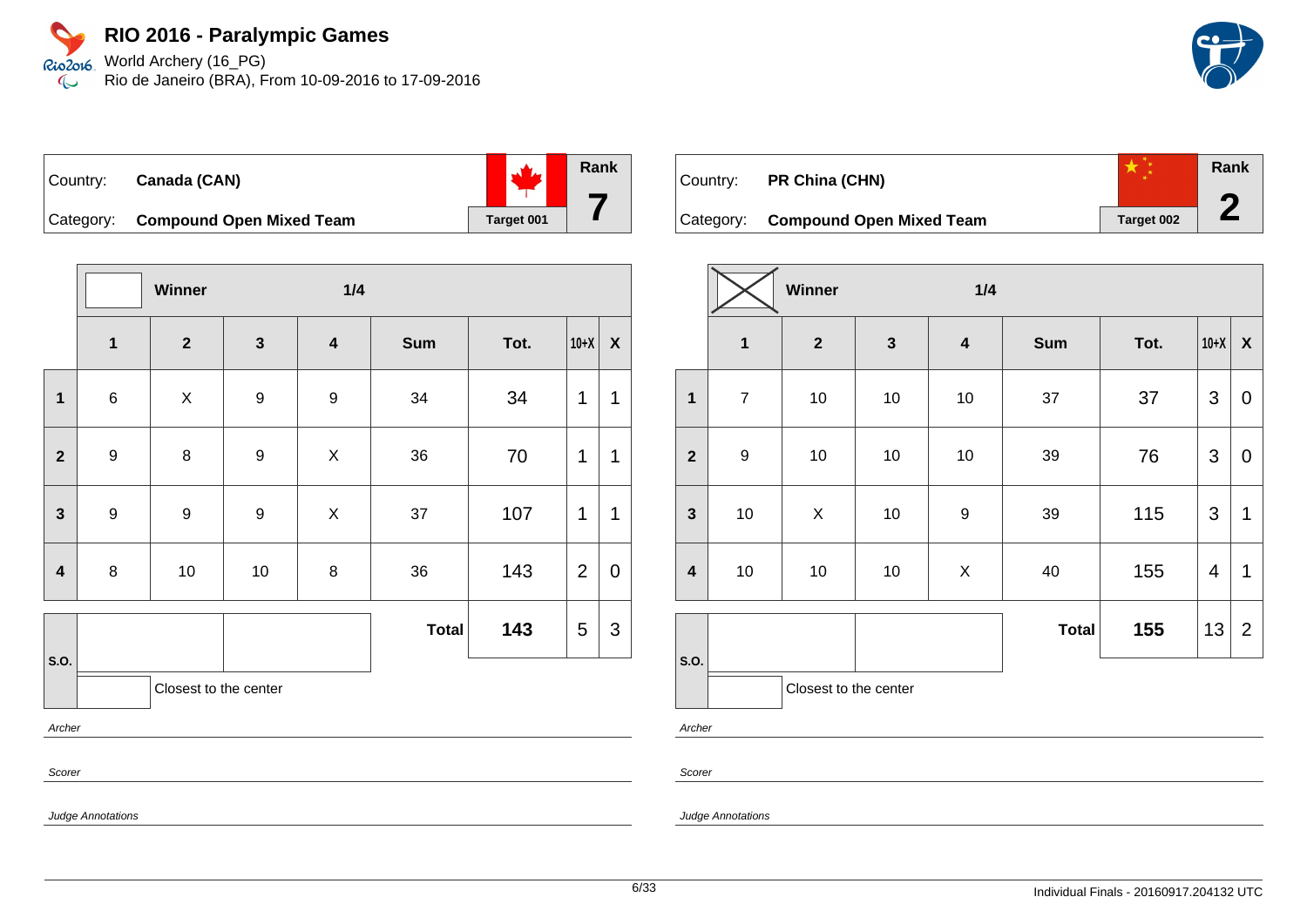World Archery (16\_PG) Rio2016 Rio de Janeiro (BRA), From 10-09-2016 to 17-09-2016  $\mathbb{C}$ 





 $\frac{d\mu}{dt}$ **Rank**  $\frac{1}{2}$ **8**

Category: **Compound Open Mixed Team** Target 001

|                         |                          | Winner                |                | $1/2$                   |              |      |                |                    |  |  |
|-------------------------|--------------------------|-----------------------|----------------|-------------------------|--------------|------|----------------|--------------------|--|--|
|                         | $\overline{\mathbf{1}}$  | $\mathbf{2}$          | $\mathbf{3}$   | $\overline{\mathbf{4}}$ | <b>Sum</b>   | Tot. | $10+X$         | $\pmb{\mathsf{X}}$ |  |  |
| $\mathbf{1}$            | 8                        | X                     | $10$           | $10$                    | 38           | 38   | 3              | 1                  |  |  |
| $\mathbf{2}$            | $\mathsf{X}$             | 9                     | $10$           | $\boldsymbol{9}$        | 38           | 76   | $\overline{2}$ | 1                  |  |  |
| $\mathbf{3}$            | 8                        | 9                     | $\overline{7}$ | $\boldsymbol{9}$        | 33           | 109  | 0              | 0                  |  |  |
| $\overline{\mathbf{4}}$ | $\boldsymbol{9}$         | $\boldsymbol{9}$      | 8              | $\bf 8$                 | 34           | 143  | 0              | $\pmb{0}$          |  |  |
|                         |                          |                       |                |                         | <b>Total</b> | 143  | 5              | $\overline{2}$     |  |  |
| S.O.                    |                          | Closest to the center |                |                         |              |      |                |                    |  |  |
|                         | Archer                   |                       |                |                         |              |      |                |                    |  |  |
|                         | Scorer                   |                       |                |                         |              |      |                |                    |  |  |
|                         | <b>Judge Annotations</b> |                       |                |                         |              |      |                |                    |  |  |

| <b>Great Britain (GBR)</b> |  |
|----------------------------|--|
|                            |  |



Category: **Compound Open Mixed Team** Target 002

|                         | Winner<br>1/2    |                       |              |                         |              |      |                |                  |
|-------------------------|------------------|-----------------------|--------------|-------------------------|--------------|------|----------------|------------------|
|                         | $\mathbf{1}$     | $\boldsymbol{2}$      | $\mathbf{3}$ | $\overline{\mathbf{4}}$ | <b>Sum</b>   | Tot. | $10+X$         | $\boldsymbol{X}$ |
| $\mathbf 1$             | X                | $\bf 8$               | 9            | $\boldsymbol{9}$        | 36           | 36   | 1              | 1                |
| $\mathbf{2}$            | $\pmb{\times}$   | $\boldsymbol{9}$      | $10$         | $\boldsymbol{9}$        | 38           | 74   | $\overline{2}$ | 1                |
| $\mathbf{3}$            | $\boldsymbol{9}$ | $\bf 8$               | 8            | $\mathsf g$             | 34           | 108  | $\mathbf 0$    | $\pmb{0}$        |
| $\overline{\mathbf{4}}$ | 8                | 10                    | 9            | $\boldsymbol{9}$        | 36           | 144  | 1              | $\mathbf 0$      |
|                         |                  |                       |              |                         | <b>Total</b> | 144  | 4              | $\overline{2}$   |
| S.O.                    |                  | Closest to the center |              |                         |              |      |                |                  |
| Archer                  |                  |                       |              |                         |              |      |                |                  |

Judge Annotations

Scorer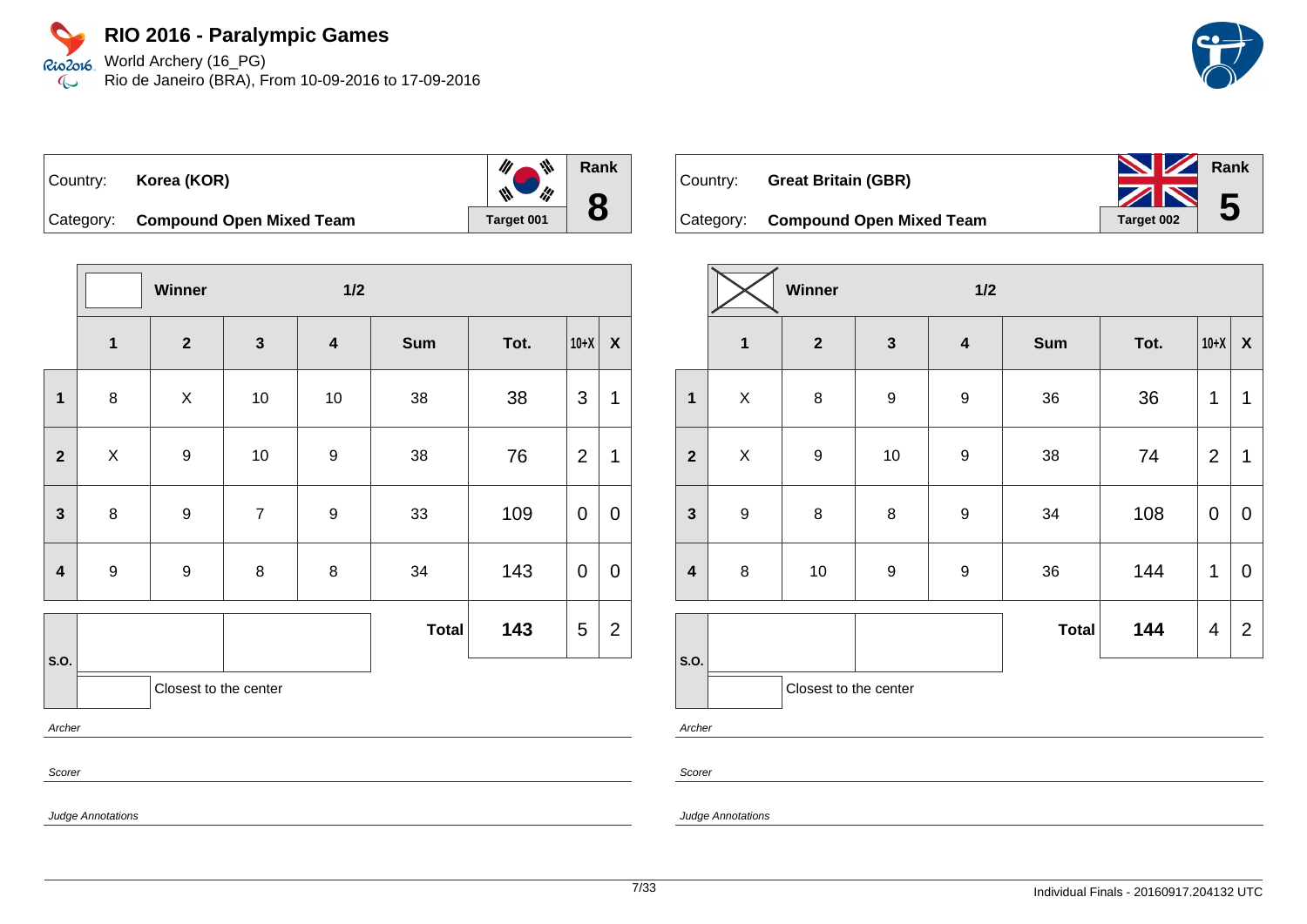Rio2o16 World Archery (16\_PG) Rio de Janeiro (BRA), From 10-09-2016 to 17-09-2016  $\infty$ 



|                         | Winner           |                  | 1/2                     |              |      |                |                  |
|-------------------------|------------------|------------------|-------------------------|--------------|------|----------------|------------------|
| $\overline{\mathbf{1}}$ | $\mathbf{2}$     | $\mathbf{3}$     | $\overline{\mathbf{4}}$ | Sum          | Tot. | $10+X$         | $\boldsymbol{X}$ |
| $\boldsymbol{9}$        | $10$             | 8                | $\boldsymbol{9}$        | 36           | 36   | 1              | $\mathbf 0$      |
| $\boldsymbol{9}$        | 8                | $\boldsymbol{9}$ | $\boldsymbol{7}$        | 33           | 69   | 0              | $\mathbf 0$      |
| $\boldsymbol{9}$        | 8                | $\boldsymbol{9}$ | $\boldsymbol{9}$        | 35           | 104  | 0              | $\mathbf 0$      |
| $\boldsymbol{9}$        | $\boldsymbol{9}$ | $\overline{7}$   | 10                      | 35           | 139  | 1              | $\mathbf 0$      |
|                         |                  |                  |                         | <b>Total</b> | 139  | $\overline{2}$ | $\boldsymbol{0}$ |
|                         |                  |                  |                         |              |      |                |                  |
| Archer                  |                  |                  |                         |              |      |                |                  |
|                         |                  |                  | Closest to the center   |              |      |                |                  |

| Country: | PR China (CHN)                     |            | Rank |
|----------|------------------------------------|------------|------|
|          |                                    |            |      |
|          | Category: Compound Open Mixed Team | Target 002 |      |

|                         | Winner<br>1/2    |                       |                  |                         |              |      |                |                           |
|-------------------------|------------------|-----------------------|------------------|-------------------------|--------------|------|----------------|---------------------------|
|                         | $\mathbf{1}$     | $\mathbf{2}$          | $\mathbf{3}$     | $\overline{\mathbf{4}}$ | <b>Sum</b>   | Tot. | $10+X$         | $\boldsymbol{\mathsf{X}}$ |
| $\mathbf{1}$            | $10$             | 10                    | $\overline{9}$   | $\boldsymbol{9}$        | 38           | 38   | $\overline{2}$ | $\mathbf 0$               |
| $\overline{2}$          | 10               | 10                    | $\boldsymbol{9}$ | $\boldsymbol{7}$        | 36           | 74   | $\overline{2}$ | $\boldsymbol{0}$          |
| $\overline{\mathbf{3}}$ | $\boldsymbol{9}$ | $\boldsymbol{9}$      | $\overline{9}$   | $\boldsymbol{9}$        | 36           | 110  | $\pmb{0}$      | 0                         |
| $\overline{\mathbf{4}}$ | $\pmb{\times}$   | X                     | $\boldsymbol{9}$ | $\mathsf X$             | 39           | 149  | $\mathfrak{S}$ | $\mathfrak{S}$            |
|                         |                  |                       |                  |                         | <b>Total</b> | 149  | $\overline{7}$ | 3                         |
| S.O.                    |                  | Closest to the center |                  |                         |              |      |                |                           |

Archer

Scorer

Judge Annotations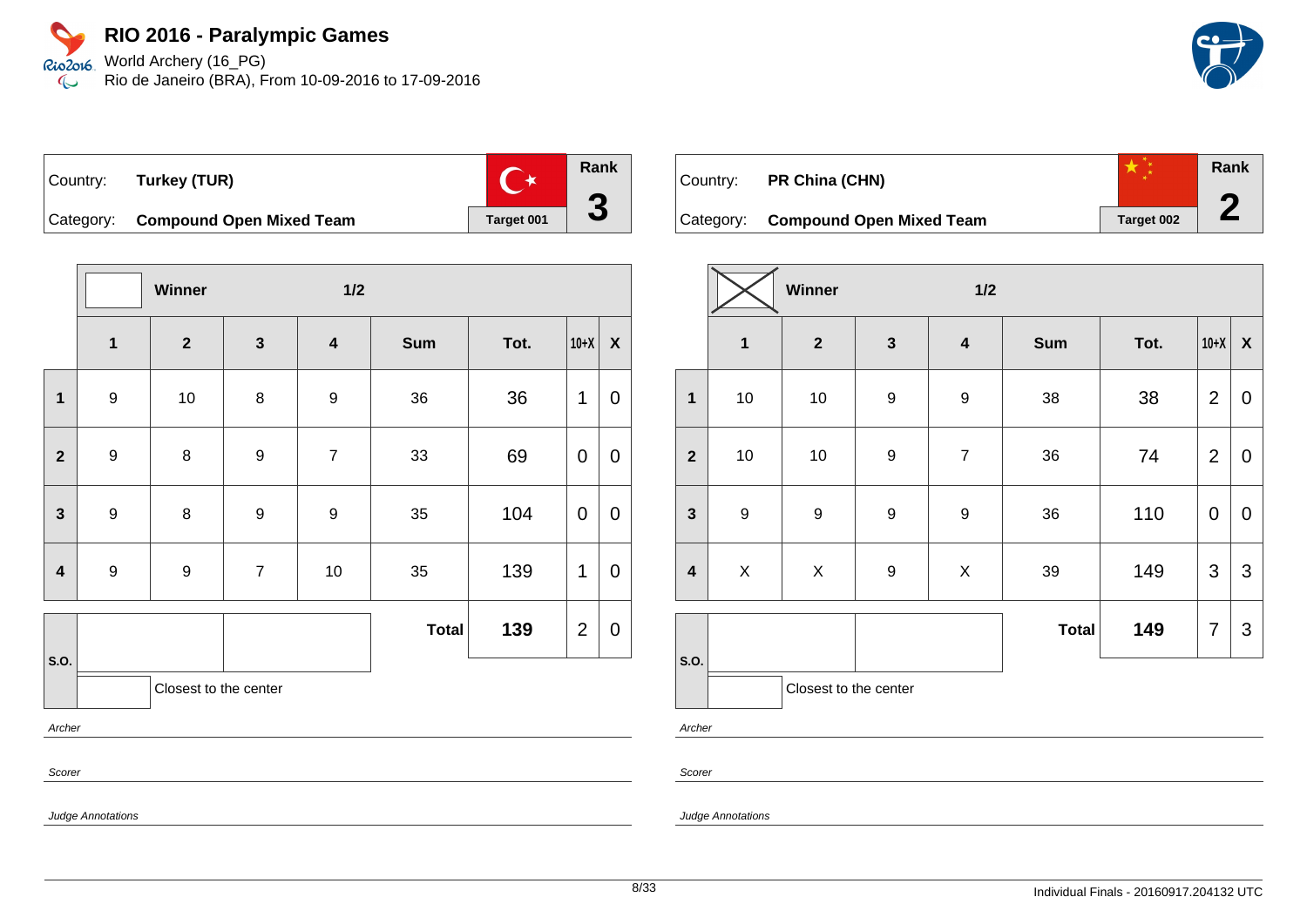World Archery (16\_PG) Rio2016 Rio de Janeiro (BRA), From 10-09-2016 to 17-09-2016  $\infty$ 



**Winner Bronze 1 2 3 4 Sum Tot. 10+X X 1** | 8 | 8 | 9 | X | 35 | 35 |1 |1 **2** | 7 | 9 | 9 | 8 | 33 | 68 |0 |0 **3** | 9 | 9 | 10 | 10 | 38 | 106 |2 | 0 **4** | 9 | 10 | 6 | 7 | 32 | 138 |1 | 0 **S.O. Total 138**  $|4|1$ Closest to the center Archer Scorer

| Country: | Turkey (TUR)                       |                   | Rank |
|----------|------------------------------------|-------------------|------|
|          | Category: Compound Open Mixed Team | <b>Target 002</b> |      |

|                         | Winner<br><b>Bronze</b> |                         |                  |                         |              |      |                  |                    |
|-------------------------|-------------------------|-------------------------|------------------|-------------------------|--------------|------|------------------|--------------------|
|                         | $\mathbf{1}$            | $\overline{\mathbf{2}}$ | $\mathbf{3}$     | $\overline{\mathbf{4}}$ | <b>Sum</b>   | Tot. | $10+X$           | $\pmb{\mathsf{X}}$ |
| $\mathbf{1}$            | $\overline{7}$          | $\boldsymbol{9}$        | M                | $\boldsymbol{9}$        | 25           | 25   | $\pmb{0}$        | 0                  |
| $\overline{2}$          | $\boldsymbol{9}$        | Χ                       | $\bf 8$          | $\boldsymbol{9}$        | 36           | 61   | 1                | 1                  |
| $\mathbf{3}$            | $10$                    | $\overline{7}$          | $\bf 8$          | $\overline{7}$          | 32           | 93   | 1                | 0                  |
| $\overline{\mathbf{4}}$ | $\boldsymbol{9}$        | $\bf 8$                 | $\boldsymbol{9}$ | $\boldsymbol{9}$        | 35           | 128  | $\boldsymbol{0}$ | $\mathbf 0$        |
|                         |                         |                         |                  |                         | <b>Total</b> | 128  | $\overline{2}$   | 1                  |
|                         |                         | Closest to the center   |                  |                         |              |      |                  |                    |
| S.O.<br>$\sim$          |                         |                         |                  |                         |              |      |                  |                    |

Archer

Scorer

Judge Annotations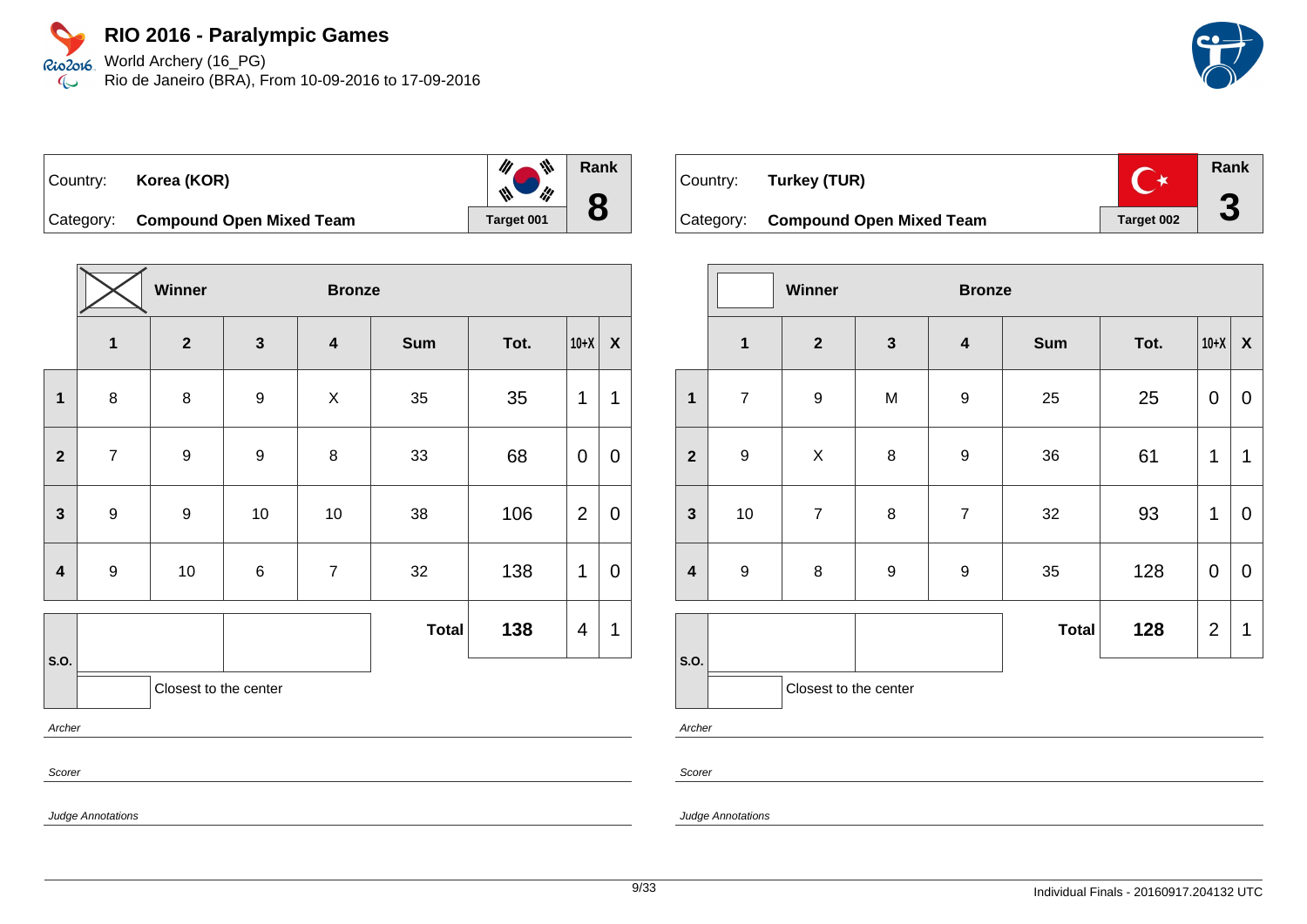### **RIO 2016 - Paralympic Games** Rio2o16, World Archery (16\_PG)

Rio de Janeiro (BRA), From 10-09-2016 to 17-09-2016  $\infty$ 



|                     | Country: Great Britain (GBR) | <b>No. 7 Rank</b> |  |
|---------------------|------------------------------|-------------------|--|
|                     |                              | $\frac{1}{2}$ 5   |  |
| $C_{\alpha}$ taanni | Campaund Open Mived Team     |                   |  |

Category: **Compound Open Mixed Team** Target 001

|                                                                          |                         | Winner           |                  | Gold                    |              |      |                |                  |  |  |  |
|--------------------------------------------------------------------------|-------------------------|------------------|------------------|-------------------------|--------------|------|----------------|------------------|--|--|--|
|                                                                          | $\overline{\mathbf{1}}$ | $\mathbf{2}$     | $\mathbf{3}$     | $\overline{\mathbf{4}}$ | Sum          | Tot. | $10+X$         | $\pmb{\chi}$     |  |  |  |
| $\mathbf{1}$                                                             | $10$                    | $\boldsymbol{9}$ | $10$             | $\boldsymbol{9}$        | 38           | 38   | $\overline{2}$ | $\boldsymbol{0}$ |  |  |  |
| $\mathbf{2}$                                                             | $10$                    | 8                | $\boldsymbol{9}$ | 8                       | 35           | 73   | 1              | $\mathbf 0$      |  |  |  |
| $\mathbf{3}$                                                             | $\boldsymbol{9}$        | X                | 9                | $\boldsymbol{9}$        | 37           | 110  | 1              | $\mathbf{1}$     |  |  |  |
| $\overline{\mathbf{4}}$                                                  | $10\,$                  | $\overline{7}$   | 8                | 8                       | 33           | 143  | 1              | $\pmb{0}$        |  |  |  |
|                                                                          |                         |                  |                  |                         | <b>Total</b> | 143  | 5              | 1                |  |  |  |
| S.O.                                                                     | Closest to the center   |                  |                  |                         |              |      |                |                  |  |  |  |
|                                                                          | Archer                  |                  |                  |                         |              |      |                |                  |  |  |  |
| $\mathbf{r}$ , $\mathbf{r}$ , $\mathbf{r}$ , $\mathbf{r}$ , $\mathbf{r}$ | Scorer                  |                  |                  |                         |              |      |                |                  |  |  |  |

| Country: | <b>PR China (CHN)</b>              |            | Rank |
|----------|------------------------------------|------------|------|
|          | Category: Compound Open Mixed Team | Target 002 |      |

|                         |                         | Winner<br>Gold        |                  |                           |              |      |                |                    |
|-------------------------|-------------------------|-----------------------|------------------|---------------------------|--------------|------|----------------|--------------------|
|                         | $\overline{\mathbf{1}}$ | $\mathbf{2}$          | $\mathbf{3}$     | $\boldsymbol{4}$          | <b>Sum</b>   | Tot. | $10+X$         | $\pmb{\mathsf{X}}$ |
| $\mathbf{1}$            | $\pmb{\times}$          | $\boldsymbol{9}$      | $10$             | 9                         | 38           | 38   | $\overline{2}$ | $\mathbf{1}$       |
| $\overline{2}$          | X                       | $\boldsymbol{9}$      | 9                | $10$                      | 38           | 76   | $\overline{2}$ | 1                  |
| $\mathbf{3}$            | $\boldsymbol{9}$        | 10                    | 9                | $10$                      | 38           | 114  | $\overline{2}$ | $\mathbf 0$        |
| $\overline{\mathbf{4}}$ | 10                      | 8                     | $\boldsymbol{9}$ | $\boldsymbol{\mathsf{X}}$ | 37           | 151  | $\overline{2}$ | $\mathbf 1$        |
|                         |                         |                       |                  |                           | <b>Total</b> | 151  | 8              | 3                  |
| S.O.                    |                         | Closest to the center |                  |                           |              |      |                |                    |

Archer

Scorer

Judge Annotations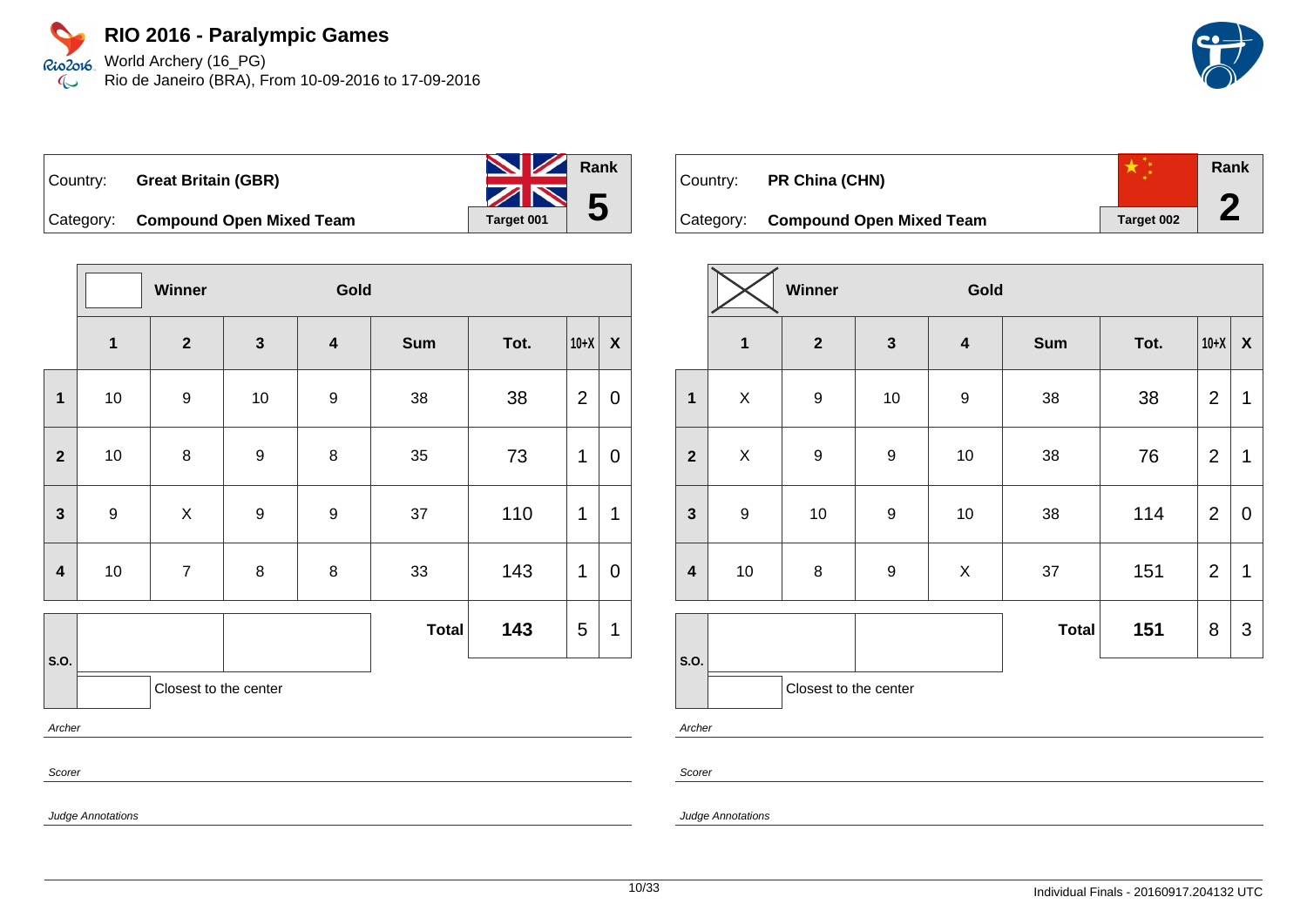World Archery (16\_PG) Rio de Janeiro (BRA), From 10-09-2016 to 17-09-2016

| ∣Country: | IR Iran (IRI)                  |            | Rank |
|-----------|--------------------------------|------------|------|
| Category: | <b>Recurve Open Mixed Team</b> | Target 001 |      |

|                         | Winner<br>1/8    |                       |                |                         |                  |        |                            |                   |              |                         |
|-------------------------|------------------|-----------------------|----------------|-------------------------|------------------|--------|----------------------------|-------------------|--------------|-------------------------|
|                         | $\mathbf{1}$     | $\overline{2}$        | $\mathbf{3}$   | $\overline{\mathbf{4}}$ | <b>Set Total</b> | Tot.   |                            | Set Points   Tot. |              |                         |
| 1                       | $\bf 8$          | $\bf 8$               | $\overline{7}$ | $\overline{7}$          | 30               | $30\,$ | $\bigcirc \!\! \! 2$       | $\mathbf{1}$      | $\mathbf 0$  | $\mathbf{2}$            |
| $\mathbf{2}$            | $\boldsymbol{9}$ | 9                     | $10\,$         | 8                       | 36               | 66     | $\bigcirc \!\! \! 2$       | $\mathbf 1$       | $\mathbf 0$  | $\overline{\mathbf{4}}$ |
| $\mathbf{3}$            | $\bf 8$          | 9                     | $\bf 8$        | 9                       | 34               | 100    | $\left( \mathbf{2}\right)$ | $\mathbf 1$       | 0            | $6\phantom{1}$          |
| $\overline{\mathbf{4}}$ |                  |                       |                |                         |                  |        | $\overline{2}$             | $\mathbf 1$       | 0            |                         |
|                         |                  |                       |                |                         |                  |        |                            |                   | <b>Total</b> | 6                       |
| S.O.                    |                  | Closest to the center |                |                         |                  |        |                            |                   |              |                         |
| Archer                  |                  |                       |                |                         |                  |        |                            |                   |              |                         |
| Scorer                  |                  |                       |                |                         |                  |        |                            |                   |              |                         |

| Country: | France (FRA)                      |            | Rank |
|----------|-----------------------------------|------------|------|
|          |                                   |            |      |
|          | Category: Recurve Open Mixed Team | Target 002 | 16   |

|                         | Winner<br>1/8             |                       |              |                  |                                  |      |                         |             |                            |                  |
|-------------------------|---------------------------|-----------------------|--------------|------------------|----------------------------------|------|-------------------------|-------------|----------------------------|------------------|
|                         | $\mathbf{1}$              | $\mathbf{2}$          | $\mathbf{3}$ | $\boldsymbol{4}$ | <b>Set Total</b>                 | Tot. | Set Points   Tot.       |             |                            |                  |
| $\mathbf 1$             | $\overline{7}$            | 8                     | $\bf 8$      | $\,6$            | 29                               | 29   | $\mathbf{2}$            | $\mathbf 1$ | $\left( \mathbf{0}\right)$ | $\pmb{0}$        |
| $\overline{\mathbf{2}}$ | $\ensuremath{\mathsf{3}}$ | $\boldsymbol{9}$      | $\,6$        | 8                | 26                               | 55   | $\mathbf 2$             | $\mathbf 1$ | $\left( \mathbf{0}\right)$ | $\bf{0}$         |
| $\mathbf{3}$            | $\,6$                     | $\overline{7}$        | M            | $\overline{7}$   | 20                               | 75   | $\mathbf{2}$            | $\mathbf 1$ | $\left( \mathbf{0}\right)$ | $\boldsymbol{0}$ |
| $\overline{\mathbf{4}}$ |                           |                       |              |                  |                                  |      | $\overline{\mathbf{2}}$ | $\mathbf 1$ | $\boldsymbol{0}$           |                  |
|                         |                           |                       |              |                  | <b>Total</b><br>$\boldsymbol{0}$ |      |                         |             |                            |                  |
| S.O.                    |                           | Closest to the center |              |                  |                                  |      |                         |             |                            |                  |
|                         | Archer                    |                       |              |                  |                                  |      |                         |             |                            |                  |

Scorer

Judge Annotations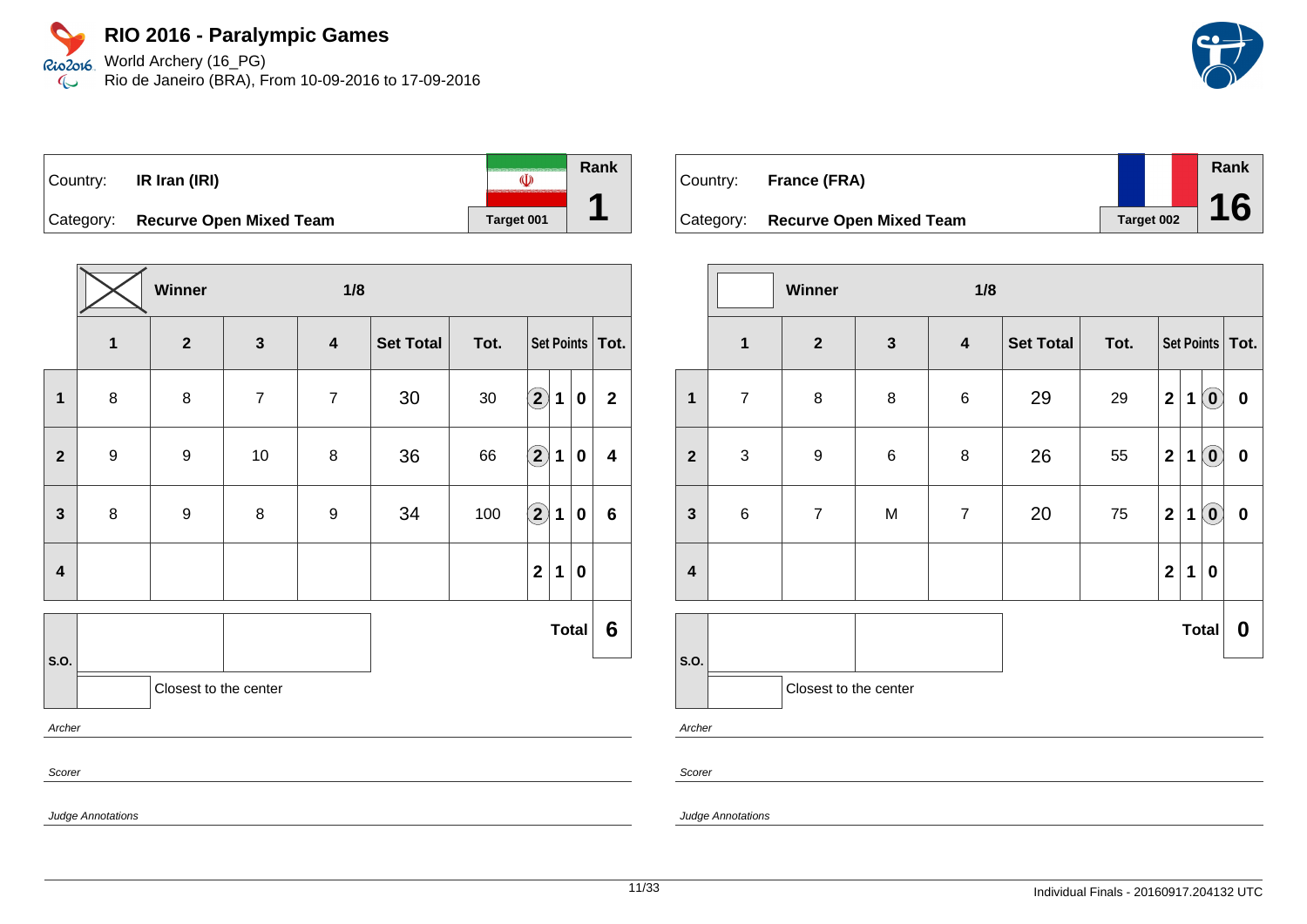World Archery (16\_PG) Rio2016 Rio de Janeiro (BRA), From 10-09-2016 to 17-09-2016  $\infty$ 



| Country: Chinese Taipei (TPE) |  |
|-------------------------------|--|



Category: **Recurve Open Mixed Team Target 001** 

|                         |                         | Winner                |                  | 1/8                     |                  |      |                      |   |                                                |                  |
|-------------------------|-------------------------|-----------------------|------------------|-------------------------|------------------|------|----------------------|---|------------------------------------------------|------------------|
|                         | $\mathbf{1}$            | $\mathbf{2}$          | $\mathbf{3}$     | $\overline{\mathbf{4}}$ | <b>Set Total</b> | Tot. | Set Points   Tot.    |   |                                                |                  |
| 1                       | $\overline{\mathbf{4}}$ | 8                     | $\,6\,$          | 10                      | 28               | 28   | $\mathbf{2}$         | 1 | $\left( \begin{matrix} 0 \end{matrix} \right)$ | $\pmb{0}$        |
| $\overline{\mathbf{2}}$ | $\,6$                   | $\,6$                 | $\,6$            | $\overline{7}$          | 25               | 53   | $\overline{2}$       | 1 | $\left( \begin{matrix} 0 \end{matrix} \right)$ | $\pmb{0}$        |
| $\mathbf{3}$            | $\overline{4}$          | $10$                  | $\boldsymbol{9}$ | 8                       | 31               | 84   | $\Large{\textbf{2}}$ | 1 | $\pmb{0}$                                      | $\mathbf 2$      |
| 4                       | 8                       | 10                    | $\boldsymbol{9}$ | $\overline{7}$          | 34               | 118  | $\mathbf{2}$         | 1 | $\left( \begin{matrix} 0 \end{matrix} \right)$ | $\mathbf 2$      |
|                         |                         |                       |                  |                         |                  |      |                      |   | <b>Total</b>                                   | $\boldsymbol{2}$ |
| S.O.                    |                         | Closest to the center |                  |                         |                  |      |                      |   |                                                |                  |
| Archer                  |                         |                       |                  |                         |                  |      |                      |   |                                                |                  |
|                         | Scorer                  |                       |                  |                         |                  |      |                      |   |                                                |                  |
|                         | Judge Annotations       |                       |                  |                         |                  |      |                      |   |                                                |                  |





**Winner 1/8**

|                         | $\mathbf 1$      | $\mathbf{2}$          | $\overline{\mathbf{3}}$ | $\overline{\mathbf{4}}$ | <b>Set Total</b> | Tot. |                         |             |              | Set Points   Tot.       |
|-------------------------|------------------|-----------------------|-------------------------|-------------------------|------------------|------|-------------------------|-------------|--------------|-------------------------|
| $\mathbf{1}$            | 8                | $\,6$                 | 8                       | $\boldsymbol{9}$        | 31               | 31   | $\Large{\textbf{2}}$    | 1           | $\bf{0}$     | $\mathbf{2}$            |
| $\overline{2}$          | $10$             | 8                     | $\boldsymbol{9}$        | $\boldsymbol{9}$        | 36               | 67   | $\Large 2$              | 1           | $\bf{0}$     | $\overline{\mathbf{4}}$ |
| $\mathbf{3}$            | $\,6$            | 4                     | 8                       | 8                       | 26               | 93   | $\overline{\mathbf{2}}$ | 1           | $\odot$      | $\overline{\mathbf{4}}$ |
| $\overline{\mathbf{4}}$ | $\boldsymbol{9}$ | 10                    | $\boldsymbol{9}$        | $\overline{7}$          | 35               | 128  | $\Large{\textbf{2}}$    | $\mathbf 1$ | $\bf{0}$     | $\bf 6$                 |
|                         |                  |                       |                         |                         |                  |      |                         |             | <b>Total</b> | 6                       |
| S.O.                    |                  | Closest to the center |                         |                         |                  |      |                         |             |              |                         |
| Archer                  |                  |                       |                         |                         |                  |      |                         |             |              |                         |

Scorer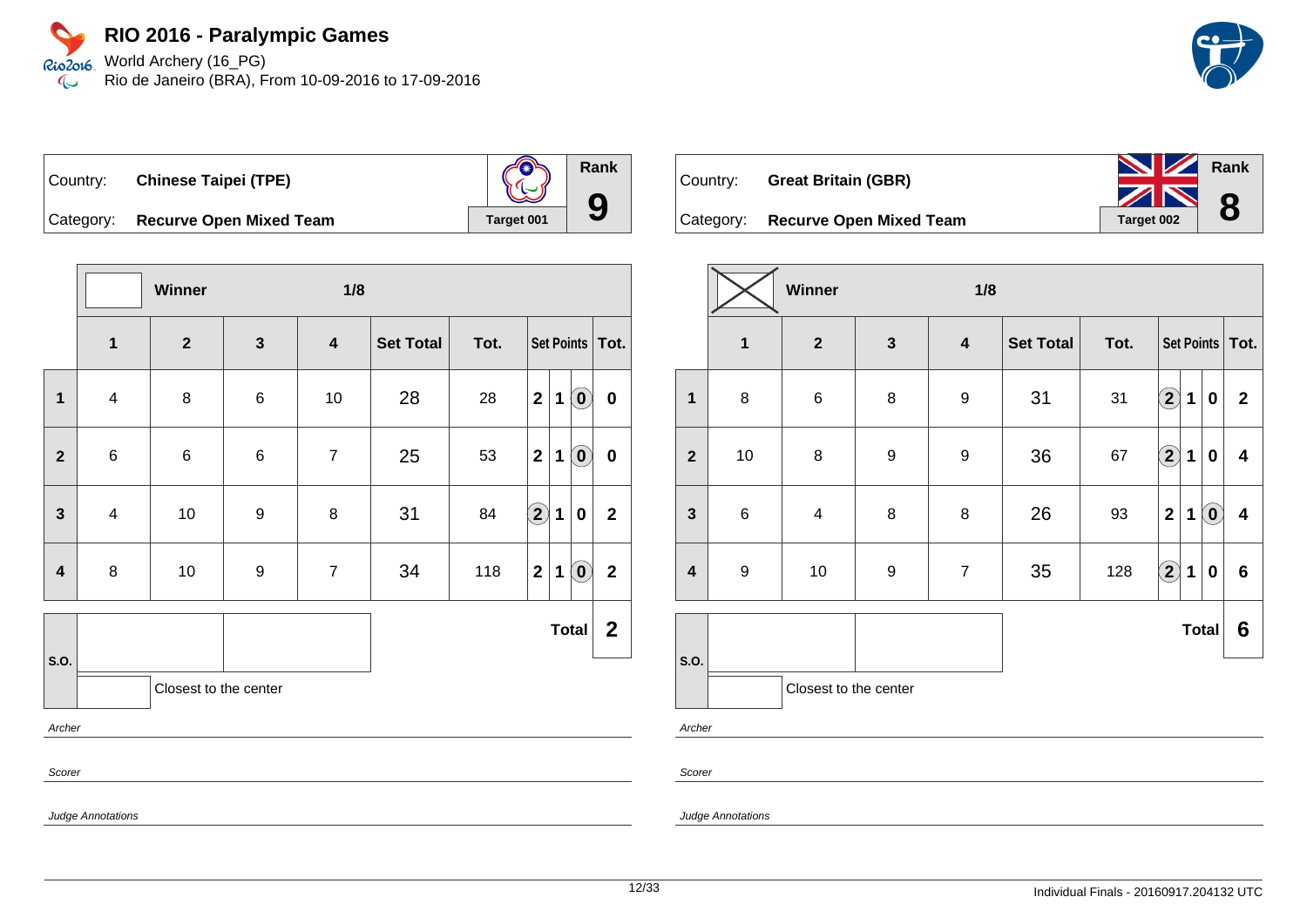World Archery (16\_PG) Rio2016 Rio de Janeiro (BRA), From 10-09-2016 to 17-09-2016  $\mathbb{C}$ 



|                         |      | Winner                |                  | 1/8                     |                  |      |              |                    |                                                         |                   |
|-------------------------|------|-----------------------|------------------|-------------------------|------------------|------|--------------|--------------------|---------------------------------------------------------|-------------------|
|                         | 1    | $\mathbf{2}$          | $\mathbf{3}$     | $\overline{\mathbf{4}}$ | <b>Set Total</b> | Tot. |              |                    |                                                         | Set Points   Tot. |
| $\mathbf{1}$            | $10$ | 9                     | $\,6$            | 9                       | 34               | 34   | $\mathbf{2}$ | 1                  | $\left( \mathbf{0}\right)$                              | $\pmb{0}$         |
| $\overline{\mathbf{2}}$ | 8    | $\overline{7}$        | $\boldsymbol{9}$ | $\bf 8$                 | 32               | 66   | $\mathbf{2}$ | 1                  | $\left( \begin{matrix} \textbf{0} \end{matrix} \right)$ | $\pmb{0}$         |
| $\mathbf{3}$            | $10$ | $\boldsymbol{9}$      | $\bf 8$          | $\overline{7}$          | 34               | 100  | $\mathbf{2}$ | $\mathbf{\hat{1}}$ | 0                                                       | 1                 |
| $\overline{\mathbf{4}}$ |      |                       |                  |                         |                  |      | $\mathbf{2}$ | 1                  | 0                                                       |                   |
|                         |      |                       |                  |                         |                  |      |              | <b>Total</b>       |                                                         | 1                 |
| S.O.                    |      | Closest to the center |                  |                         |                  |      |              |                    |                                                         |                   |
| Archer                  |      |                       |                  |                         |                  |      |              |                    |                                                         |                   |
| Scorer                  |      |                       |                  |                         |                  |      |              |                    |                                                         |                   |



|                         |                  | Winner                |                  | 1/8                     |                  |      |                            |                   |              |                         |
|-------------------------|------------------|-----------------------|------------------|-------------------------|------------------|------|----------------------------|-------------------|--------------|-------------------------|
|                         | $\mathbf{1}$     | $\mathbf{2}$          | $\mathbf{3}$     | $\overline{\mathbf{4}}$ | <b>Set Total</b> | Tot. |                            |                   |              | Set Points   Tot.       |
| $\overline{\mathbf{1}}$ | $\bf 8$          | $\boldsymbol{9}$      | $\boldsymbol{9}$ | $\boldsymbol{9}$        | 35               | 35   | $\bigcirc \!\! 2$          | $\mathbf 1$       | $\pmb{0}$    | $\mathbf 2$             |
| $\overline{\mathbf{2}}$ | $\boldsymbol{9}$ | $\bf 8$               | $\boldsymbol{9}$ | $\boldsymbol{9}$        | 35               | 70   | $\left( \mathbf{2}\right)$ | 1                 | 0            | $\overline{\mathbf{4}}$ |
| $\mathbf{3}$            | $\bf 8$          | $\boldsymbol{9}$      | $\boldsymbol{9}$ | 8                       | 34               | 104  | $\mathbf 2$                | $\left( 1\right)$ | 0            | $\overline{\mathbf{5}}$ |
| $\overline{\mathbf{4}}$ |                  |                       |                  |                         |                  |      | $\mathbf 2$                | 1                 | $\bf{0}$     |                         |
|                         |                  |                       |                  |                         |                  |      |                            |                   | <b>Total</b> | 5                       |
| S.O.<br>Archer          |                  | Closest to the center |                  |                         |                  |      |                            |                   |              |                         |

Scorer

Judge Annotations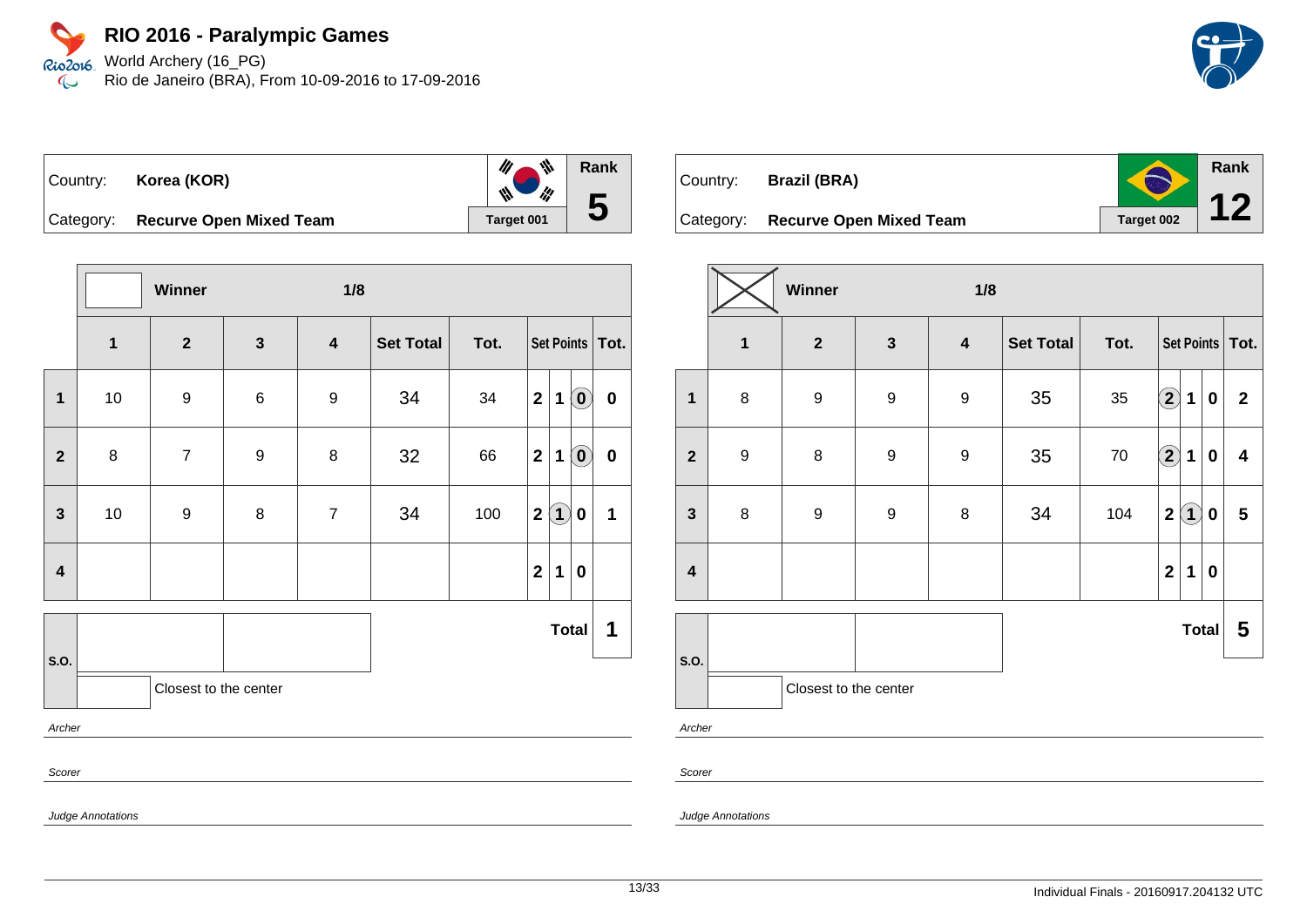Rio2o16. World Archery (16\_PG) Rio de Janeiro (BRA), From 10-09-2016 to 17-09-2016  $\infty$ 



| Country:  | Latvia (LAT)                   |            |
|-----------|--------------------------------|------------|
| Category: | <b>Recurve Open Mixed Team</b> | Target 001 |

|                         |                          | Winner                |                  | 1/8                     |                  |      |                   |             |                                                         |             |
|-------------------------|--------------------------|-----------------------|------------------|-------------------------|------------------|------|-------------------|-------------|---------------------------------------------------------|-------------|
|                         | 1                        | $\mathbf{2}$          | $\mathbf{3}$     | $\overline{\mathbf{4}}$ | <b>Set Total</b> | Tot. | Set Points   Tot. |             |                                                         |             |
| $\mathbf 1$             | $\boldsymbol{9}$         | 9                     | $\boldsymbol{7}$ | $\bf 8$                 | 33               | 33   | $\mathbf{2}$      | 1           | $\left( \begin{matrix} \textbf{0} \end{matrix} \right)$ | $\mathbf 0$ |
| $\overline{2}$          | 8                        | 8                     | $10$             | $\mathbf{3}$            | 29               | 62   | $\mathbf{2}$      | 1           | $\left( \mathbf{0}\right)$                              | $\pmb{0}$   |
| $\mathbf{3}$            | 10                       | $\boldsymbol{9}$      | $\overline{7}$   | $5\,$                   | 31               | 93   | 2                 | $\mathbf 1$ | $\left( \mathbf{0}\right)$                              | $\pmb{0}$   |
| $\overline{\mathbf{4}}$ |                          |                       |                  |                         |                  |      | $\overline{2}$    | $\mathbf 1$ | $\pmb{0}$                                               |             |
|                         |                          |                       |                  |                         |                  |      |                   |             | <b>Total</b>                                            | $\mathbf 0$ |
| S.O.                    |                          | Closest to the center |                  |                         |                  |      |                   |             |                                                         |             |
| Archer                  |                          |                       |                  |                         |                  |      |                   |             |                                                         |             |
| Scorer                  |                          |                       |                  |                         |                  |      |                   |             |                                                         |             |
|                         | <b>Judge Annotations</b> |                       |                  |                         |                  |      |                   |             |                                                         |             |

| Country:  | Italy (ITA)                    |                   | Rank |
|-----------|--------------------------------|-------------------|------|
| Category: | <b>Recurve Open Mixed Team</b> | <b>Target 002</b> |      |

|                         |                         | Winner                |                  | 1/8                     |                  |        |                            |             |                  |                   |
|-------------------------|-------------------------|-----------------------|------------------|-------------------------|------------------|--------|----------------------------|-------------|------------------|-------------------|
|                         | $\overline{\mathbf{1}}$ | $\mathbf{2}$          | $\mathbf{3}$     | $\overline{\mathbf{4}}$ | <b>Set Total</b> | Tot.   |                            |             |                  | Set Points   Tot. |
| $\overline{\mathbf{1}}$ | $10\,$                  | $\boldsymbol{9}$      | $\boldsymbol{9}$ | $10\,$                  | 38               | $38\,$ | $\bigcirc \!\! \! 2$       | 1           | $\boldsymbol{0}$ | $\mathbf{2}$      |
| $\overline{2}$          | $10\,$                  | $\boldsymbol{7}$      | $\boldsymbol{9}$ | $10$                    | 36               | 74     | $\left( \mathbf{2}\right)$ | $\mathbf 1$ | $\pmb{0}$        | 4                 |
| $\mathbf{3}$            | $\boldsymbol{9}$        | $\,6$                 | $10$             | $\boldsymbol{9}$        | 34               | 108    | $\bigcirc$                 | $\mathbf 1$ | $\boldsymbol{0}$ | $6\phantom{1}$    |
| $\overline{\mathbf{4}}$ |                         |                       |                  |                         |                  |        | $\mathbf{2}$               | 1           | $\mathbf 0$      |                   |
|                         |                         |                       |                  |                         |                  |        |                            |             | <b>Total</b>     | 6                 |
| S.O.<br>Archer          |                         | Closest to the center |                  |                         |                  |        |                            |             |                  |                   |

Scorer

Judge Annotations

**Rank**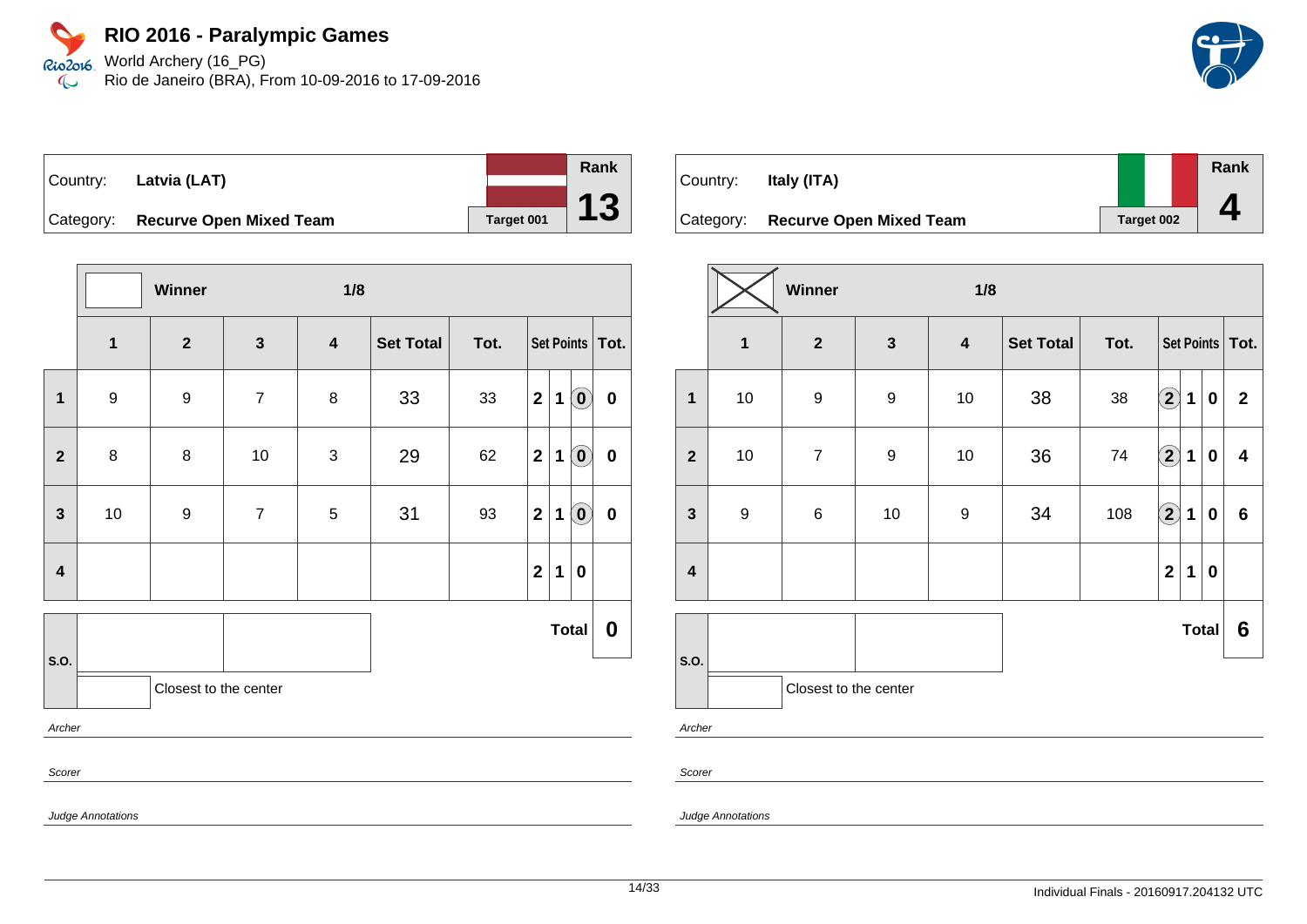Rio2o16 World Archery (16\_PG) Rio de Janeiro (BRA), From 10-09-2016 to 17-09-2016  $\infty$ 



| Country: | Poland (POL)                      |            | Rank                     |
|----------|-----------------------------------|------------|--------------------------|
|          |                                   |            |                          |
|          | Category: Recurve Open Mixed Team | Target 001 | $\overline{\phantom{a}}$ |

|                         |                          | Winner                |              | 1/8                     |                  |      |                                                 |                         |
|-------------------------|--------------------------|-----------------------|--------------|-------------------------|------------------|------|-------------------------------------------------|-------------------------|
|                         | 1                        | $\mathbf{2}$          | $\mathbf{3}$ | $\overline{\mathbf{4}}$ | <b>Set Total</b> | Tot. | Set Points   Tot.                               |                         |
| $\mathbf{1}$            | 8                        | $\boldsymbol{9}$      | 8            | $\overline{7}$          | 32               | 32   | $\mathbf{2}$<br>$\left( \mathbf{0}\right)$<br>1 | $\pmb{0}$               |
| $\overline{2}$          | 8                        | $10$                  | 9            | 10                      | 37               | 69   | $\bf \overline{2}$<br>1<br>0                    | $\mathbf{2}$            |
| $\mathbf{3}$            | $\boldsymbol{9}$         | $10$                  | 9            | $\boldsymbol{9}$        | 37               | 106  | $\hat{\mathbf{2}}$<br>1<br>0                    | $\overline{\mathbf{4}}$ |
| $\overline{\mathbf{4}}$ | 8                        | $\bf 8$               | 9            | 10                      | 35               | 141  | $\Large{\textbf{2}}$<br>$\mathbf 1$<br>0        | $6\phantom{1}$          |
|                         |                          |                       |              |                         |                  |      | <b>Total</b>                                    | 6                       |
| S.O.                    |                          | Closest to the center |              |                         |                  |      |                                                 |                         |
| Archer                  |                          |                       |              |                         |                  |      |                                                 |                         |
| Scorer                  |                          |                       |              |                         |                  |      |                                                 |                         |
|                         | <b>Judge Annotations</b> |                       |              |                         |                  |      |                                                 |                         |

|           |                                |            | Rank |
|-----------|--------------------------------|------------|------|
| Country:  | Iraq (IRQ)                     | त्त्वा गा  |      |
|           |                                |            |      |
| Category: | <b>Recurve Open Mixed Team</b> | Target 002 |      |

|                         |                | Winner                |                  | 1/8                     |                  |      |              |             |                            |                   |
|-------------------------|----------------|-----------------------|------------------|-------------------------|------------------|------|--------------|-------------|----------------------------|-------------------|
|                         | $\mathbf{1}$   | $\boldsymbol{2}$      | $\mathbf{3}$     | $\overline{\mathbf{4}}$ | <b>Set Total</b> | Tot. |              |             |                            | Set Points   Tot. |
| $\overline{\mathbf{1}}$ | $\overline{7}$ | $\boldsymbol{9}$      | $\overline{7}$   | 10                      | 33               | 33   | $\bf{(2)}$   | $\mathbf 1$ | 0                          | $\mathbf{2}$      |
| $\overline{2}$          | $\bf 8$        | 8                     | $\boldsymbol{9}$ | 9                       | 34               | 67   | $\mathbf 2$  | 1           | $\left( \mathbf{0}\right)$ | $\mathbf{2}$      |
| $\mathbf{3}$            | 8              | $\overline{7}$        | $\,6$            | 8                       | 29               | 96   | $\mathbf 2$  | 1           | $\left( \mathbf{0}\right)$ | $\mathbf{2}$      |
| $\overline{\mathbf{4}}$ | $\bf 8$        | 10                    | 8                | 8                       | 34               | 130  | $\mathbf{2}$ | 1           | $\left( \mathbf{0}\right)$ | $\mathbf{2}$      |
|                         |                |                       |                  |                         |                  |      |              |             | <b>Total</b>               | $\mathbf{2}$      |
| S.O.                    |                | Closest to the center |                  |                         |                  |      |              |             |                            |                   |
| Archer                  |                |                       |                  |                         |                  |      |              |             |                            |                   |
| Scorer                  |                |                       |                  |                         |                  |      |              |             |                            |                   |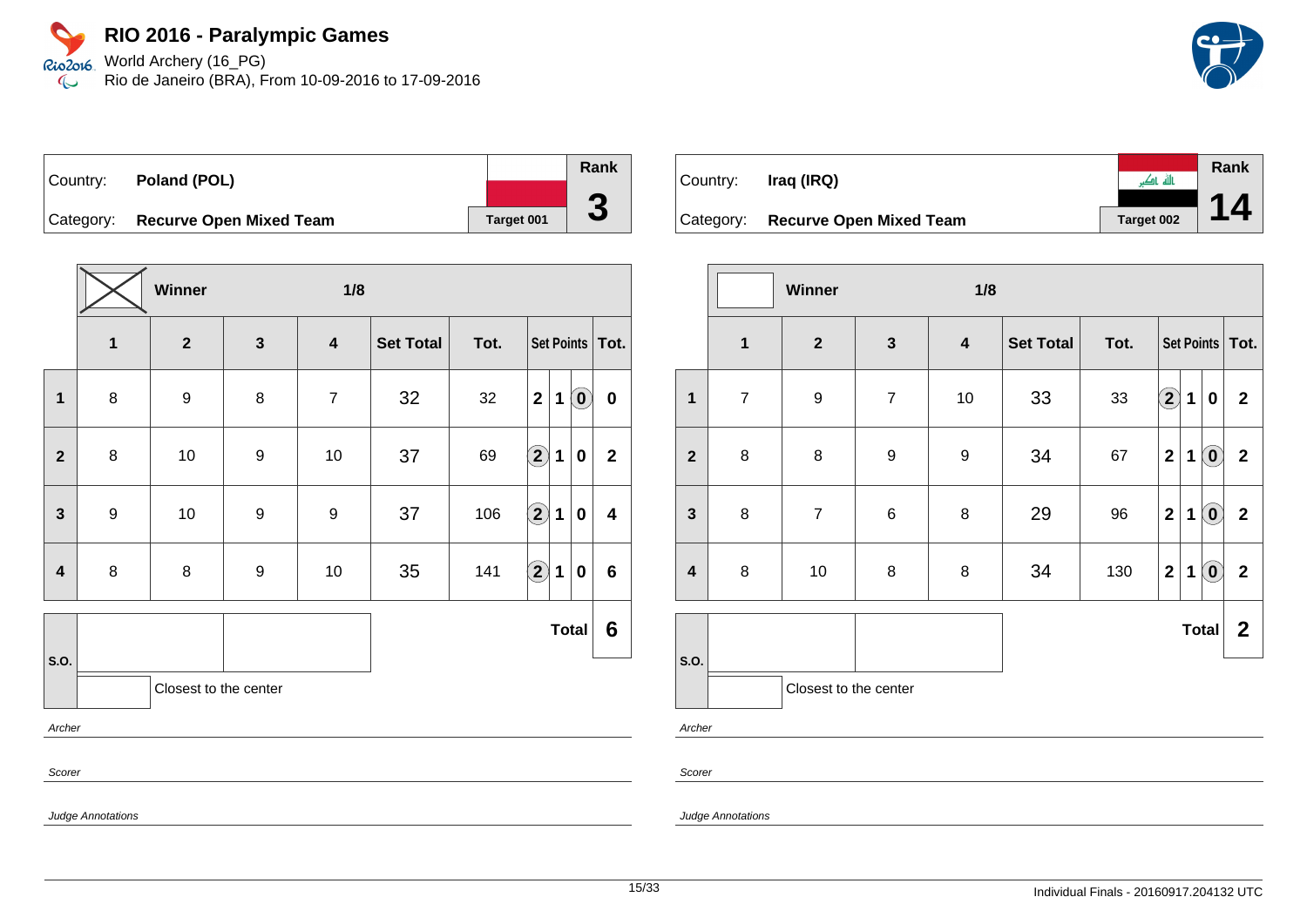Rio2o16 World Archery (16\_PG) Rio de Janeiro (BRA), From 10-09-2016 to 17-09-2016  $\infty$ 



| Country:  | Mongolia (MGL)                 | <u>ie</u>  |
|-----------|--------------------------------|------------|
| Category: | <b>Recurve Open Mixed Team</b> | Target 001 |

**Winner 1/8 1 2 3 4 Set Total Tot. Set Points Tot. 1** 8 7 9 8 32 32 **2 1 0 0**  $2$  | 10 | 8 | 9 | 8 | 35 | 67 | $2(1)$  **0** | 1 **3** 8 10 9 8 35 102 **2 1 0 3 4** 9 10 10 9 38 140 **2 1 0 5 S.O. Total 5** Closest to the center Archer Scorer Judge Annotations

| Country: | <b>Germany (GER)</b>              |            | Rank |
|----------|-----------------------------------|------------|------|
|          | Category: Recurve Open Mixed Team | Target 002 |      |

|                         |                | Winner<br>1/8           |                  |                  |                  |        |                         |                   |                            |              |
|-------------------------|----------------|-------------------------|------------------|------------------|------------------|--------|-------------------------|-------------------|----------------------------|--------------|
|                         | $\mathbf{1}$   | $\overline{\mathbf{2}}$ | $\mathbf{3}$     | $\boldsymbol{4}$ | <b>Set Total</b> | Tot.   | Set Points   Tot.       |                   |                            |              |
| $\mathbf{1}$            | 10             | 9                       | $\bf 8$          | $\overline{7}$   | 34               | $34\,$ | $\Large{\textbf{2}}$    | $\mathbf{1}$      | $\boldsymbol{0}$           | $\mathbf{2}$ |
| $\overline{2}$          | $\overline{7}$ | 10                      | 10               | $\bf 8$          | 35               | 69     | $\overline{\mathbf{2}}$ | $\left( 1\right)$ | $\boldsymbol{0}$           | $\mathbf{3}$ |
| $\mathbf{3}$            | $\overline{7}$ | $\boldsymbol{9}$        | $\boldsymbol{9}$ | $\boldsymbol{9}$ | 34               | 103    | $\mathbf 2$             | 1                 | $\left( \mathbf{0}\right)$ | $\mathbf{3}$ |
| $\overline{\mathbf{4}}$ | $\overline{7}$ | 8                       | $\,6\,$          | 9                | 30               | 133    | $\overline{\mathbf{2}}$ | 1                 | $\left( \mathbf{0}\right)$ | $\mathbf{3}$ |
|                         |                |                         |                  |                  |                  |        |                         |                   | <b>Total</b>               | $\mathbf{3}$ |
| S.O.                    |                | Closest to the center   |                  |                  |                  |        |                         |                   |                            |              |
| Archer                  |                |                         |                  |                  |                  |        |                         |                   |                            |              |

Scorer

Judge Annotations

**Rank**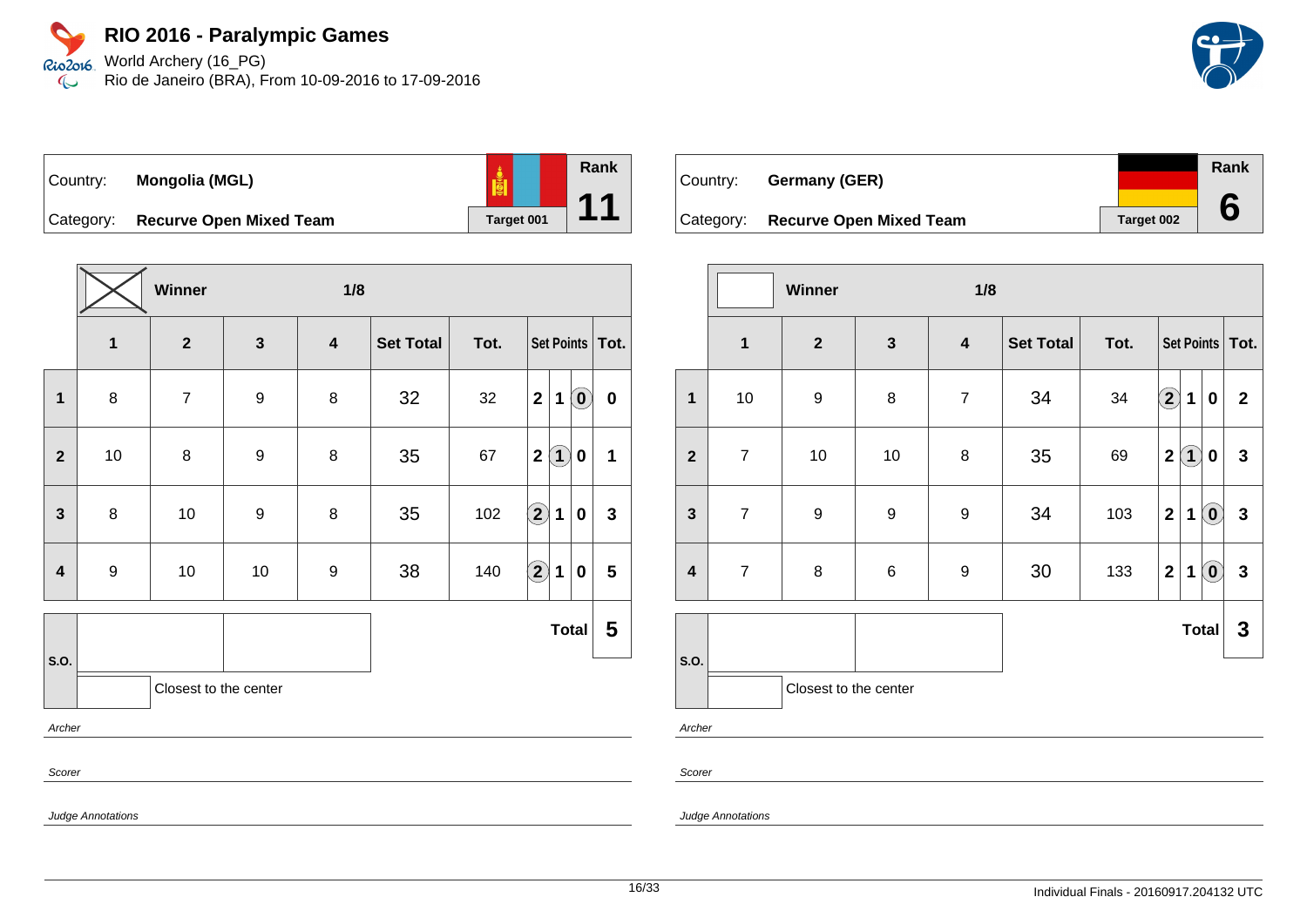World Archery (16\_PG) Rio2016 Rio de Janeiro (BRA), From 10-09-2016 to 17-09-2016  $\mathbb{C}$ 



# Country: **Thailand (THA)** Category: **Recurve Open Mixed Team Target 001**

|                         |                          | Winner                  |                  | 1/8                     |                  |      |                                     |                            |                         |
|-------------------------|--------------------------|-------------------------|------------------|-------------------------|------------------|------|-------------------------------------|----------------------------|-------------------------|
|                         | $\mathbf{1}$             | $\overline{\mathbf{2}}$ | $\mathbf{3}$     | $\overline{\mathbf{4}}$ | <b>Set Total</b> | Tot. |                                     | Set Points Tot.            |                         |
| $\mathbf 1$             | 8                        | 8                       | 10               | 9                       | 35               | 35   | $\left( \mathbf{2}\right)$<br>1     | 0                          | $\mathbf{2}$            |
| $\overline{\mathbf{2}}$ | $\boldsymbol{9}$         | $\overline{7}$          | $\boldsymbol{9}$ | 10                      | 35               | 70   | $\bigcirc \!\! \! 2$<br>$\mathbf 1$ | $\pmb{0}$                  | $\overline{\mathbf{4}}$ |
| $\mathbf{3}$            | $\boldsymbol{9}$         | $\overline{7}$          | 8                | 9                       | 33               | 103  | $\mathbf 2$<br>1                    | $\left( \mathbf{0}\right)$ | $\overline{\mathbf{4}}$ |
| 4                       | 8                        | $\bf 8$                 | 10               | $\boldsymbol{9}$        | 35               | 138  | (1)<br>2 <sub>1</sub>               | 0                          | $5\phantom{.0}$         |
|                         |                          |                         |                  |                         |                  |      | <b>Total</b>                        |                            | 5                       |
| S.O.                    |                          | Closest to the center   |                  |                         |                  |      |                                     |                            |                         |
| Archer                  |                          |                         |                  |                         |                  |      |                                     |                            |                         |
| Scorer                  |                          |                         |                  |                         |                  |      |                                     |                            |                         |
|                         | <b>Judge Annotations</b> |                         |                  |                         |                  |      |                                     |                            |                         |



|                         |                  | Winner                |              | 1/8              |                  |      |                                  |                            |                |  |  |
|-------------------------|------------------|-----------------------|--------------|------------------|------------------|------|----------------------------------|----------------------------|----------------|--|--|
|                         | $\mathbf{1}$     | $\overline{2}$        | $\mathbf{3}$ | $\boldsymbol{4}$ | <b>Set Total</b> | Tot. | Set Points   Tot.                |                            |                |  |  |
| 1                       | $\overline{7}$   | 6                     | 9            | 10               | 32               | 32   | $\overline{2}$<br>$\mathbf 1$    | $\odot$                    | $\pmb{0}$      |  |  |
| $\mathbf{2}$            | $\boldsymbol{9}$ | $\bf 8$               | 9            | $\overline{7}$   | 33               | 65   | $\overline{2}$<br>1              | $\left( \mathbf{0}\right)$ | $\pmb{0}$      |  |  |
| $\overline{\mathbf{3}}$ | 8                | 10                    | 8            | 9                | 35               | 100  | $\left( \mathbf{2}\right)$<br>1  | $\mathbf 0$                | $\overline{2}$ |  |  |
| 4                       | $\boldsymbol{9}$ | $\boldsymbol{9}$      | 9            | $\bf 8$          | 35               | 135  | $\left( 1\right)$<br>$\mathbf 2$ | 0                          | $\mathbf{3}$   |  |  |
|                         |                  |                       |              |                  |                  |      |                                  | <b>Total</b>               | 3              |  |  |
| S.O.                    |                  | Closest to the center |              |                  |                  |      |                                  |                            |                |  |  |
|                         | Archer           |                       |              |                  |                  |      |                                  |                            |                |  |  |

Scorer

Judge Annotations

**Rank**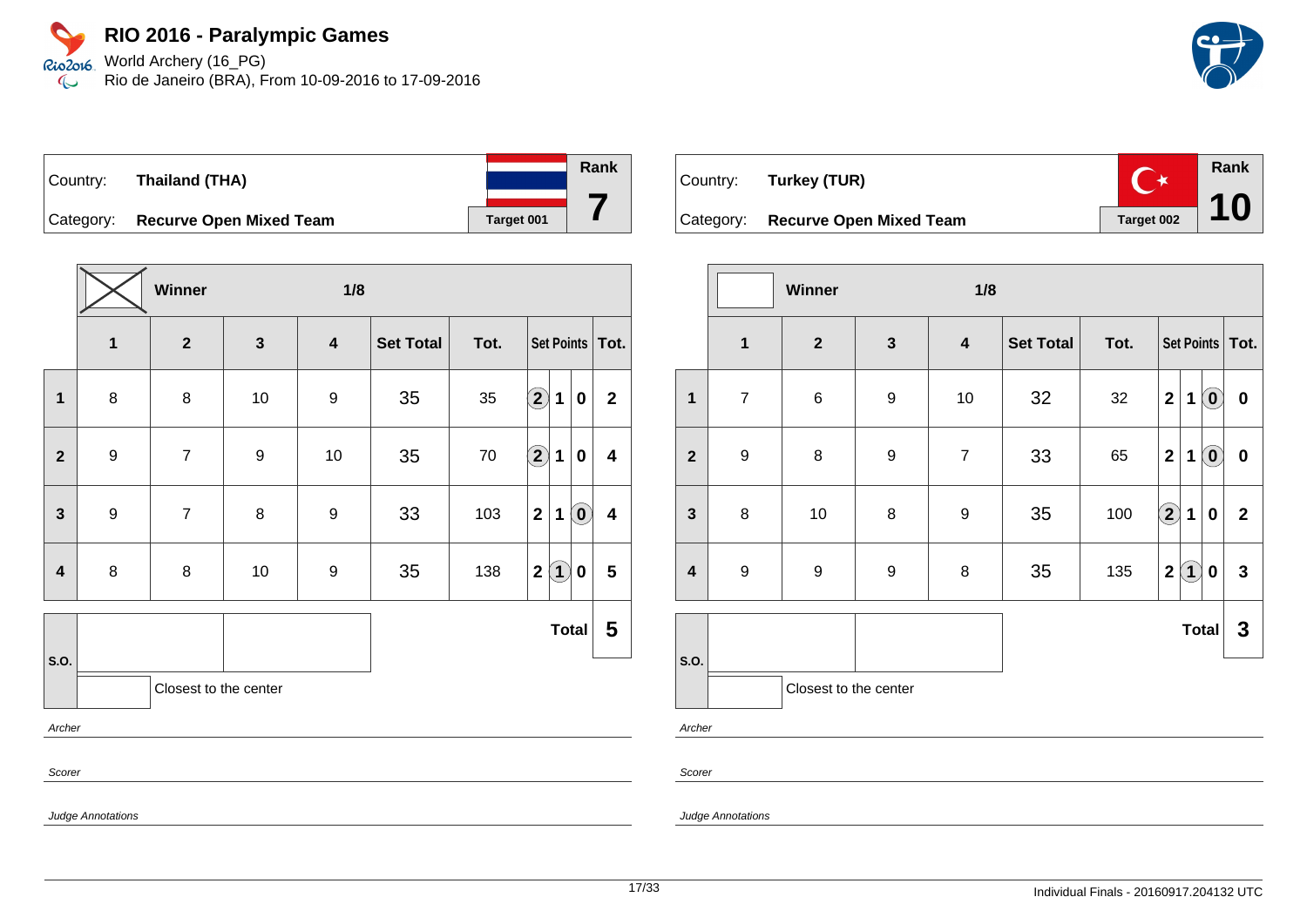Rio2o16 World Archery (16\_PG) Rio de Janeiro (BRA), From 10-09-2016 to 17-09-2016  $\infty$ 



| ∣Country: | <b>Czech Republic (CZE)</b>    |            |
|-----------|--------------------------------|------------|
| Category: | <b>Recurve Open Mixed Team</b> | Target 001 |

|                         |                                                           | Winner                |                  | 1/8                     |                   |      |              |   |                                                         |           |
|-------------------------|-----------------------------------------------------------|-----------------------|------------------|-------------------------|-------------------|------|--------------|---|---------------------------------------------------------|-----------|
|                         | $\overline{\mathbf{1}}$                                   | $\mathbf{2}$          | $\mathbf 3$      | $\overline{\mathbf{4}}$ | <b>Set Total</b>  | Tot. |              |   | Set Points Tot.                                         |           |
| 1                       | $\overline{\mathbf{4}}$                                   | 8                     | 8                | 8                       | 28                | 28   | $\mathbf{2}$ | 1 | $\left( \begin{matrix} \textbf{0} \end{matrix} \right)$ | $\pmb{0}$ |
| $\overline{\mathbf{2}}$ | $\sqrt{5}$                                                | $\overline{7}$        | $\boldsymbol{9}$ | $\,6$                   | 27                | 55   | $\mathbf{2}$ | 1 | $\left( \begin{matrix} \textbf{0} \end{matrix} \right)$ | $\pmb{0}$ |
| $\mathbf{3}$            | 8                                                         | $\boldsymbol{9}$      | 6                | 8                       | 31                | 86   | $\mathbf{2}$ | 1 | $\left( \mathbf{0}\right)$                              | $\pmb{0}$ |
| $\overline{\mathbf{4}}$ |                                                           |                       |                  |                         |                   |      | $\mathbf{2}$ | 1 | $\boldsymbol{0}$                                        |           |
|                         |                                                           |                       |                  |                         | <b>Total</b><br>0 |      |              |   |                                                         |           |
| S.O.                    |                                                           | Closest to the center |                  |                         |                   |      |              |   |                                                         |           |
| Archer                  |                                                           |                       |                  |                         |                   |      |              |   |                                                         |           |
| Scorer                  |                                                           |                       |                  |                         |                   |      |              |   |                                                         |           |
|                         | $\mathbf{r}$ , $\mathbf{r}$ , $\mathbf{r}$ , $\mathbf{r}$ |                       |                  |                         |                   |      |              |   |                                                         |           |

| Country: | <b>PR China (CHN)</b>             |            | Rank |
|----------|-----------------------------------|------------|------|
|          | Category: Recurve Open Mixed Team | Target 002 |      |

|                         | Winner<br>1/8           |                |              |                         |                  |      |                        |             |              |                         |  |
|-------------------------|-------------------------|----------------|--------------|-------------------------|------------------|------|------------------------|-------------|--------------|-------------------------|--|
|                         | $\overline{\mathbf{1}}$ | $\mathbf{2}$   | $\mathbf{3}$ | $\overline{\mathbf{4}}$ | <b>Set Total</b> | Tot. | Set Points   Tot.      |             |              |                         |  |
| $\overline{\mathbf{1}}$ | $\boldsymbol{9}$        | $\overline{7}$ | 8            | $10$                    | 34               | 34   | $\left( \bf{2}\right)$ | 1           | $\bf{0}$     | $\mathbf 2$             |  |
| $\overline{2}$          | $\boldsymbol{9}$        | 8              | $10$         | $10$                    | 37               | 71   | $\bigcirc \!\! 2$      | $\mathbf 1$ | $\bf{0}$     | $\overline{\mathbf{4}}$ |  |
| $\mathbf{3}$            | 10                      | 8              | $\bf 8$      | $\boldsymbol{9}$        | 35               | 106  | $\left( \bf{2}\right)$ | 1           | $\bf{0}$     | $6\phantom{1}$          |  |
| $\overline{\mathbf{4}}$ |                         |                |              |                         |                  |      | $\overline{2}$         | 1           | $\bf{0}$     |                         |  |
|                         |                         |                |              |                         |                  |      |                        |             | <b>Total</b> | 6                       |  |
| S.O.                    | Closest to the center   |                |              |                         |                  |      |                        |             |              |                         |  |

Scorer

Judge Annotations

Judge Annotations

**Rank**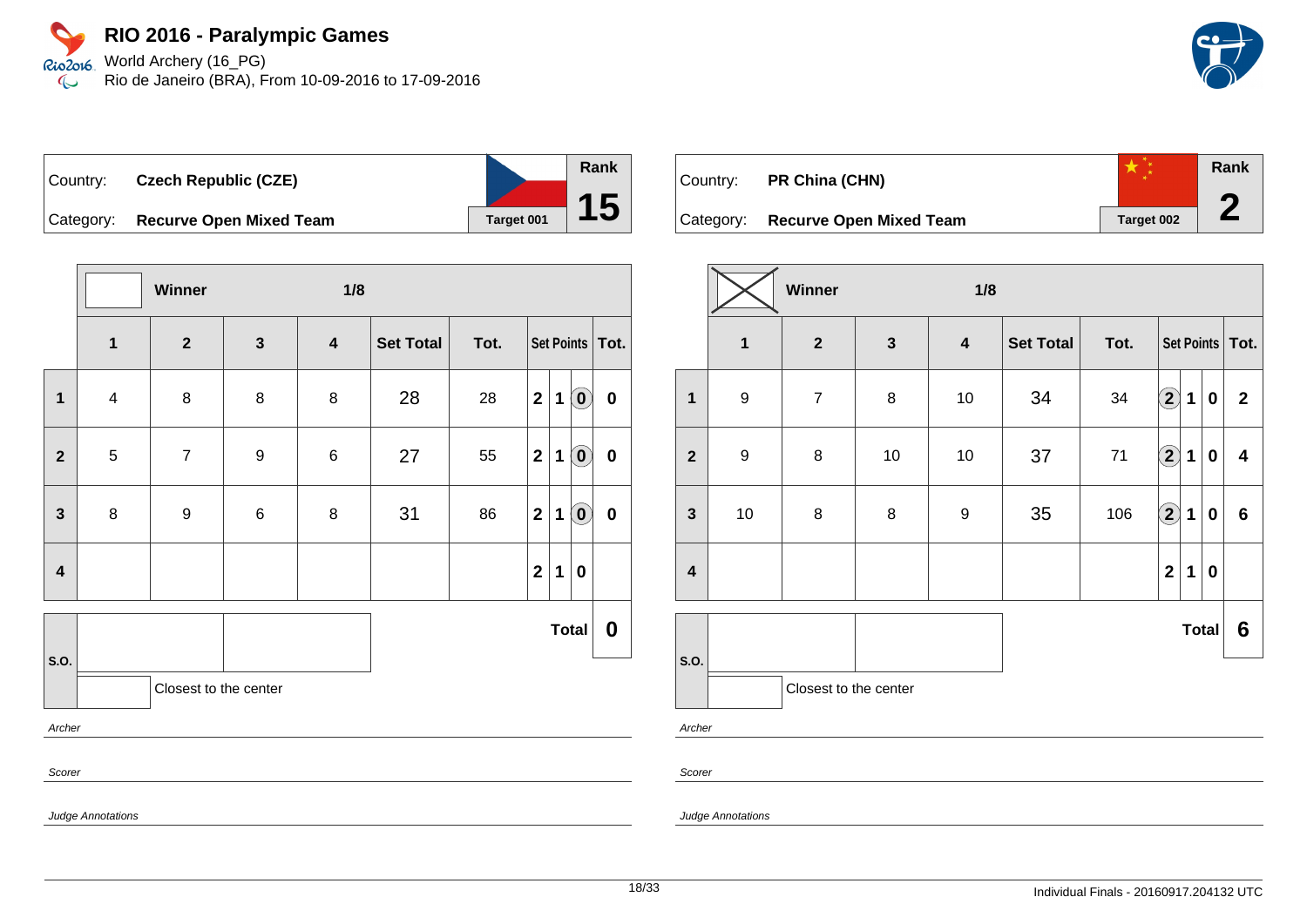Rio2o16 World Archery (16\_PG) Rio de Janeiro (BRA), From 10-09-2016 to 17-09-2016  $\infty$ 

**Rank**

**8**

| Country: | IR Iran (IRI)                     |            | Rank |
|----------|-----------------------------------|------------|------|
|          | Category: Recurve Open Mixed Team | Target 001 |      |

|                         |                  | Winner                  |                         | 1/4                     |                  |        |                    |             |                            |                         |
|-------------------------|------------------|-------------------------|-------------------------|-------------------------|------------------|--------|--------------------|-------------|----------------------------|-------------------------|
|                         | $\mathbf 1$      | $\overline{\mathbf{2}}$ | $\mathbf{3}$            | $\overline{\mathbf{4}}$ | <b>Set Total</b> | Tot.   | Set Points   Tot.  |             |                            |                         |
| $\mathbf{1}$            | $\boldsymbol{9}$ | 8                       | $\overline{7}$          | 9                       | 33               | 33     | $\bf \overline{2}$ | 1           | $\pmb{0}$                  | $\overline{2}$          |
| $\mathbf{2}$            | $\boldsymbol{9}$ | $\bf 8$                 | 10                      | $10$                    | 37               | $70\,$ | $\hat{\mathbf{2}}$ | 1           | $\mathbf 0$                | 4                       |
| $\overline{\mathbf{3}}$ | $\boldsymbol{9}$ | $\overline{7}$          | $\overline{\mathbf{4}}$ | $\overline{7}$          | 27               | 97     | $\mathbf{2}$       | $\mathbf 1$ | $\left( \mathbf{0}\right)$ | $\boldsymbol{4}$        |
| $\overline{\mathbf{4}}$ | 8                | $\overline{7}$          | $\overline{7}$          | 9                       | 31               | 128    | $\mathbf{2}$       | 1           | $\left( \mathbf{0}\right)$ | $\overline{\mathbf{4}}$ |
|                         | 8                |                         | $7^\star$               |                         |                  |        |                    |             | <b>Total</b>               | 5                       |
| S.O.                    |                  | Closest to the center   |                         |                         |                  |        |                    |             |                            |                         |
| Archer                  |                  |                         |                         |                         |                  |        |                    |             |                            |                         |
| Scorer                  |                  |                         |                         |                         |                  |        |                    |             |                            |                         |



|                         |                     | Winner                |                         | 1/4                     |                  |      |                            |              |                            |                         |
|-------------------------|---------------------|-----------------------|-------------------------|-------------------------|------------------|------|----------------------------|--------------|----------------------------|-------------------------|
|                         | $\mathbf{1}$        | $\mathbf{2}$          | $\mathbf{3}$            | $\overline{\mathbf{4}}$ | <b>Set Total</b> | Tot. | Set Points   Tot.          |              |                            |                         |
| $\mathbf{1}$            | 10                  | $\sqrt{2}$            | $\overline{\mathbf{4}}$ | $\boldsymbol{9}$        | 25               | 25   | $\mathbf 2$                | 1            | $\left( \mathbf{0}\right)$ | $\pmb{0}$               |
| $\overline{2}$          | 6                   | 8                     | $\boldsymbol{9}$        | $10$                    | 33               | 58   | $\mathbf{2}$               | 1            | $\odot$                    | $\pmb{0}$               |
| $\mathbf{3}$            | $\boldsymbol{9}$    | $\overline{7}$        | 8                       | $\boldsymbol{9}$        | 33               | 91   | $\left( \bf{2}\right)$     | 1            | $\bf{0}$                   | $\mathbf{2}$            |
| $\overline{\mathbf{4}}$ | 8                   | $10$                  | 5                       | $\boldsymbol{9}$        | 32               | 123  | $\left( \mathbf{2}\right)$ | 1            | $\pmb{0}$                  | $\overline{\mathbf{4}}$ |
|                         | 8<br>$\overline{7}$ |                       |                         |                         |                  |      |                            | <b>Total</b> | 4                          |                         |
| S.O.                    |                     | Closest to the center |                         |                         |                  |      |                            |              |                            |                         |

Archer

Scorer

Judge Annotations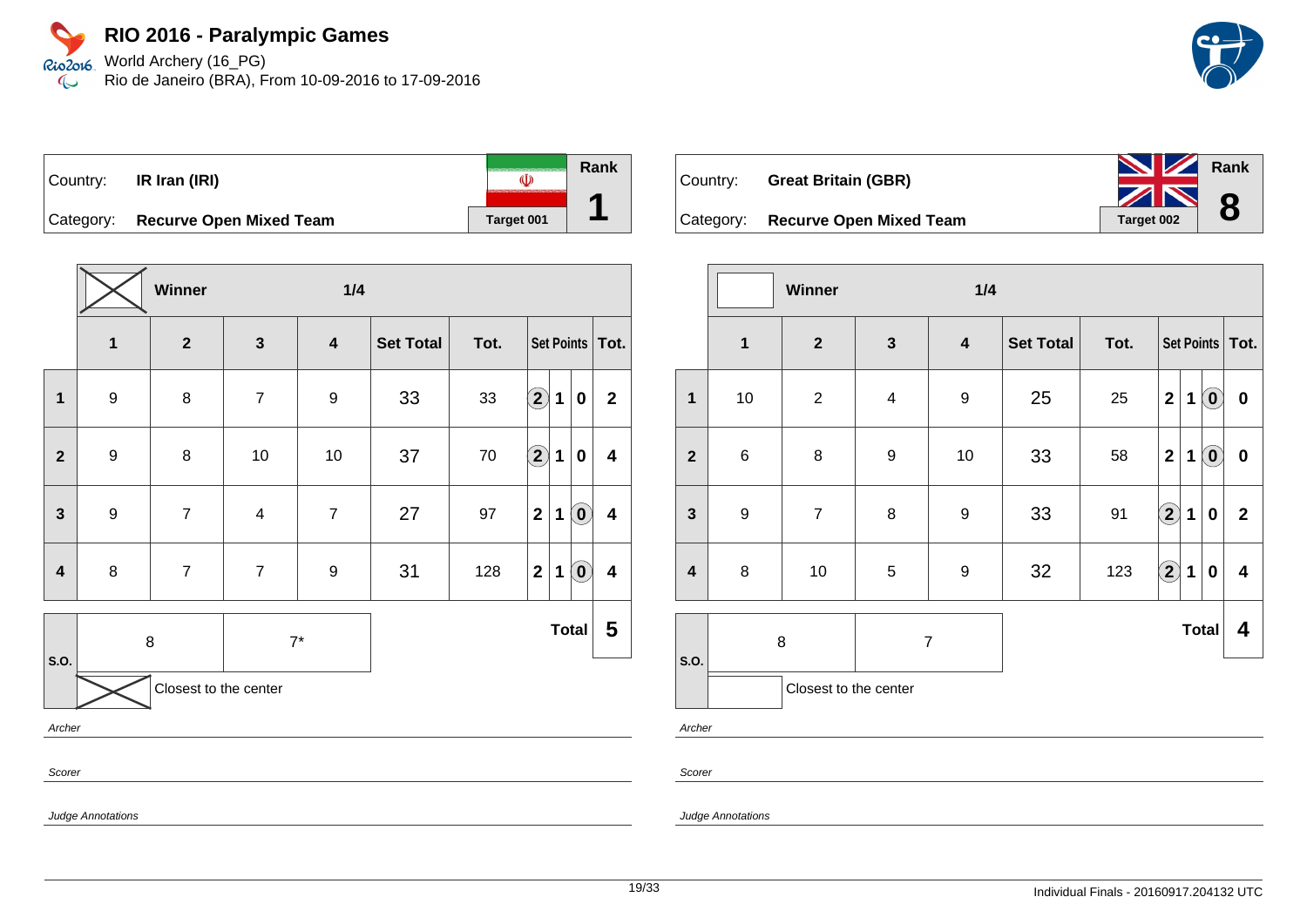### **RIO 2016 - Paralympic Games** Rio2o16 World Archery (16\_PG)

Rio de Janeiro (BRA), From 10-09-2016 to 17-09-2016  $\infty$ 



Country: **Brazil (BRA)** Category: **Recurve Open Mixed Team Target 001 Rank 12**

**Winner 1/4 1 2 3 4 Set Total Tot. Set Points Tot. 1** 8 5 7 6 26 26 **2 1 0 0 2** 8 7 9 8 32 58 **2 1 0 2 3** 8 7 3 7 25 83 21 0 2 **4** | 8 | 9 | 5 | 5 | 27 | 110 | 2 | 1 | 0 | 2 **S.O. Total 2** Closest to the center Archer Scorer Judge Annotations

| Country:  | Italy (ITA)                    |                   | Rank |
|-----------|--------------------------------|-------------------|------|
| Category: | <b>Recurve Open Mixed Team</b> | <b>Target 002</b> |      |

|                         |                         | Winner<br>1/4         |                  |                  |                  |      |                            |              |                            |                         |
|-------------------------|-------------------------|-----------------------|------------------|------------------|------------------|------|----------------------------|--------------|----------------------------|-------------------------|
|                         | $\overline{\mathbf{1}}$ | $\mathbf{2}$          | $\mathbf{3}$     | $\boldsymbol{4}$ | <b>Set Total</b> | Tot. |                            |              |                            | Set Points   Tot.       |
| $\mathbf 1$             | $\boldsymbol{9}$        | $\,6$                 | $\boldsymbol{9}$ | $\,6$            | 30               | 30   | $\Large{\textbf{2}}$       | $\mathbf 1$  | $\mathbf 0$                | $\overline{2}$          |
| $\mathbf{2}$            | $\bf 8$                 | 9                     | $\,6$            | $\,6$            | 29               | 59   | $\overline{2}$             | 1            | $\left( \mathbf{0}\right)$ | $\mathbf{2}$            |
| $\mathbf{3}$            | $\boldsymbol{9}$        | 8                     | $\boldsymbol{9}$ | $\boldsymbol{9}$ | 35               | 94   | $\left( \mathbf{2}\right)$ | $\mathbf 1$  | $\mathbf 0$                | $\overline{\mathbf{4}}$ |
| $\overline{\mathbf{4}}$ | $\boldsymbol{9}$        | 9                     | $\bf 8$          | $\,8\,$          | 34               | 128  | $\bigcirc \!\! 2$          | $\mathbf 1$  | $\mathbf 0$                | $6\phantom{a}$          |
|                         |                         |                       |                  |                  |                  |      |                            | <b>Total</b> |                            | 6                       |
| S.O.                    |                         | Closest to the center |                  |                  |                  |      |                            |              |                            |                         |
| Archer                  |                         |                       |                  |                  |                  |      |                            |              |                            |                         |

Scorer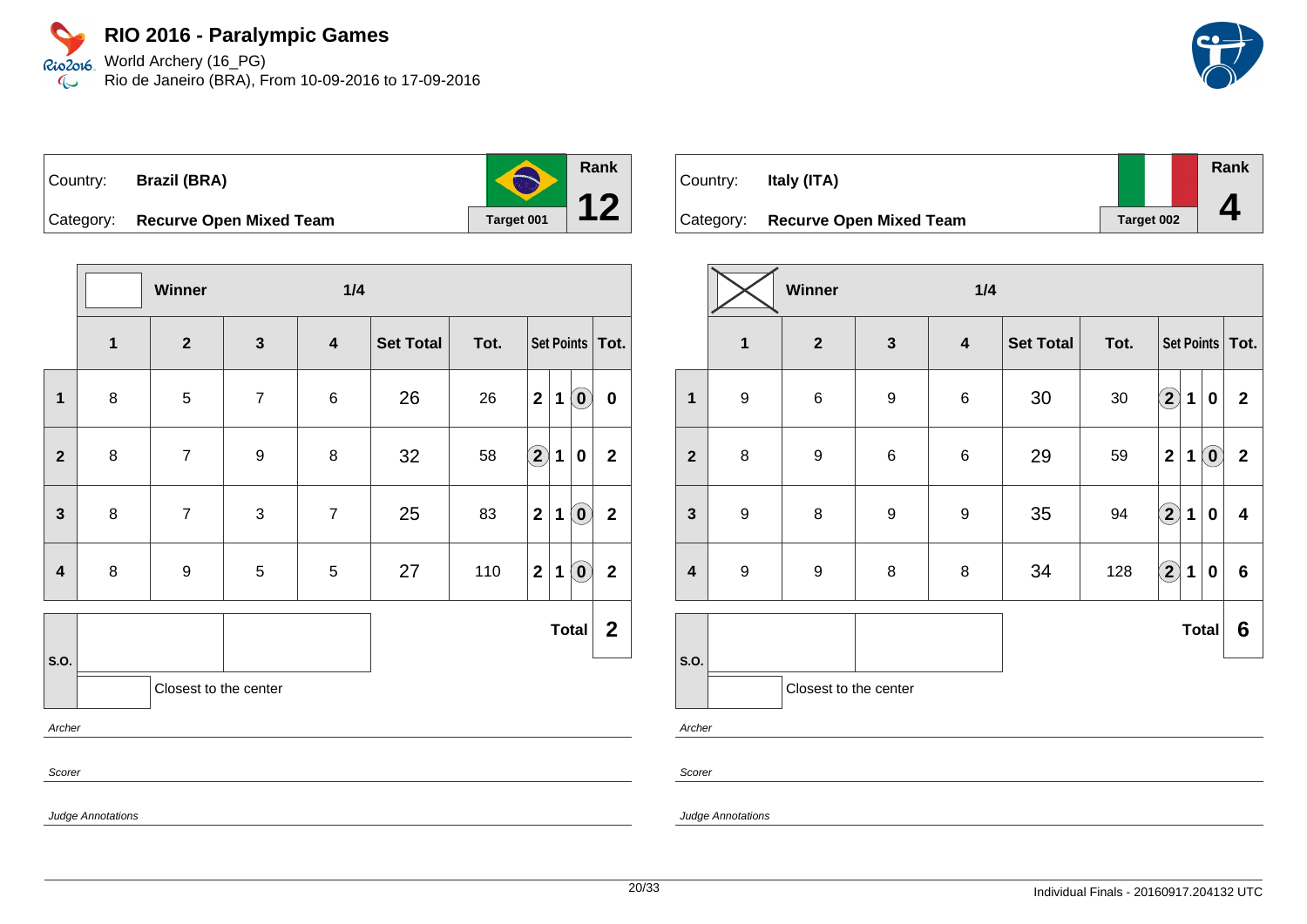Rio2o16 World Archery (16\_PG) Rio de Janeiro (BRA), From 10-09-2016 to 17-09-2016  $\infty$ 

| Country: <b>Poland (POL)</b>      |            | Rank                     |
|-----------------------------------|------------|--------------------------|
|                                   |            |                          |
| Category: Recurve Open Mixed Team | Target 001 | $\overline{\phantom{a}}$ |

|                         |                         | Winner                |                  | 1/4              |                  |      |                   |                                                         |                         |
|-------------------------|-------------------------|-----------------------|------------------|------------------|------------------|------|-------------------|---------------------------------------------------------|-------------------------|
|                         | $\mathbf 1$             | $\boldsymbol{2}$      | $\mathbf{3}$     | $\boldsymbol{4}$ | <b>Set Total</b> | Tot. | Set Points   Tot. |                                                         |                         |
| $\mathbf{1}$            | 8                       | $\boldsymbol{9}$      | 9                | $\overline{7}$   | 33               | 33   | $\bf (2)$<br>1    | $\mathbf 0$                                             | $\boldsymbol{2}$        |
| $\overline{2}$          | 10                      | $\boldsymbol{9}$      | 8                | 8                | 35               | 68   | $\mathbf 2$<br>1  | $\left( \begin{matrix} \textbf{0} \end{matrix} \right)$ | $\mathbf{2}$            |
| 3                       | M                       | $\,6$                 | $\,6$            | $\,6\,$          | 18               | 86   | $\mathbf 2$<br>1  | $\left( \begin{matrix} \mathbf{0} \end{matrix} \right)$ | $\mathbf{2}$            |
| $\overline{\mathbf{4}}$ | 10                      | $\mathbf 5$           | $\boldsymbol{9}$ | $\overline{7}$   | 31               | 117  | $\bf (2)$<br>1    | $\pmb{0}$                                               | $\overline{\mathbf{4}}$ |
| S.O.                    | $\overline{\mathbf{4}}$ |                       |                  | $10$             |                  |      |                   | <b>Total</b>                                            | 4                       |
|                         |                         | Closest to the center |                  |                  |                  |      |                   |                                                         |                         |
| Archer                  |                         |                       |                  |                  |                  |      |                   |                                                         |                         |
| Scorer                  |                         |                       |                  |                  |                  |      |                   |                                                         |                         |

| Country:  | Mongolia (MGL)                 |            | Rank |
|-----------|--------------------------------|------------|------|
| Category: | <b>Recurve Open Mixed Team</b> | Target 002 |      |

|                         |                         | Winner                  |                  | 1/4                     |                  |        |              |              |                                                         |                         |
|-------------------------|-------------------------|-------------------------|------------------|-------------------------|------------------|--------|--------------|--------------|---------------------------------------------------------|-------------------------|
|                         | $\mathbf{1}$            | $\overline{\mathbf{2}}$ | $\mathbf{3}$     | $\overline{\mathbf{4}}$ | <b>Set Total</b> | Tot.   |              |              |                                                         | Set Points   Tot.       |
| 1                       | 8                       | $\overline{7}$          | $\boldsymbol{9}$ | $\,6$                   | 30               | $30\,$ | $\mathbf{2}$ | 1            | $\left( \begin{matrix} 0 \\ 0 \end{matrix} \right)$     | $\bf{0}$                |
| $\overline{2}$          | 10                      | 10                      | 8                | 8                       | 36               | 66     | $\boxed{2}$  | $\mathbf 1$  | $\pmb{0}$                                               | $\mathbf{2}$            |
| $\mathbf{3}$            | $\overline{7}$          | $\sqrt{2}$              | 3                | 8                       | 20               | 86     | $\Large 2$   | $\mathbf{1}$ | $\bf{0}$                                                | 4                       |
| $\overline{\mathbf{4}}$ | $\overline{\mathbf{4}}$ | $\,6$                   | 8                | $\overline{7}$          | 25               | 111    | $\mathbf 2$  | $\mathbf 1$  | $\left( \begin{matrix} \textbf{0} \end{matrix} \right)$ | $\overline{\mathbf{4}}$ |
|                         | 10                      |                         | 8                |                         |                  |        |              |              | <b>Total</b>                                            | 5                       |
| S.O.                    |                         | Closest to the center   |                  |                         |                  |        |              |              |                                                         |                         |

Archer

Scorer

Judge Annotations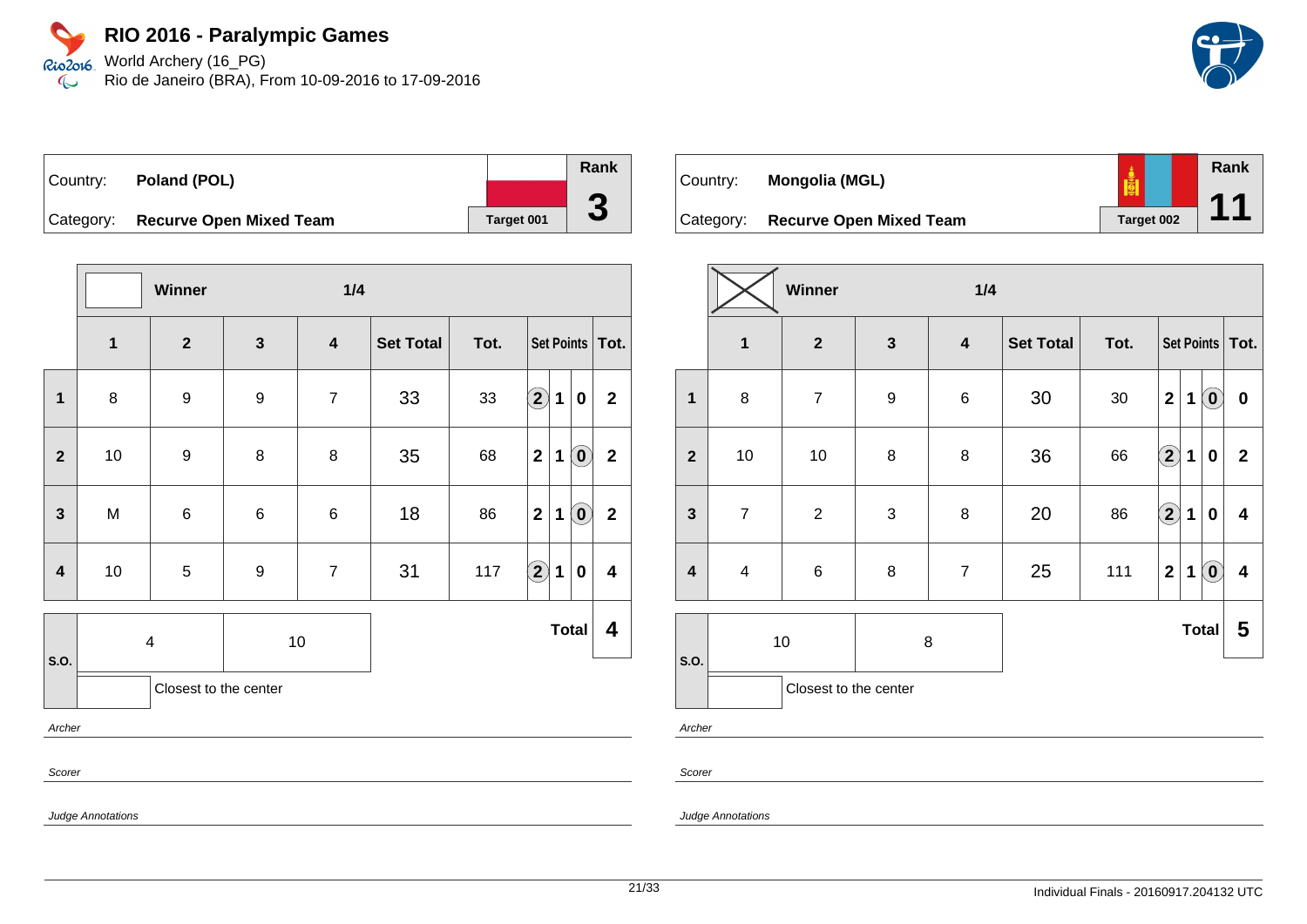Rio2o16 World Archery (16\_PG) Rio de Janeiro (BRA), From 10-09-2016 to 17-09-2016  $\infty$ 



| Country:  | Thailand (THA)                 |            | Rank |
|-----------|--------------------------------|------------|------|
| Category: | <b>Recurve Open Mixed Team</b> | Target 001 |      |

|                         |                  | Winner                |              | 1/4              |           |      |                   |              |                            |                  |
|-------------------------|------------------|-----------------------|--------------|------------------|-----------|------|-------------------|--------------|----------------------------|------------------|
|                         | $\mathbf{1}$     | $\boldsymbol{2}$      | $\mathbf{3}$ | $\boldsymbol{4}$ | Set Total | Tot. | Set Points   Tot. |              |                            |                  |
| $\mathbf 1$             | $\overline{7}$   | $\overline{5}$        | $10\,$       | M                | 22        | 22   | $\mathbf{2}$      | $\mathbf 1$  | $\left( \mathbf{0}\right)$ | $\pmb{0}$        |
| $\mathbf{2}$            | $\,6$            | 5                     | 5            | $\,6$            | 22        | 44   | $\mathbf{2}$      | $\mathbf 1$  | $\left( \mathbf{0}\right)$ | $\pmb{0}$        |
| $\mathbf{3}$            | $\boldsymbol{9}$ | $\bf 8$               | 8            | 9                | 34        | 78   | $\mathbf{2}$      | $\mathbf 1$  | $\left( \mathbf{0}\right)$ | $\pmb{0}$        |
| $\overline{\mathbf{4}}$ |                  |                       |              |                  |           |      | $\mathbf{2}$      | $\mathbf{1}$ | $\bf{0}$                   |                  |
|                         |                  |                       |              |                  |           |      |                   |              | Total                      | $\boldsymbol{0}$ |
| S.O.                    |                  | Closest to the center |              |                  |           |      |                   |              |                            |                  |
| Archer                  |                  |                       |              |                  |           |      |                   |              |                            |                  |
| Scorer                  |                  |                       |              |                  |           |      |                   |              |                            |                  |

| Country: | PR China (CHN)                    |            | Rank |
|----------|-----------------------------------|------------|------|
|          | Category: Recurve Open Mixed Team | Target 002 |      |

|                         | Winner<br>1/4    |                       |                  |                         |                  |      |                      |             |                  |             |
|-------------------------|------------------|-----------------------|------------------|-------------------------|------------------|------|----------------------|-------------|------------------|-------------|
|                         | 1                | $\mathbf{2}$          | $\mathbf{3}$     | $\overline{\mathbf{4}}$ | <b>Set Total</b> | Tot. | Set Points   Tot.    |             |                  |             |
| $\mathbf 1$             | $\,6$            | $\,$ 5 $\,$           | $\boldsymbol{9}$ | $\boldsymbol{9}$        | 29               | 29   | $\bf \Omega$         | 1           | $\boldsymbol{0}$ | $\mathbf 2$ |
| $\overline{\mathbf{2}}$ | $\boldsymbol{9}$ | $\bf 8$               | $\boldsymbol{9}$ | $\boldsymbol{9}$        | 35               | 64   | $\Large{\textbf{2}}$ | $\mathbf 1$ | $\mathbf 0$      | 4           |
| $\mathbf{3}$            | 8                | 10                    | $\bf 8$          | $\boldsymbol{9}$        | 35               | 99   | $\bigcirc \!\! 2$    | $\mathbf 1$ | $\pmb{0}$        | $\bf 6$     |
| $\overline{\mathbf{4}}$ |                  |                       |                  |                         |                  |      | $\mathbf 2$          | 1           | $\pmb{0}$        |             |
|                         |                  |                       |                  |                         |                  |      |                      |             | <b>Total</b>     | 6           |
| S.O.<br>Archer          |                  | Closest to the center |                  |                         |                  |      |                      |             |                  |             |

Scorer

Judge Annotations

Judge Annotations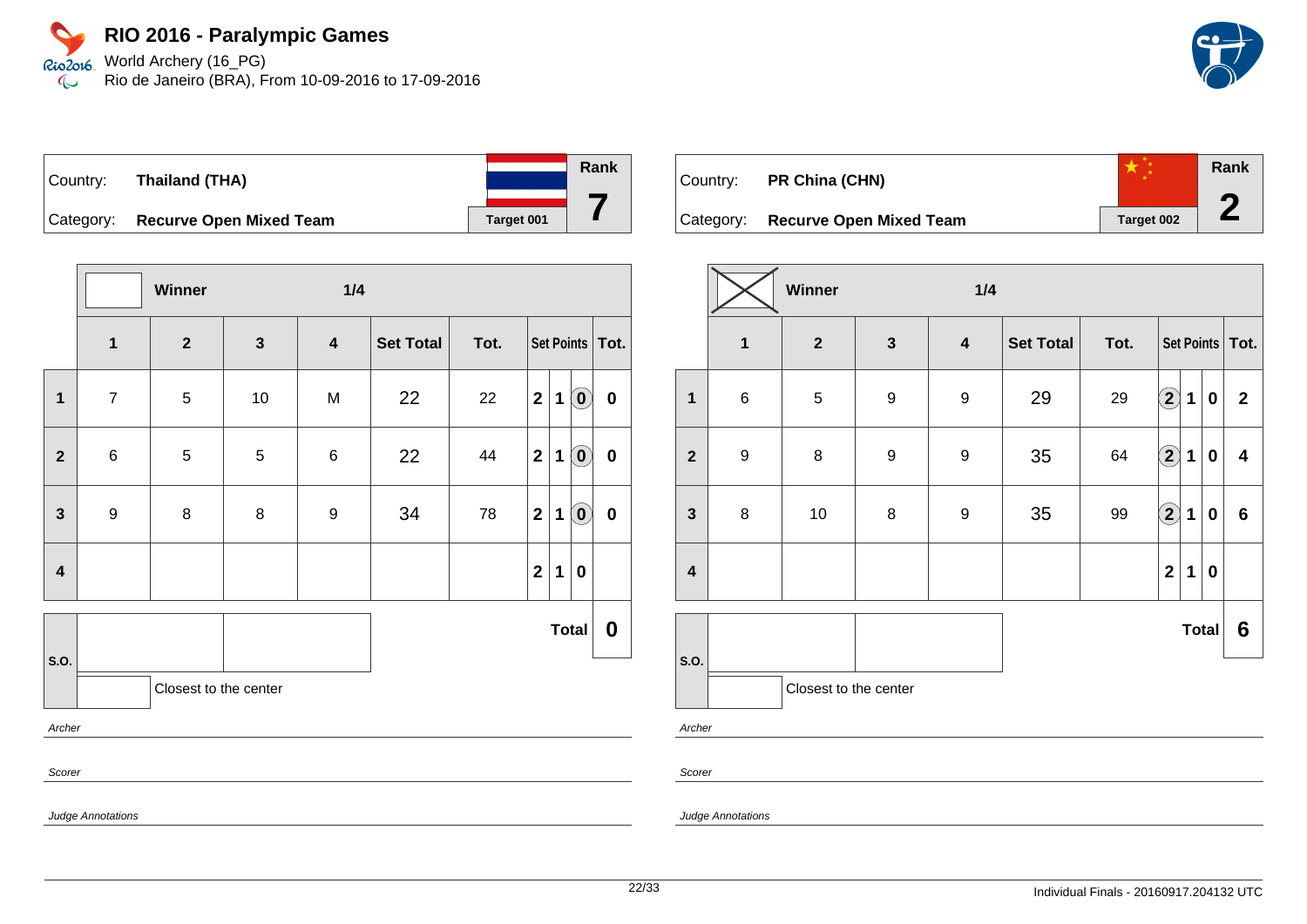Rio2o16 World Archery (16\_PG) Rio de Janeiro (BRA), From 10-09-2016 to 17-09-2016  $\infty$ 

|  | $\vert$ Country: <b>IR Iran (IRI)</b> |            | Rank |
|--|---------------------------------------|------------|------|
|  | Category: Recurve Open Mixed Team     | Target 001 |      |

|                  |                  | Winner                | 1/2            |                         |                  |      |                        |              |                  |                |  |
|------------------|------------------|-----------------------|----------------|-------------------------|------------------|------|------------------------|--------------|------------------|----------------|--|
|                  | 1                | $\overline{2}$        | $\mathbf{3}$   | $\overline{\mathbf{4}}$ | <b>Set Total</b> | Tot. | Set Points   Tot.      |              |                  |                |  |
| $\mathbf{1}$     | $\boldsymbol{9}$ | $10$                  | $\overline{7}$ | 9                       | 35               | 35   | $\left( \bf{2}\right)$ | $\mathbf{1}$ | $\boldsymbol{0}$ | $\overline{2}$ |  |
| $\mathbf{2}$     | $\boldsymbol{9}$ | 9                     | 8              | $10$                    | 36               | $71$ | $\bigcirc \!\! 2$      | 1            | $\mathbf 0$      | 4              |  |
| $\mathbf{3}$     | $\bf 8$          | $\overline{7}$        | 9              | $10$                    | 34               | 105  | $\bigcirc \!\! \! 2$   | 1            | $\boldsymbol{0}$ | 6              |  |
| $\boldsymbol{4}$ |                  |                       |                |                         |                  |      | $\mathbf{2}$           | 1            | $\boldsymbol{0}$ |                |  |
|                  |                  |                       |                |                         |                  |      |                        |              | <b>Total</b>     | 6              |  |
| S.O.             |                  | Closest to the center |                |                         |                  |      |                        |              |                  |                |  |
| Archer           |                  |                       |                |                         |                  |      |                        |              |                  |                |  |
| Scorer           |                  |                       |                |                         |                  |      |                        |              |                  |                |  |

| Country: | Italy (ITA)                       |            | Rank |
|----------|-----------------------------------|------------|------|
|          |                                   |            |      |
|          | Category: Recurve Open Mixed Team | Target 002 |      |

|                         |                | Winner                |                  | 1/2                     |                  |      |                         |             |                            |                   |
|-------------------------|----------------|-----------------------|------------------|-------------------------|------------------|------|-------------------------|-------------|----------------------------|-------------------|
|                         | $\mathbf{1}$   | $\mathbf{2}$          | $\mathbf{3}$     | $\overline{\mathbf{4}}$ | <b>Set Total</b> | Tot. |                         |             |                            | Set Points   Tot. |
| $\overline{\mathbf{1}}$ | $\bf 8$        | $\boldsymbol{9}$      | 8                | $\overline{7}$          | 32               | 32   | $\mathbf{2}$            | $\mathbf 1$ | $\left( \mathbf{0}\right)$ | $\pmb{0}$         |
| $\mathbf{2}$            | $\overline{7}$ | 5                     | $\boldsymbol{9}$ | 10                      | 31               | 63   | $\overline{\mathbf{2}}$ | 1           | $\left( \mathbf{0}\right)$ | $\pmb{0}$         |
| $\mathbf{3}$            | $\overline{4}$ | $\bf 8$               | $\bf 8$          | $\boldsymbol{9}$        | 29               | 92   | $\mathbf{2}$            | 1           | $\left( \mathbf{0}\right)$ | $\pmb{0}$         |
| $\overline{\mathbf{4}}$ |                |                       |                  |                         |                  |      | $\mathbf{2}$            | $\mathbf 1$ | $\mathbf 0$                |                   |
|                         |                |                       |                  |                         |                  |      |                         |             | <b>Total</b>               | 0                 |
| S.O.                    |                | Closest to the center |                  |                         |                  |      |                         |             |                            |                   |
| Archer                  |                |                       |                  |                         |                  |      |                         |             |                            |                   |

Scorer

Judge Annotations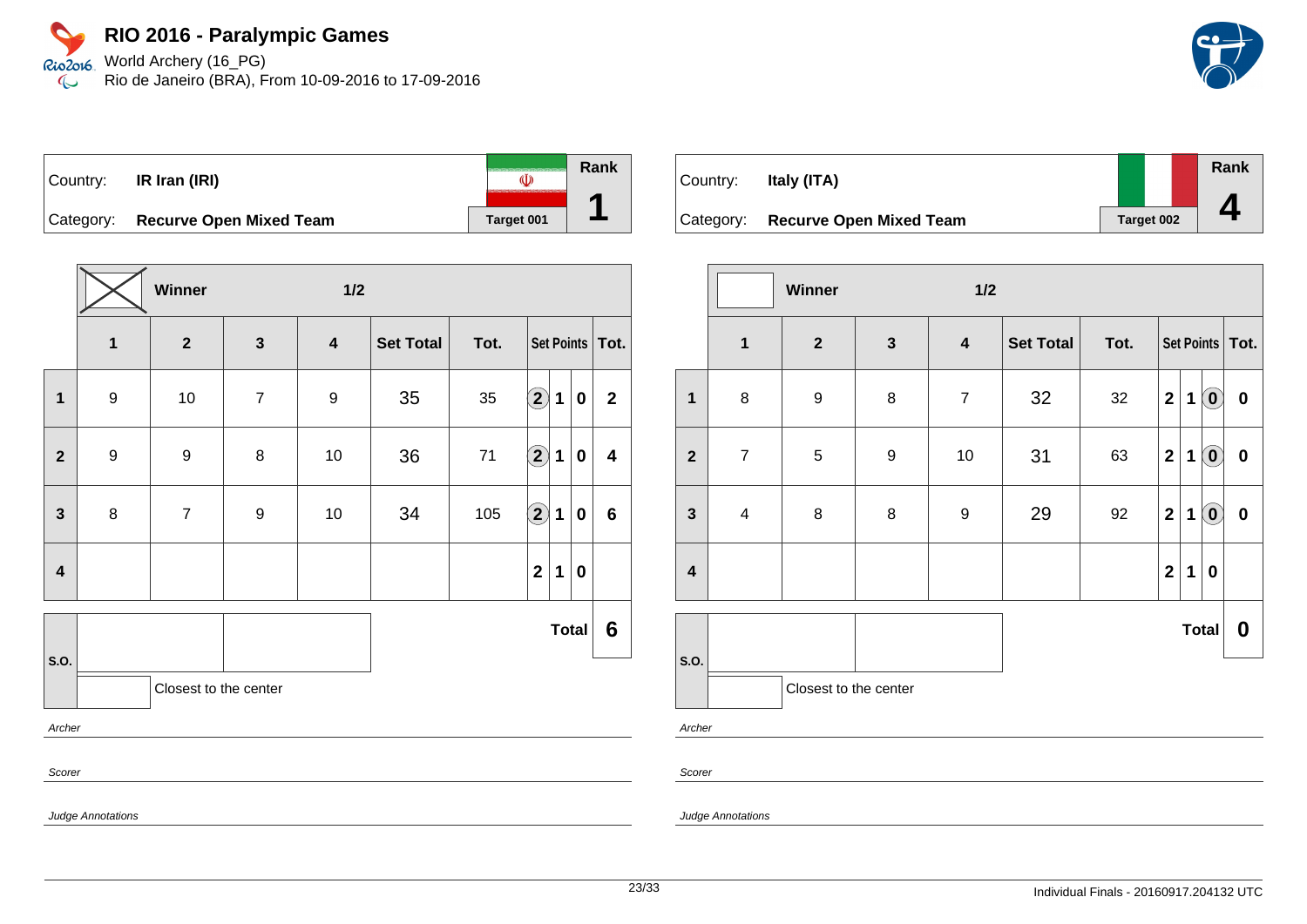Rio2o16. World Archery (16\_PG) Rio de Janeiro (BRA), From 10-09-2016 to 17-09-2016  $\infty$ 



| $\vert$ Country: | Mongolia (MGL)                    | $\frac{1}{\left \frac{1}{2}\right }$ |
|------------------|-----------------------------------|--------------------------------------|
|                  | Category: Recurve Open Mixed Team | Target 001                           |

|                         |                         | Winner                   |                  | $1/2$                   |           |      |                |             |                                                |                   |
|-------------------------|-------------------------|--------------------------|------------------|-------------------------|-----------|------|----------------|-------------|------------------------------------------------|-------------------|
|                         | $\overline{\mathbf{1}}$ | $\overline{\mathbf{2}}$  | $\mathbf{3}$     | $\overline{\mathbf{4}}$ | Set Total | Tot. |                |             |                                                | Set Points   Tot. |
| $\mathbf 1$             | $\mathbf 5$             | $\overline{\mathcal{A}}$ | $\bf 8$          | 8                       | 25        | 25   | $\mathbf{2}$   | 1           | $\left( \begin{matrix} 0 \end{matrix} \right)$ | $\pmb{0}$         |
| $\overline{\mathbf{2}}$ | $\boldsymbol{9}$        | 8                        | $10$             | $\,6$                   | 33        | 58   | $\mathbf{2}$   | $\mathbf 1$ | $\left( \mathbf{0}\right)$                     | $\mathbf 0$       |
| $\mathbf{3}$            | 6                       | $\overline{\mathbf{4}}$  | $\boldsymbol{9}$ | $\,6\,$                 | 25        | 83   | $\mathbf{2}$   | 1           | $\left( \mathbf{0}\right)$                     | $\pmb{0}$         |
| $\overline{\mathbf{4}}$ |                         |                          |                  |                         |           |      | $\overline{2}$ | 1           | $\boldsymbol{0}$                               |                   |
|                         |                         |                          |                  |                         |           |      |                |             | <b>Total</b>                                   | 0                 |
| S.O.                    |                         | Closest to the center    |                  |                         |           |      |                |             |                                                |                   |
| Archer                  |                         |                          |                  |                         |           |      |                |             |                                                |                   |
| Scorer                  |                         |                          |                  |                         |           |      |                |             |                                                |                   |

| Country:  | <b>PR China (CHN)</b>          |                   | Rank |
|-----------|--------------------------------|-------------------|------|
| Category: | <b>Recurve Open Mixed Team</b> | <b>Target 002</b> |      |

|                         |                         | Winner                |                  | 1/2                     |                  |      |                            |             |              |                         |
|-------------------------|-------------------------|-----------------------|------------------|-------------------------|------------------|------|----------------------------|-------------|--------------|-------------------------|
|                         | $\mathbf{1}$            | $\mathbf{2}$          | $\mathbf{3}$     | $\overline{\mathbf{4}}$ | <b>Set Total</b> | Tot. |                            |             |              | Set Points   Tot.       |
| $\overline{\mathbf{1}}$ | $\bf 8$                 | $\boldsymbol{9}$      | $\boldsymbol{9}$ | $\boldsymbol{9}$        | 35               | 35   | $\bf{(2)}$                 | $\mathbf 1$ | $\pmb{0}$    | $\mathbf{2}$            |
| $\overline{\mathbf{2}}$ | $10$                    | $\bf8$                | $10$             | $\,8\,$                 | 36               | $71$ | $\left( \mathbf{2}\right)$ | $\mathbf 1$ | $\bf{0}$     | $\overline{\mathbf{4}}$ |
| $\mathbf{3}$            | $\overline{\mathbf{4}}$ | 5                     | $\boldsymbol{9}$ | $\bf 8$                 | 26               | 97   | $\Large{\textbf{2}}$       | 1           | $\mathbf 0$  | $6\phantom{a}$          |
| $\overline{\mathbf{4}}$ |                         |                       |                  |                         |                  |      | $\overline{\mathbf{2}}$    | $\mathbf 1$ | 0            |                         |
|                         |                         |                       |                  |                         |                  |      |                            |             | <b>Total</b> | $6\phantom{1}6$         |
| S.O.                    |                         | Closest to the center |                  |                         |                  |      |                            |             |              |                         |
| Archar                  |                         |                       |                  |                         |                  |      |                            |             |              |                         |

Archer

Scorer

Judge Annotations

Judge Annotations

**Rank**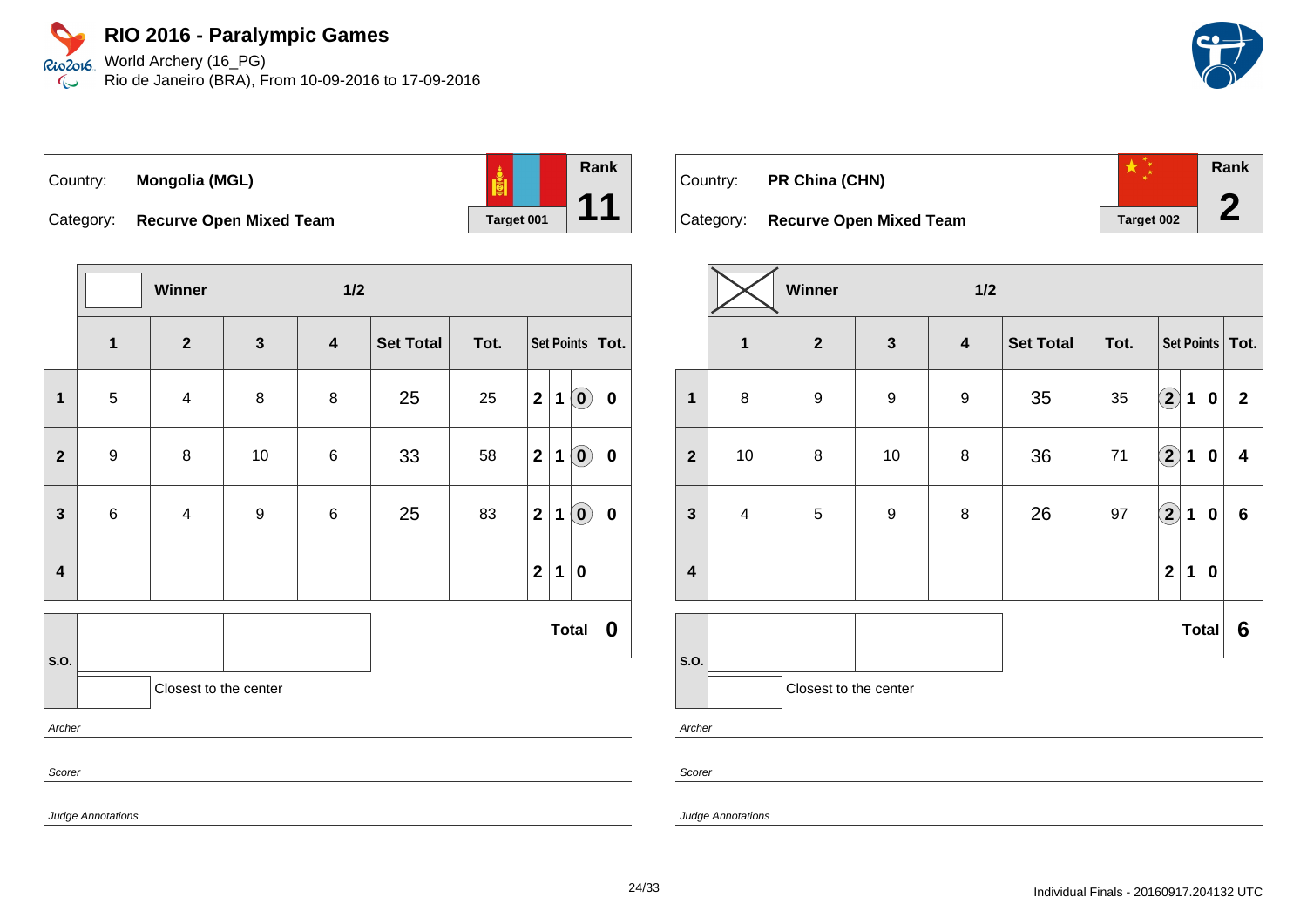Rio2o16 World Archery (16\_PG) Rio de Janeiro (BRA), From 10-09-2016 to 17-09-2016  $\infty$ 

| Country:  | Italy (ITA)                    |  |            |  |
|-----------|--------------------------------|--|------------|--|
| Category: | <b>Recurve Open Mixed Team</b> |  | Target 001 |  |

|                         |                          | Winner                  |              | <b>Bronze</b>           |                  |      |                                               |              |
|-------------------------|--------------------------|-------------------------|--------------|-------------------------|------------------|------|-----------------------------------------------|--------------|
|                         | $\mathbf{1}$             | $\overline{\mathbf{2}}$ | $\mathbf{3}$ | $\overline{\mathbf{4}}$ | <b>Set Total</b> | Tot. | Set Points   Tot.                             |              |
| $\mathbf{1}$            | 10                       | 8                       | 8            | 9                       | 35               | 35   | $\bigcirc \!\! 2$<br>$\mathbf 1$<br>$\pmb{0}$ | $\mathbf 2$  |
| $\mathbf{2}$            | $\boldsymbol{9}$         | 8                       | 8            | $\mathbf 5$             | 30               | 65   | $\mathbf 2$<br>$\bf(1)$<br>0                  | $\mathbf{3}$ |
| $\mathbf{3}$            | $\boldsymbol{9}$         | $\overline{7}$          | 8            | $\boldsymbol{9}$        | 33               | 98   | $\Large 2$<br>1<br>0                          | 5            |
| $\overline{\mathbf{4}}$ |                          |                         |              |                         |                  |      | $\overline{2}$<br>1<br>0                      |              |
|                         |                          |                         |              |                         |                  |      | <b>Total</b>                                  | 5            |
| S.O.                    |                          | Closest to the center   |              |                         |                  |      |                                               |              |
| Archer                  |                          |                         |              |                         |                  |      |                                               |              |
| Scorer                  |                          |                         |              |                         |                  |      |                                               |              |
|                         | <b>Judge Annotations</b> |                         |              |                         |                  |      |                                               |              |

| Country:  | Mongolia (MGL)                 |                   | Rank<br>$\begin{array}{c} \n 1 \n \end{array}$ |
|-----------|--------------------------------|-------------------|------------------------------------------------|
| Category: | <b>Recurve Open Mixed Team</b> | <b>Target 002</b> |                                                |

|                         |                | <b>Winner</b>         |                  | <b>Bronze</b>    |                  |      |              |              |                                                |                   |
|-------------------------|----------------|-----------------------|------------------|------------------|------------------|------|--------------|--------------|------------------------------------------------|-------------------|
|                         | $\mathbf{1}$   | $\mathbf{2}$          | $\mathbf{3}$     | $\boldsymbol{4}$ | <b>Set Total</b> | Tot. |              |              |                                                | Set Points   Tot. |
| $\mathbf{1}$            | $\overline{7}$ | 9                     | $\bf 8$          | M                | 24               | 24   | $\mathbf 2$  | $\mathbf 1$  | $\odot$                                        | $\pmb{0}$         |
| $\mathbf{2}$            | $\overline{7}$ | $\overline{7}$        | 8                | 8                | $30\,$           | 54   | $\mathbf 2$  | $\bf(1)$     | $\boldsymbol{0}$                               | 1                 |
| $\mathbf{3}$            | $\,6\,$        | 9                     | $\boldsymbol{9}$ | $\overline{7}$   | 31               | 85   | $\mathbf{2}$ | 1            | $\left( \begin{matrix} 0 \end{matrix} \right)$ | 1                 |
| $\overline{\mathbf{4}}$ |                |                       |                  |                  |                  |      | $\mathbf 2$  | 1            | $\bf{0}$                                       |                   |
|                         |                |                       |                  |                  |                  |      |              | <b>Total</b> |                                                | 1                 |
| S.O.                    |                | Closest to the center |                  |                  |                  |      |              |              |                                                |                   |
| Archer                  |                |                       |                  |                  |                  |      |              |              |                                                |                   |
|                         |                |                       |                  |                  |                  |      |              |              |                                                |                   |
| Scorer                  |                |                       |                  |                  |                  |      |              |              |                                                |                   |

Judge Annotations





**Rank**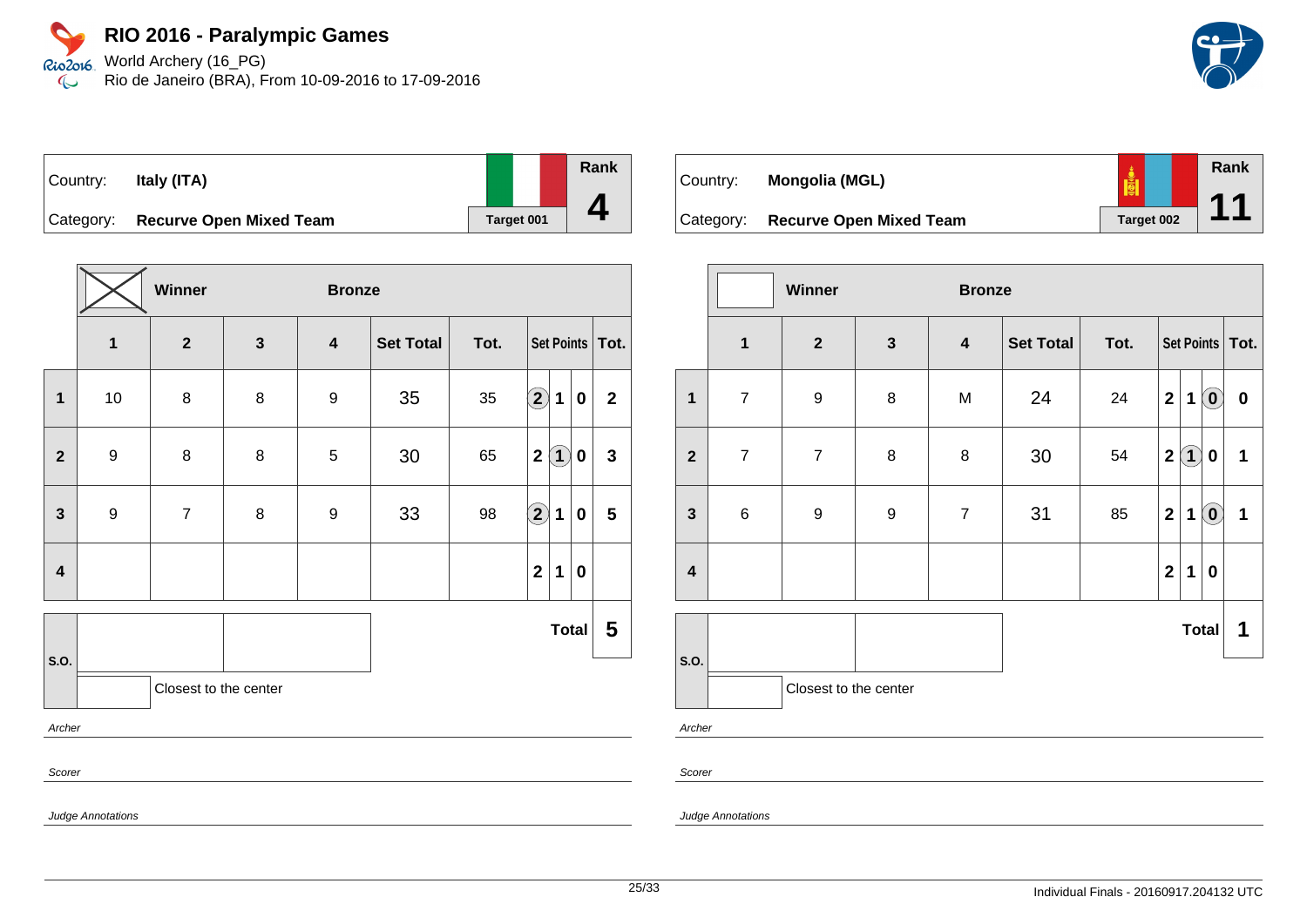Rio2o16 World Archery (16\_PG) Rio de Janeiro (BRA), From 10-09-2016 to 17-09-2016  $\infty$ 

|  | $\vert$ Country: <b>IR Iran (IRI)</b> |            | Rank |
|--|---------------------------------------|------------|------|
|  | Category: Recurve Open Mixed Team     | Target 001 |      |

|                         | Winner<br>Gold           |                       |              |                         |                  |      |                                                  |              |
|-------------------------|--------------------------|-----------------------|--------------|-------------------------|------------------|------|--------------------------------------------------|--------------|
|                         | $\mathbf{1}$             | $\boldsymbol{2}$      | $\mathbf{3}$ | $\overline{\mathbf{4}}$ | <b>Set Total</b> | Tot. | Set Points   Tot.                                |              |
| $\mathbf 1$             | 8                        | 10                    | $\bf 8$      | $\boldsymbol{9}$        | 35               | 35   | $\Large{\textbf{2}}$<br>$\mathbf{1}$<br>0        | $\mathbf{2}$ |
| $\mathbf{2}$            | 8                        | $\overline{7}$        | 9            | 8                       | 32               | 67   | $\bf(1)$<br>$\mathbf{2}$<br>0                    | $\mathbf{3}$ |
| $\mathbf{3}$            | 8                        | $10$                  | $\,$ 5 $\,$  | 8                       | 31               | 98   | $\mathbf{2}$<br>$\left( \textbf{0} \right)$<br>1 | $\mathbf{3}$ |
| $\overline{\mathbf{4}}$ | $\overline{7}$           | $\boldsymbol{9}$      | 10           | 6                       | 32               | 130  | $\mathbf{2}$<br>$\left( \mathbf{0}\right)$<br>1  | $\mathbf{3}$ |
|                         |                          |                       |              |                         |                  |      | <b>Total</b>                                     | 3            |
| S.O.                    |                          | Closest to the center |              |                         |                  |      |                                                  |              |
| Archer                  |                          |                       |              |                         |                  |      |                                                  |              |
|                         | Scorer                   |                       |              |                         |                  |      |                                                  |              |
|                         | <b>Judge Annotations</b> |                       |              |                         |                  |      |                                                  |              |

| Country:  | PR China (CHN)                 |            | Rank |
|-----------|--------------------------------|------------|------|
| Category: | <b>Recurve Open Mixed Team</b> | Target 002 |      |

|                         | Winner<br>Gold   |                       |                  |                  |                  |      |                            |                   |                            |                   |
|-------------------------|------------------|-----------------------|------------------|------------------|------------------|------|----------------------------|-------------------|----------------------------|-------------------|
|                         | $\mathbf{1}$     | $\overline{2}$        | $\mathbf{3}$     | $\boldsymbol{4}$ | <b>Set Total</b> | Tot. |                            |                   |                            | Set Points   Tot. |
| $\mathbf{1}$            | $\,6\,$          | $\boldsymbol{9}$      | $\boldsymbol{9}$ | 8                | 32               | 32   | $\overline{2}$             | 1                 | $\left( \mathbf{0}\right)$ | $\bf{0}$          |
| $\overline{\mathbf{2}}$ | $\boldsymbol{9}$ | $\,6$                 | $\bf 8$          | $\boldsymbol{9}$ | 32               | 64   | $\overline{2}$             | $\left( 1\right)$ | $\pmb{0}$                  | 1                 |
| $\mathbf{3}$            | $\boldsymbol{9}$ | $\boldsymbol{9}$      | $\bf 8$          | 8                | 34               | 98   | $\left( \mathbf{2}\right)$ | 1                 | 0                          | $\mathbf{3}$      |
| $\overline{\mathbf{4}}$ | $\boldsymbol{9}$ | $\boldsymbol{9}$      | $\overline{7}$   | 8                | 33               | 131  | $\boxed{2}$                | 1                 | $\bf{0}$                   | 5                 |
|                         |                  |                       |                  |                  |                  |      |                            | <b>Total</b>      |                            | 5                 |
| S.O.                    |                  | Closest to the center |                  |                  |                  |      |                            |                   |                            |                   |
|                         | Archer           |                       |                  |                  |                  |      |                            |                   |                            |                   |

Scorer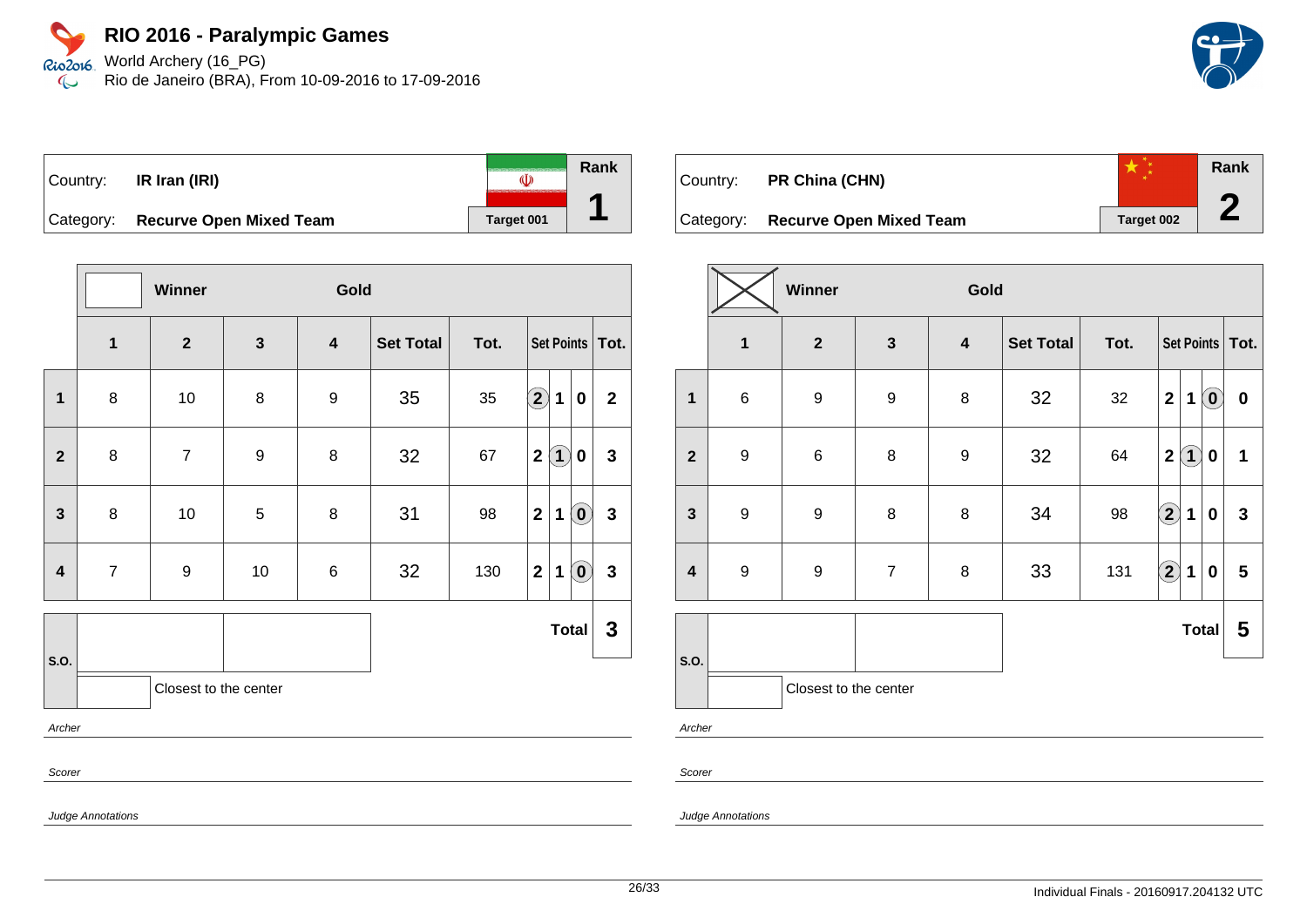Rio2o16 World Archery (16\_PG) Rio de Janeiro (BRA), From 10-09-2016 to 17-09-2016  $\infty$ 



| $\vert$ Country: | France (FRA)            |            | Rank |
|------------------|-------------------------|------------|------|
|                  |                         |            |      |
|                  | Category: W1 Mixed Team | Target 001 | b    |

|                         |                | Winner                |                  | 1/4                     |              |      |             |                  |
|-------------------------|----------------|-----------------------|------------------|-------------------------|--------------|------|-------------|------------------|
|                         | $\mathbf{1}$   | $\overline{2}$        | $\mathbf{3}$     | $\overline{\mathbf{4}}$ | Sum          | Tot. | $10+X$      | $\boldsymbol{X}$ |
| $\mathbf{1}$            | $\overline{7}$ | $\boldsymbol{7}$      | $\bf 8$          | $\overline{7}$          | 29           | 29   | $\mathbf 0$ | $\boldsymbol{0}$ |
| $\overline{2}$          | $\overline{7}$ | $\overline{7}$        | $\mathbf{1}$     | $\boldsymbol{9}$        | 24           | 53   | $\mathbf 0$ | $\mathbf 0$      |
| $\mathbf{3}$            | M              | $10\,$                | $\,6\,$          | $\boldsymbol{9}$        | 25           | 78   | $\mathbf 1$ | $\overline{0}$   |
| $\overline{\mathbf{4}}$ | $\mathbf{1}$   | $\boldsymbol{7}$      | $\boldsymbol{9}$ | $\boldsymbol{9}$        | 26           | 104  | $\mathbf 0$ | $\overline{0}$   |
|                         |                |                       |                  |                         | <b>Total</b> | 104  | 1           | 0                |
| S.O.                    |                | Closest to the center |                  |                         |              |      |             |                  |
| Archer                  |                |                       |                  |                         |              |      |             |                  |
| Scorer                  |                |                       |                  |                         |              |      |             |                  |

| Country: | <b>Czech Republic (CZE)</b> |            | Rank |
|----------|-----------------------------|------------|------|
|          |                             |            |      |
|          | Category: W1 Mixed Team     | Target 002 |      |

|                         |                         | Winner                |                         | 1/4                     |              |      |                |                    |
|-------------------------|-------------------------|-----------------------|-------------------------|-------------------------|--------------|------|----------------|--------------------|
|                         | $\mathbf 1$             | $\mathbf{2}$          | $\mathbf{3}$            | $\overline{\mathbf{4}}$ | <b>Sum</b>   | Tot. | $10+X$         | $\pmb{\mathsf{X}}$ |
| $\mathbf{1}$            | $\overline{7}$          | $\boldsymbol{9}$      | $\overline{\mathbf{4}}$ | X                       | $30\,$       | 30   | 1              | 1                  |
| $\overline{2}$          | $\overline{\mathbf{4}}$ | 8                     | $\overline{7}$          | 10                      | 29           | 59   | 1              | $\mathbf 0$        |
| $\mathbf{3}$            | $\overline{7}$          | 9                     | $\sqrt{5}$              | $\boldsymbol{9}$        | $30\,$       | 89   | $\mathbf 0$    | $\mathbf 0$        |
| $\overline{\mathbf{4}}$ | $\overline{\mathbf{4}}$ | 9                     | $\bf 8$                 | $\boldsymbol{9}$        | $30\,$       | 119  | $\mathbf 0$    | $\mathbf 0$        |
|                         |                         |                       |                         |                         | <b>Total</b> | 119  | $\overline{2}$ | 1                  |
| S.O.                    |                         |                       |                         |                         |              |      |                |                    |
|                         |                         | Closest to the center |                         |                         |              |      |                |                    |

Judge Annotations

Judge Annotations

Archer

Scorer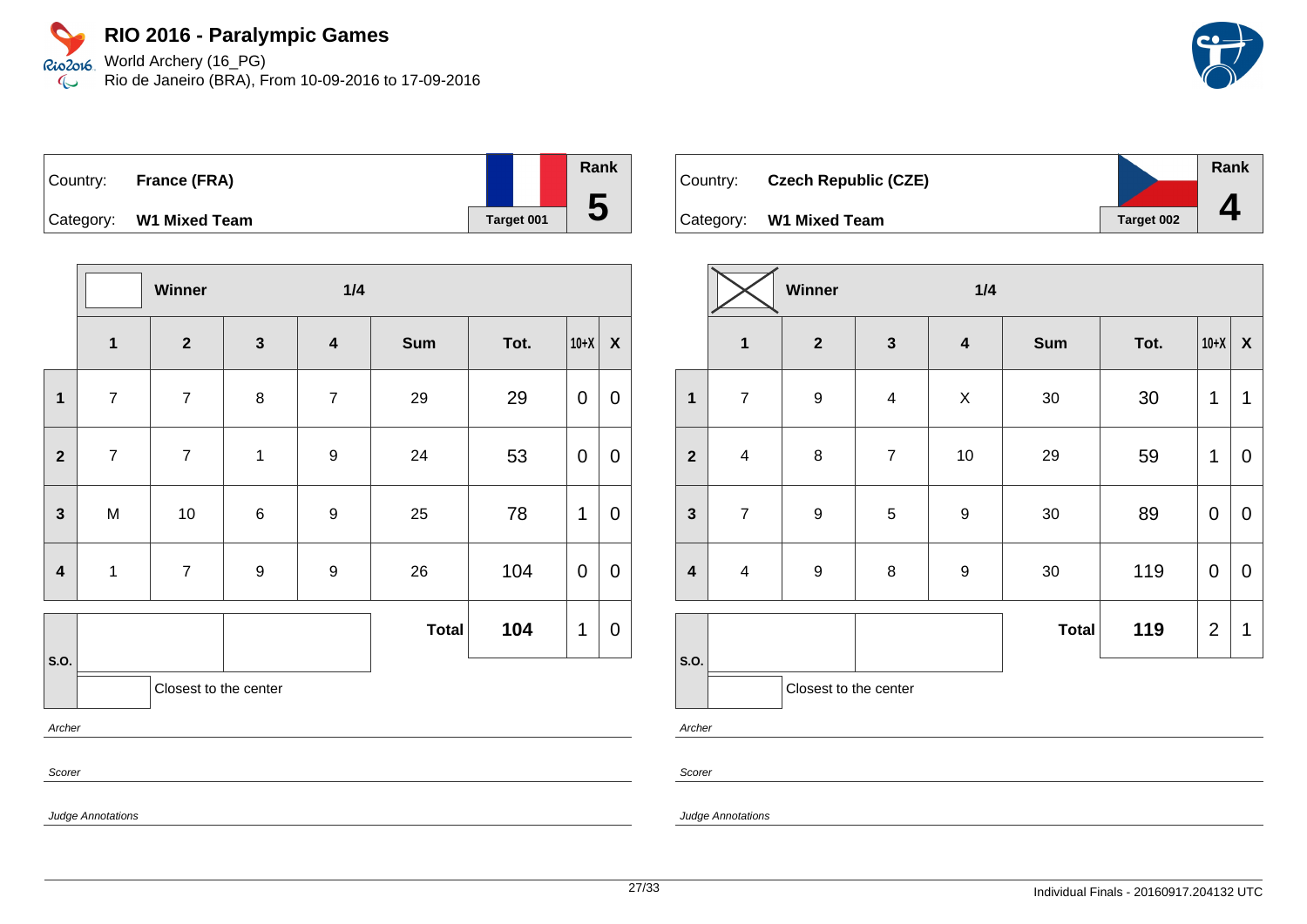Rio2o16 World Archery (16\_PG) Rio de Janeiro (BRA), From 10-09-2016 to 17-09-2016  $\infty$ 





|                         | Winner<br>1/4 |                       |              |                         |              |      |                |                    |
|-------------------------|---------------|-----------------------|--------------|-------------------------|--------------|------|----------------|--------------------|
|                         | $\mathbf{1}$  | $\mathbf{2}$          | $\mathbf{3}$ | $\overline{\mathbf{4}}$ | Sum          | Tot. | $10+X$         | $\pmb{\mathsf{X}}$ |
| $\mathbf 1$             | $\sqrt{5}$    | $\boldsymbol{9}$      | $\,6$        | $\overline{7}$          | 27           | 27   | 0              | $\mathbf 0$        |
| $\overline{2}$          | $\bf 8$       | $\boldsymbol{9}$      | 10           | $\boldsymbol{9}$        | 36           | 63   | 1              | $\mathbf 0$        |
| $\mathbf{3}$            | $\bf 8$       | 8                     | $\bf 8$      | 8                       | 32           | 95   | 0              | $\pmb{0}$          |
| $\overline{\mathbf{4}}$ | $10\,$        | $\overline{7}$        | $\bf 8$      | 8                       | 33           | 128  | 1              | $\pmb{0}$          |
|                         |               |                       |              |                         | <b>Total</b> | 128  | $\overline{2}$ | $\pmb{0}$          |
| S.O.                    |               | Closest to the center |              |                         |              |      |                |                    |
| Archer                  |               |                       |              |                         |              |      |                |                    |
| Scorer                  |               |                       |              |                         |              |      |                |                    |

| Country: | Spain (ESP)             |            | Rank |
|----------|-------------------------|------------|------|
|          | Category: W1 Mixed Team | Target 002 |      |

|                         | Winner<br>1/4           |                       |                  |                  |              |      |             |                  |
|-------------------------|-------------------------|-----------------------|------------------|------------------|--------------|------|-------------|------------------|
|                         | $\overline{\mathbf{1}}$ | $\overline{2}$        | $\mathbf{3}$     | $\boldsymbol{4}$ | <b>Sum</b>   | Tot. | $10+X$      | $\boldsymbol{X}$ |
| $\mathbf{1}$            | $\overline{7}$          | $\pmb{\times}$        | 8                | $\overline{7}$   | 32           | 32   | 1           | 1                |
| $\overline{\mathbf{2}}$ | $\mathbf{3}$            | $\sqrt{5}$            | $\boldsymbol{9}$ | $\,6$            | 23           | 55   | $\mathbf 0$ | $\pmb{0}$        |
| $\mathbf{3}$            | $\overline{7}$          | $\overline{7}$        | $\boldsymbol{9}$ | $\boldsymbol{9}$ | 32           | 87   | $\mathbf 0$ | $\mathbf 0$      |
| $\overline{\mathbf{4}}$ | $\bf 8$                 | 3                     | 8                | $\boldsymbol{7}$ | 26           | 113  | $\mathbf 0$ | $\mathbf 0$      |
|                         |                         |                       |                  |                  | <b>Total</b> | 113  | 1           | 1                |
| S.O.                    |                         | Closest to the center |                  |                  |              |      |             |                  |

Archer

Scorer

Judge Annotations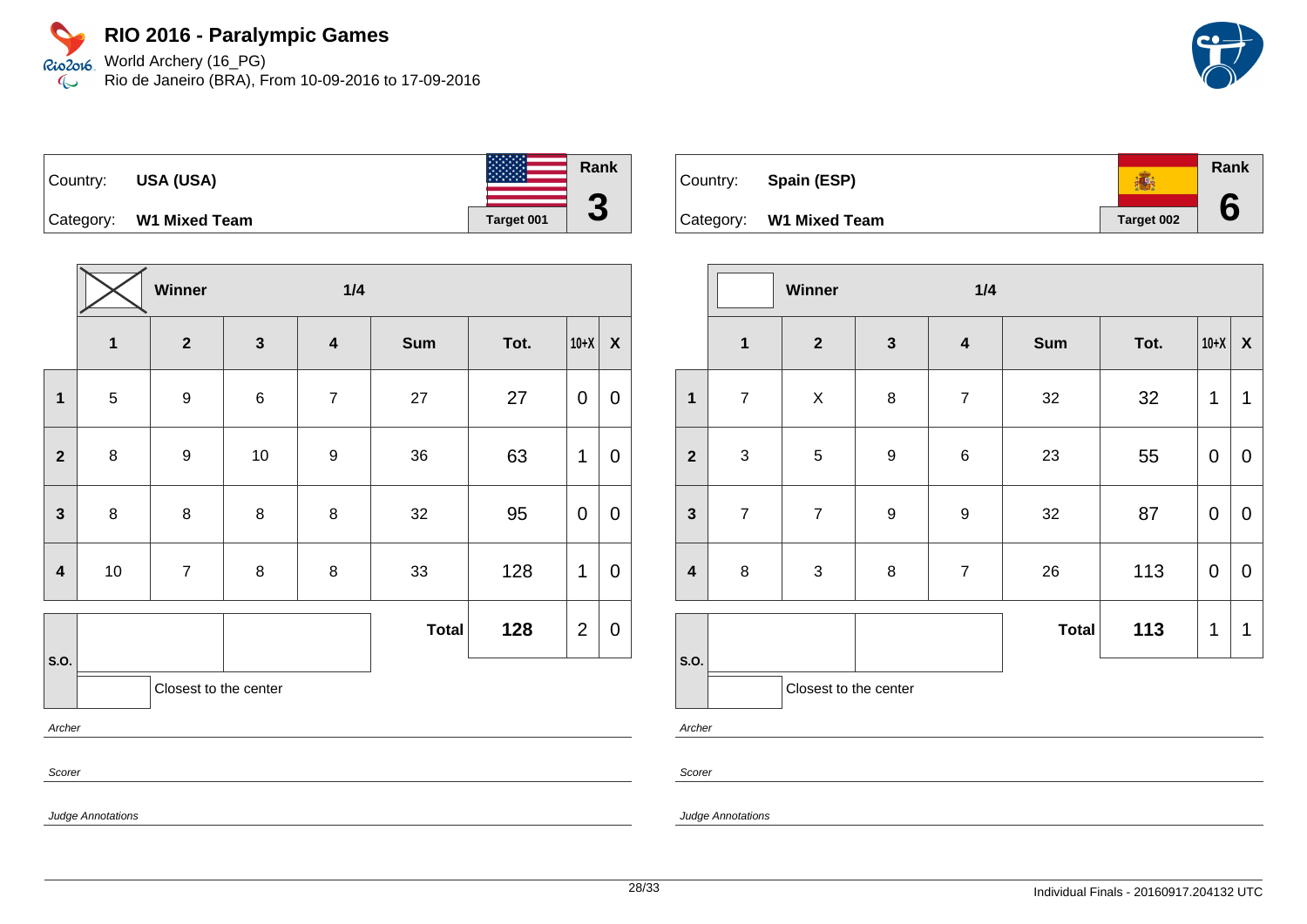Rio2o16 World Archery (16\_PG) Rio de Janeiro (BRA), From 10-09-2016 to 17-09-2016  $\infty$ 



| Country: PR China (CHN) |            | Rank |
|-------------------------|------------|------|
| Category: W1 Mixed Team | Target 001 |      |

|                         |                | Winner                |                | 1/4                     |              |      |                |                  |
|-------------------------|----------------|-----------------------|----------------|-------------------------|--------------|------|----------------|------------------|
|                         | $\mathbf{1}$   | $\mathbf{2}$          | $\mathbf{3}$   | $\overline{\mathbf{4}}$ | <b>Sum</b>   | Tot. | $10+X$         | $\pmb{\chi}$     |
| $\overline{\mathbf{1}}$ | M              | $\boldsymbol{9}$      | $\mathfrak{S}$ | 9                       | 21           | 21   | $\overline{0}$ | $\mathbf 0$      |
| $\overline{\mathbf{2}}$ | $\overline{4}$ | $\boldsymbol{7}$      | $\,6$          | $\boldsymbol{9}$        | 26           | 47   | $\mathbf 0$    | $\boldsymbol{0}$ |
| $\overline{\mathbf{3}}$ | $\,6\,$        | $\bf 8$               | M              | $\overline{7}$          | 21           | 68   | $\mathbf 0$    | $\mathbf 0$      |
| $\overline{\mathbf{4}}$ | $\,6\,$        | $\boldsymbol{9}$      | $\overline{4}$ | 8                       | 27           | 95   | $\mathbf 0$    | $\mathbf 0$      |
|                         |                |                       |                |                         | <b>Total</b> | 95   | $\mathbf 0$    | $\boldsymbol{0}$ |
| S.O.                    |                | Closest to the center |                |                         |              |      |                |                  |
| Archer                  |                |                       |                |                         |              |      |                |                  |
| Scorer                  |                |                       |                |                         |              |      |                |                  |

| Country: | Korea (KOR)             | 11 、 、、、、、<br>$\begin{array}{c c c c c} \hline \mathbf{W} & \mathbf{W} & \mathbf{W} & \mathbf{W} \end{array}$ | Rank |
|----------|-------------------------|---------------------------------------------------------------------------------------------------------------|------|
|          | Category: W1 Mixed Team | Target 002                                                                                                    |      |

|                         | Winner<br>1/4    |                       |                  |                  |              |      |             |                           |
|-------------------------|------------------|-----------------------|------------------|------------------|--------------|------|-------------|---------------------------|
|                         | $\mathbf{1}$     | $\mathbf{2}$          | $\mathbf{3}$     | $\boldsymbol{4}$ | <b>Sum</b>   | Tot. | $10+X$      | $\boldsymbol{\mathsf{X}}$ |
| $\mathbf 1$             | $\boldsymbol{9}$ | $\boldsymbol{9}$      | $\boldsymbol{9}$ | $10$             | 37           | 37   | 1           | $\mathbf 0$               |
| $\overline{2}$          | $\bf 8$          | $\mathsf X$           | $\bf 8$          | $\boldsymbol{9}$ | 35           | 72   | 1           | $\mathbf 1$               |
| $\mathbf{3}$            | $\overline{7}$   | $\bf 8$               | $\,6$            | $\boldsymbol{9}$ | $30\,$       | 102  | $\mathbf 0$ | $\mathbf 0$               |
| $\overline{\mathbf{4}}$ | $\bf 8$          | $\bf 8$               | $\boldsymbol{9}$ | $\pmb{\times}$   | 35           | 137  | $\mathbf 1$ | 1                         |
|                         |                  |                       |                  |                  | <b>Total</b> | 137  | 3           | $\overline{2}$            |
| S.O.                    |                  | Closest to the center |                  |                  |              |      |             |                           |

Archer

Scorer

Judge Annotations

Judge Annotations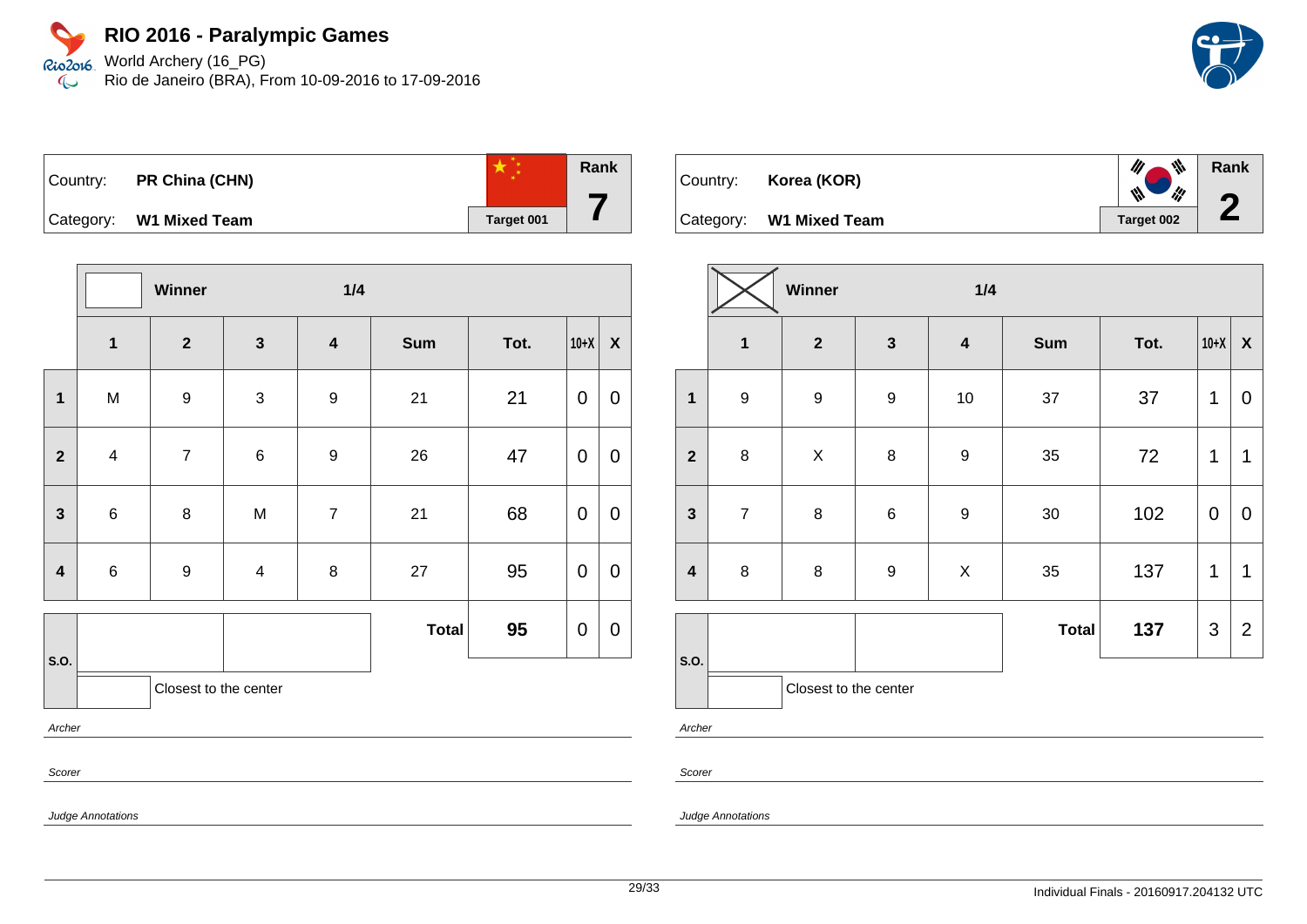



Country: **Great Britain (GBR)** Category: **W1 Mixed Team Target 001 Rank 1**

**Winner 1/2 1 2 3 4 Sum Tot. 10+X X 1** | 7 | 9 | 9 | 9 | 34 | 34 |0 |0 **2**  $\begin{array}{|c|c|c|c|c|c|}\hline \textbf{2} & \textbf{3} & \textbf{4} & \textbf{5} & \textbf{6} & \textbf{7} & \textbf{8} & \textbf{8} & \textbf{9} & \textbf{10} & \textbf{10} & \textbf{9} & \textbf{9} & \textbf{38} & \textbf{10} & \textbf{72} & \textbf{12} & \textbf{11} & \textbf{10} & \textbf{10} & \textbf{10} & \textbf{10} & \textbf{10} & \textbf{10} & \textbf{10} & \textbf{10}$ **3** | 9 | 7 | X | 8 | 34 | 106 |1 |1 **4** | X | 9 | 9 | 10 | 38 | 144 |2 |1 **S.O. Total 144**  $|5|3$ Closest to the center Archer Scorer

| Country: | <b>Czech Republic (CZE)</b>    |            | <b>Rank</b> |
|----------|--------------------------------|------------|-------------|
|          | Category: <b>W1 Mixed Team</b> | Target 002 |             |

|                                 |                         | Winner                |                         | 1/2                     |              |      |                |                    |
|---------------------------------|-------------------------|-----------------------|-------------------------|-------------------------|--------------|------|----------------|--------------------|
|                                 | $\mathbf{1}$            | $\mathbf{2}$          | $\mathbf{3}$            | $\overline{\mathbf{4}}$ | <b>Sum</b>   | Tot. | $10+X$         | $\pmb{\mathsf{X}}$ |
| $\mathbf{1}$                    | $\overline{\mathbf{4}}$ | 8                     | $\overline{\mathbf{4}}$ | 10                      | 26           | 26   | 1              | 0                  |
| $\overline{\mathbf{2}}$         | $\overline{7}$          | $\boldsymbol{9}$      | $\boldsymbol{9}$        | $\boldsymbol{9}$        | 34           | 60   | $\mathbf 0$    | $\pmb{0}$          |
| $\mathbf{3}$                    | $\pmb{\times}$          | $\boldsymbol{9}$      | 8                       | $10$                    | 37           | 97   | $\overline{2}$ | 1                  |
| $\overline{\mathbf{4}}$         | $\boldsymbol{9}$        | $\boldsymbol{9}$      | $\sqrt{5}$              | 8                       | 31           | 128  | $\mathbf 0$    | $\pmb{0}$          |
|                                 |                         |                       |                         |                         | <b>Total</b> | 128  | $\mathfrak{S}$ | 1                  |
| S.O.                            |                         | Closest to the center |                         |                         |              |      |                |                    |
| $A \rightarrow B \rightarrow B$ |                         |                       |                         |                         |              |      |                |                    |

Archer

Scorer

Judge Annotations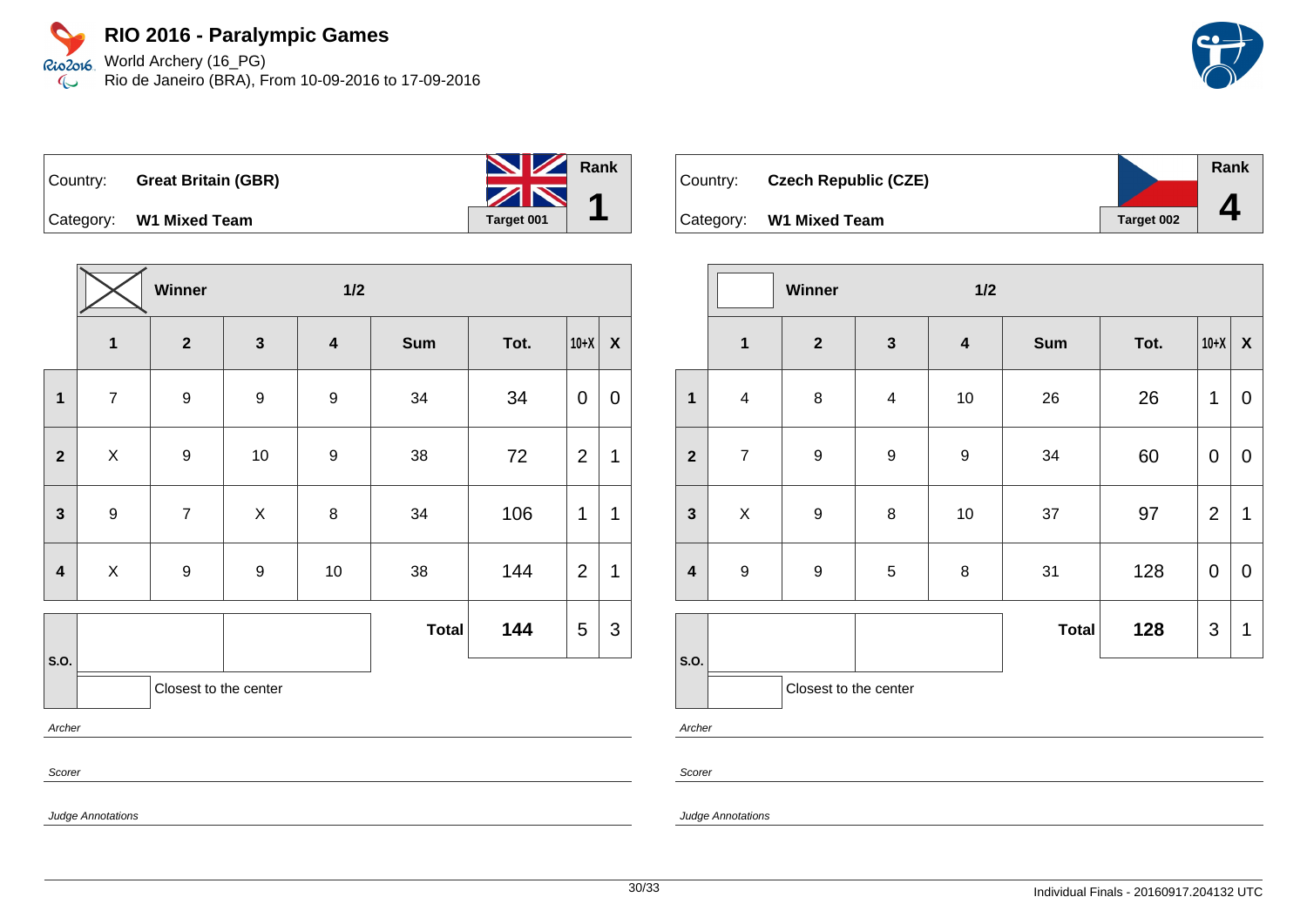Rio2o16 World Archery (16\_PG) Rio de Janeiro (BRA), From 10-09-2016 to 17-09-2016  $\infty$ 



**Rank**

**2**

| Country: | <b>USA (USA)</b>        |            | Rank |
|----------|-------------------------|------------|------|
|          | Category: W1 Mixed Team | Target 001 | U    |

|                         |                  | Winner                  |                         | $1/2$                   |              |      |                |                    |
|-------------------------|------------------|-------------------------|-------------------------|-------------------------|--------------|------|----------------|--------------------|
|                         | 1                | $\overline{\mathbf{2}}$ | $\overline{\mathbf{3}}$ | $\overline{\mathbf{4}}$ | <b>Sum</b>   | Tot. | $10+X$         | $\pmb{\mathsf{X}}$ |
| $\overline{\mathbf{1}}$ | $\,6\,$          | $\bf 8$                 | $\overline{7}$          | $\mathsf X$             | 31           | 31   | 1              | 1                  |
| $\overline{2}$          | 5                | $\boldsymbol{9}$        | 8                       | $\mathsf X$             | 32           | 63   | 1              | 1                  |
| $\mathbf{3}$            | $\boldsymbol{9}$ | 8                       | 5                       | $\boldsymbol{9}$        | 31           | 94   | 0              | $\overline{0}$     |
| $\overline{\mathbf{4}}$ | $\,6$            | $\boldsymbol{9}$        | $\boldsymbol{9}$        | $\boldsymbol{7}$        | 31           | 125  | 0              | 0                  |
|                         |                  |                         |                         |                         | <b>Total</b> | 125  | $\overline{2}$ | $\overline{2}$     |
| S.O.                    |                  | Closest to the center   |                         |                         |              |      |                |                    |
| Archer                  |                  |                         |                         |                         |              |      |                |                    |
| Scorer                  |                  |                         |                         |                         |              |      |                |                    |

| Country: <b>Korea (KOR)</b> | $\mathscr{U}$ $\mathscr{V}$<br>$\mathbb{N}$ |
|-----------------------------|---------------------------------------------|
| Category: W1 Mixed Team     | Target 002                                  |

|                         | Winner           |                       |                  | 1/2                     |              |      |                |                    |
|-------------------------|------------------|-----------------------|------------------|-------------------------|--------------|------|----------------|--------------------|
|                         | $\mathbf 1$      | $\mathbf{2}$          | $\mathbf{3}$     | $\overline{\mathbf{4}}$ | <b>Sum</b>   | Tot. | $10+X$         | $\pmb{\mathsf{X}}$ |
| $\mathbf{1}$            | $\boldsymbol{9}$ | $\bf 8$               | $\boldsymbol{9}$ | $10$                    | 36           | 36   | 1              | $\mathbf 0$        |
| $\overline{2}$          | 8                | $\mathsf X$           | $\bf 8$          | $10$                    | 36           | 72   | $\overline{2}$ | $\mathbf{1}$       |
| $\mathbf{3}$            | $\sqrt{5}$       | $\pmb{\times}$        | $\overline{7}$   | $\overline{7}$          | 29           | 101  | 1              | 1                  |
| $\overline{\mathbf{4}}$ | $\boldsymbol{9}$ | 9                     | $\boldsymbol{9}$ | $\boldsymbol{9}$        | 36           | 137  | $\mathbf 0$    | $\mathbf 0$        |
|                         |                  |                       |                  |                         | <b>Total</b> | 137  | $\overline{4}$ | $\overline{2}$     |
| S.O.                    |                  | Closest to the center |                  |                         |              |      |                |                    |

Archer

Scorer

Judge Annotations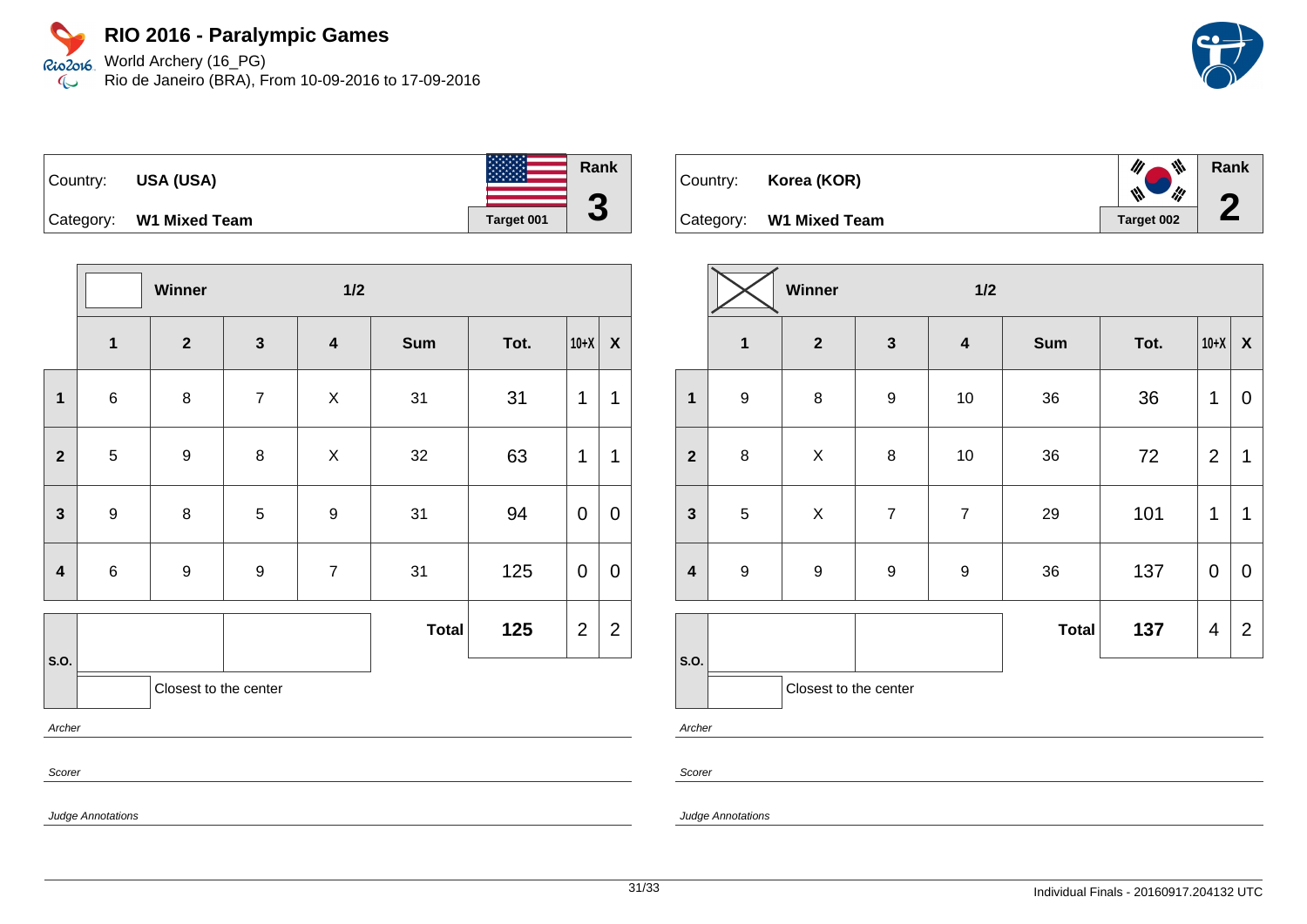Rio2o16 World Archery (16\_PG) Rio de Janeiro (BRA), From 10-09-2016 to 17-09-2016  $\infty$ 

| Country: Czech Republic (CZE) |            | <b>Rank</b> |
|-------------------------------|------------|-------------|
| Category: W1 Mixed Team       | Target 001 |             |

|                         | Winner<br><b>Bronze</b> |                       |                |                         |              |      |                |                           |
|-------------------------|-------------------------|-----------------------|----------------|-------------------------|--------------|------|----------------|---------------------------|
|                         | $\mathbf{1}$            | $\mathbf{2}$          | $\mathbf{3}$   | $\overline{\mathbf{4}}$ | Sum          | Tot. | $10+X$         | $\boldsymbol{\mathsf{X}}$ |
| $\mathbf 1$             | $\overline{\mathbf{4}}$ | $\boldsymbol{9}$      | $\bf 8$        | 9                       | $30\,$       | 30   | $\mathbf 0$    | $\mathbf 0$               |
| $\overline{\mathbf{2}}$ | $\boldsymbol{9}$        | 10                    | $\,6\,$        | $\pmb{\times}$          | 35           | 65   | $\overline{2}$ | 1                         |
| $\mathbf{3}$            | 8                       | 9                     | $\overline{7}$ | $10$                    | 34           | 99   | $\mathbf 1$    | $\overline{0}$            |
| $\overline{\mathbf{4}}$ | $10\,$                  | $10$                  | 8              | $\pmb{\times}$          | 38           | 137  | 3              | 1                         |
|                         |                         |                       |                |                         | <b>Total</b> | 137  | 6              | $\overline{2}$            |
| S.O.                    |                         | Closest to the center |                |                         |              |      |                |                           |
| Archer                  |                         |                       |                |                         |              |      |                |                           |
| Scorer                  |                         |                       |                |                         |              |      |                |                           |

| Country: | <b>USA (USA)</b>        |                   | Rank                  |
|----------|-------------------------|-------------------|-----------------------|
|          | Category: W1 Mixed Team | <b>Target 002</b> | $\blacktriangleright$ |

|                         | Winner                |              |                         |                         | <b>Bronze</b> |      |                |                    |  |
|-------------------------|-----------------------|--------------|-------------------------|-------------------------|---------------|------|----------------|--------------------|--|
|                         | $\mathbf{1}$          | $\mathbf{2}$ | $\mathbf{3}$            | $\overline{\mathbf{4}}$ | <b>Sum</b>    | Tot. | $10+X$         | $\pmb{\mathsf{X}}$ |  |
| $\mathbf{1}$            | 8                     | 8            | $\,8\,$                 | $\bf 8$                 | 32            | 32   | 0              | $\boldsymbol{0}$   |  |
| $\overline{2}$          | $\boldsymbol{9}$      | 9            | $\overline{\mathbf{4}}$ | $\boldsymbol{9}$        | 31            | 63   | 0              | $\pmb{0}$          |  |
| $\mathbf{3}$            | $10$                  | 9            | 6                       | $10$                    | $35\,$        | 98   | $\overline{2}$ | $\boldsymbol{0}$   |  |
| $\overline{\mathbf{4}}$ | $\bf 8$               | 8            | $\,8\,$                 | $\overline{7}$          | 31            | 129  | $\mathbf 0$    | $\mathbf 0$        |  |
|                         |                       |              |                         |                         | <b>Total</b>  | 129  | $\overline{2}$ | $\boldsymbol{0}$   |  |
| S.O.                    | Closest to the center |              |                         |                         |               |      |                |                    |  |
| Archer                  |                       |              |                         |                         |               |      |                |                    |  |

Scorer

Judge Annotations